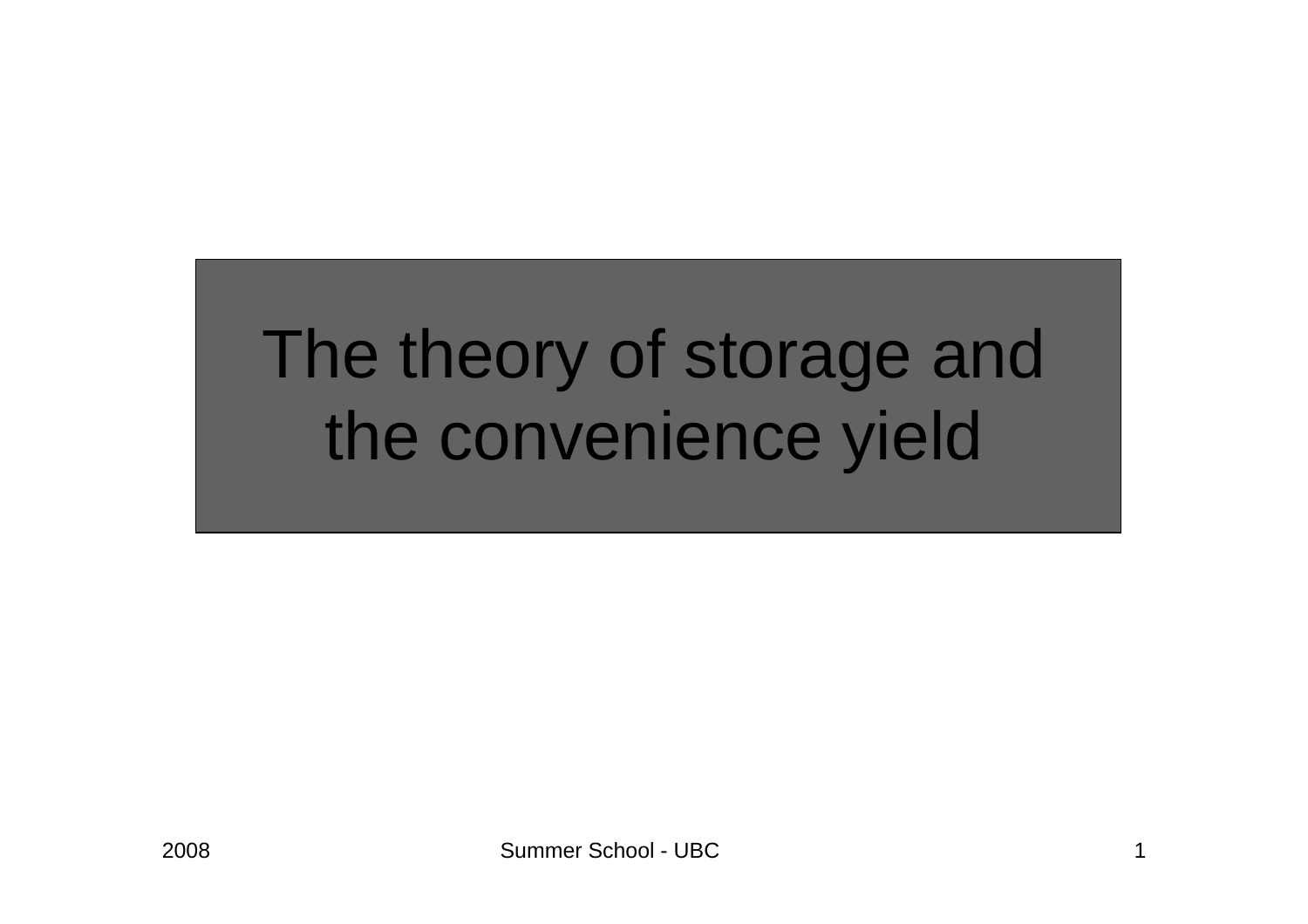The theory of storage **and** the normal backwardation theory explain the relationship between the spot and futures prices in commodity markets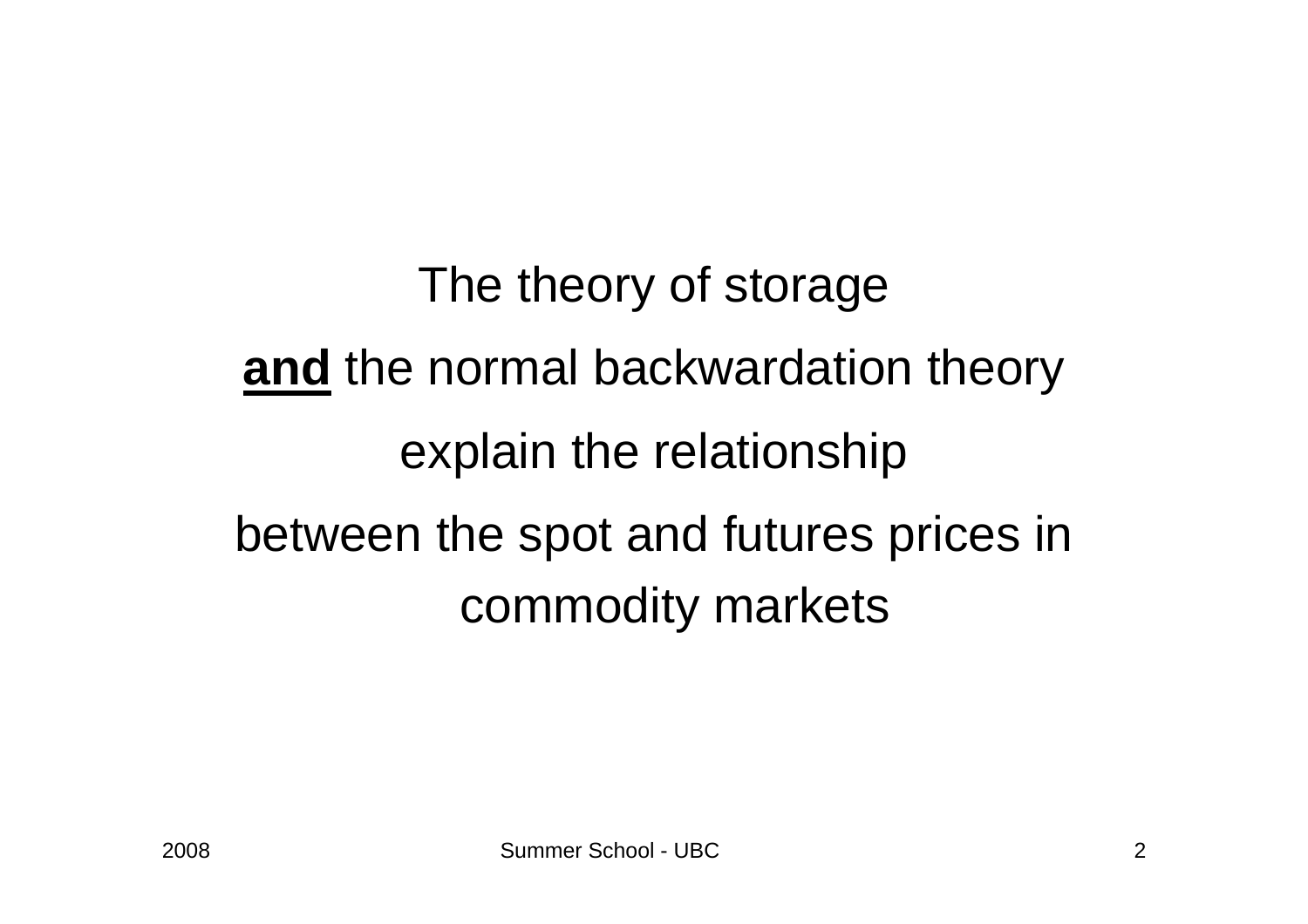#### • The **theory of normal backwardation** focuses on:

- the balance between traders' positions
- the risk management function of the derivative market
- The **theory of storage** is centered on:
	- storage costs
	- the motives of stock holding on the physical market
	- the price discovery function of the futures markets
- There are still a lot of researches on these theories
- The storage theory has the stronger influence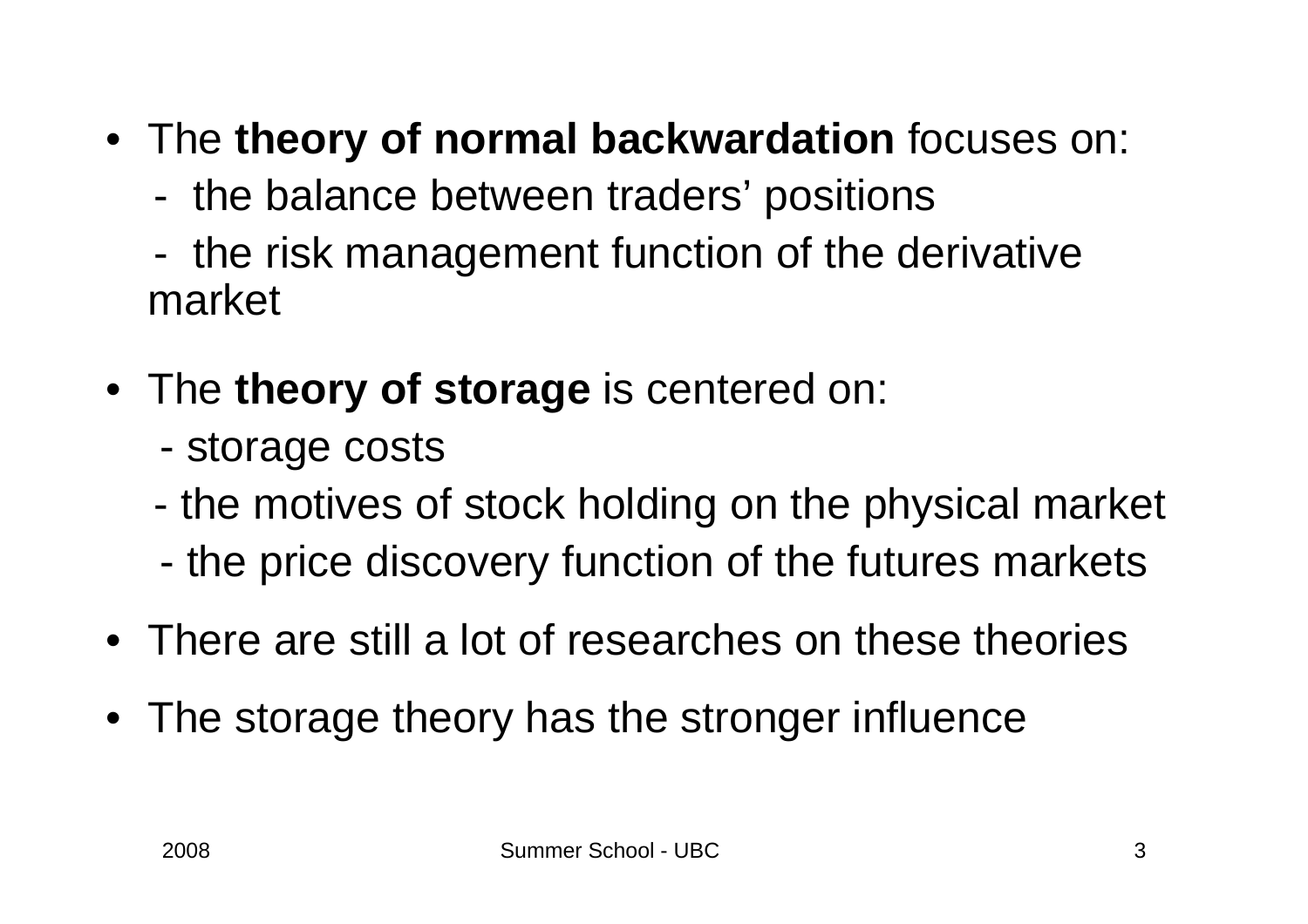### A few definitions

#### • **Backwardation**

Spot price > Futures price  $S(t) > F(t,T)$ 

• **Contango**

Spot price < Futures price  $S(t) < F(t,T)$ 

• **Basis** (temporal basis)

Futures price – spot price  $F(t,T) - S(t)$ Backwardation = discount Contango = premium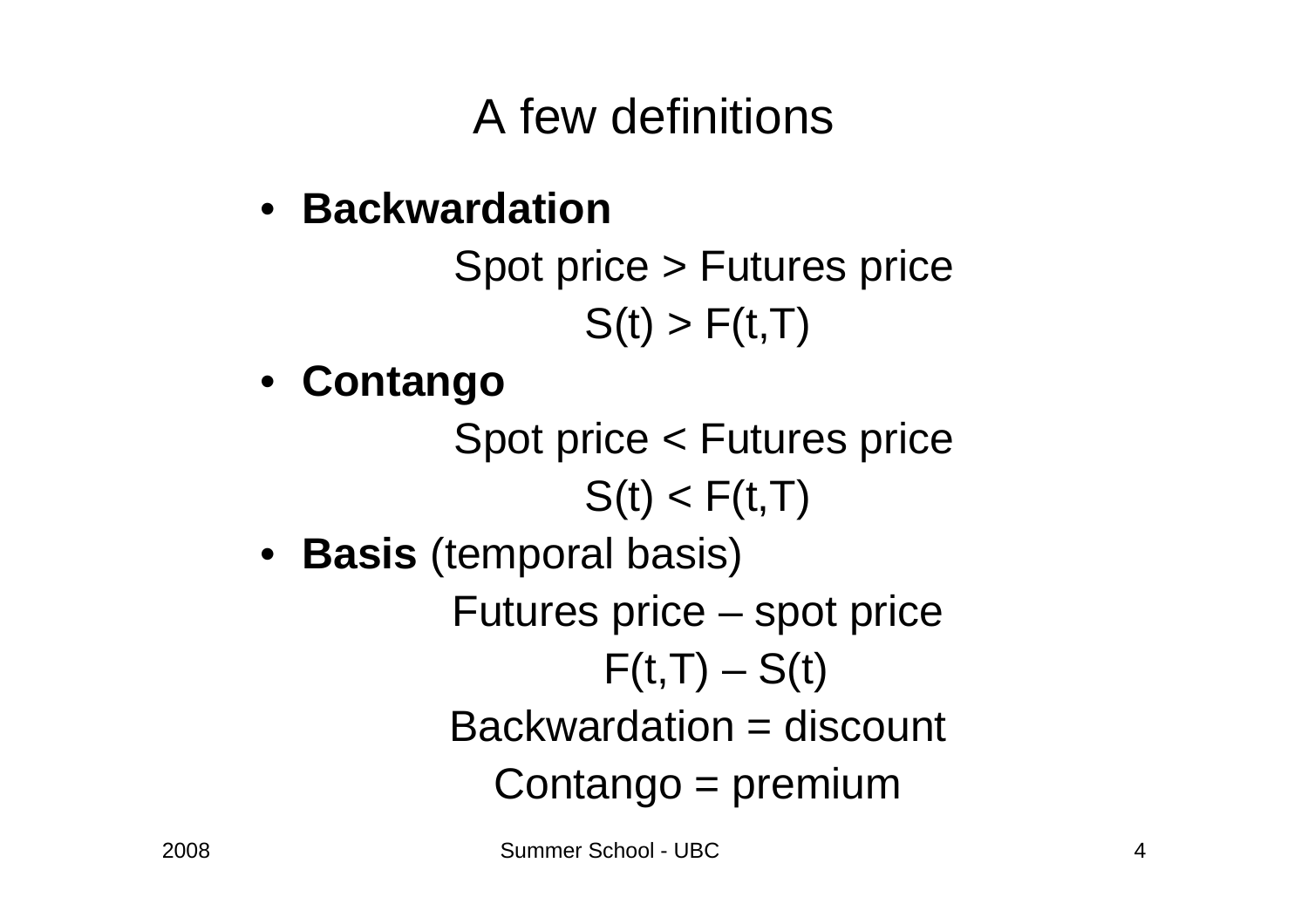Section 1. The role of inventory in commodity markets Section 2. The analysis of contango and backwardation Section 3. The convenience yield Section 4. Empirical tests of the storage theory Section 5**.** Critiques of the theory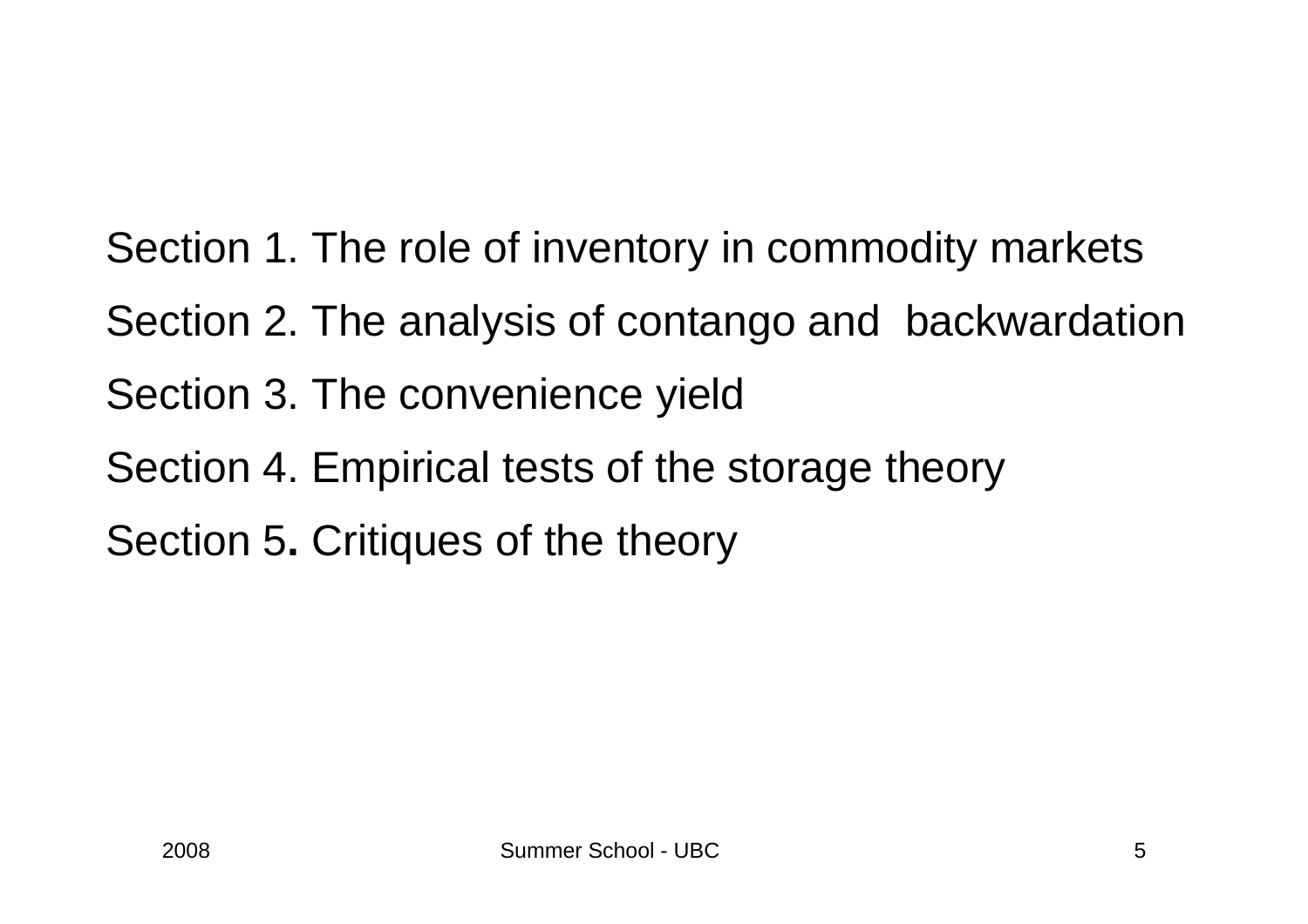#### Section1. The role of inventory in commodity markets

- 1.1. Why are they so important?
- 1.2. Storage costs
- 1.3. Different kind of stocks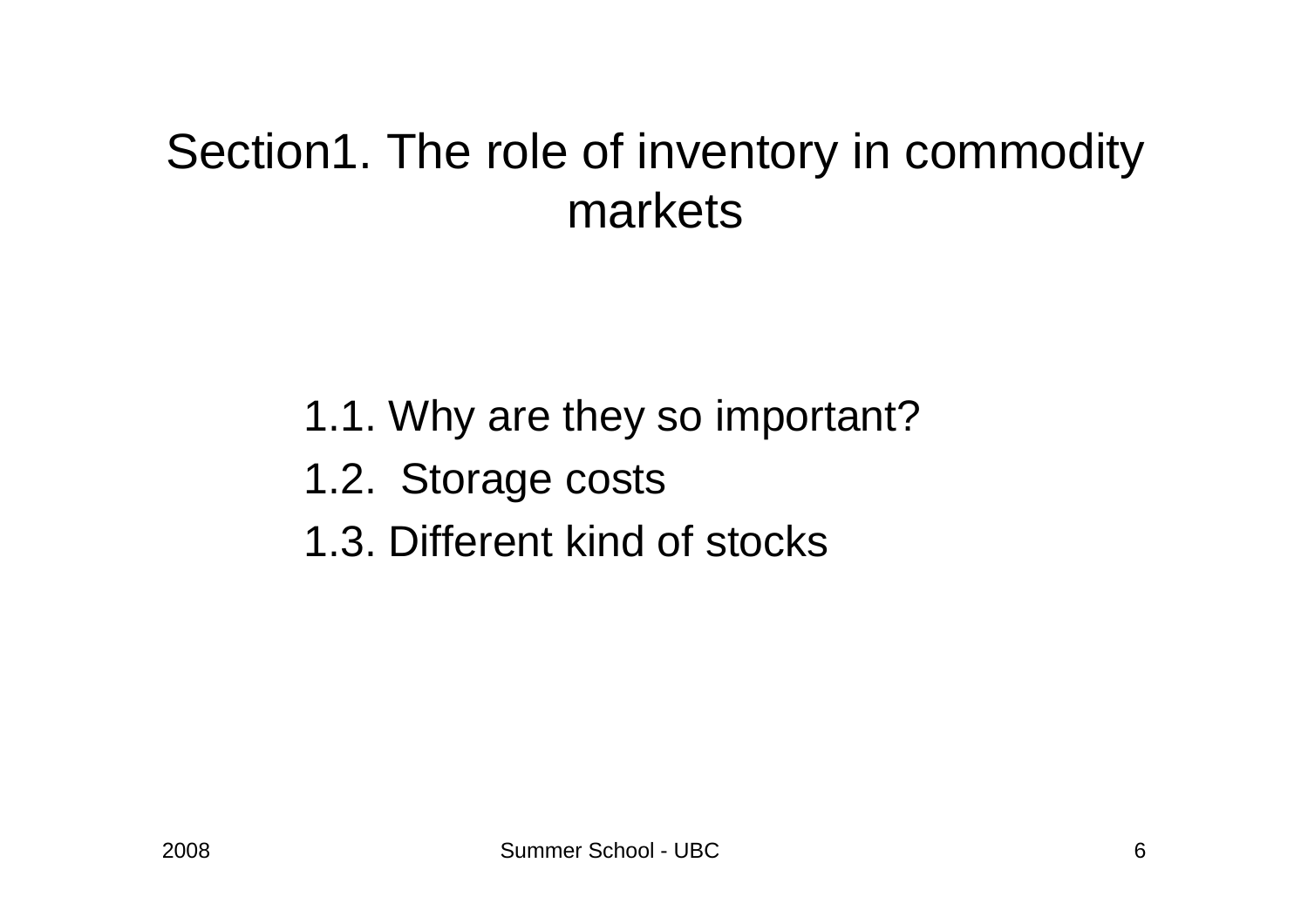### 1.1. Why are stocks important?

- Rigidity
- Uncertainty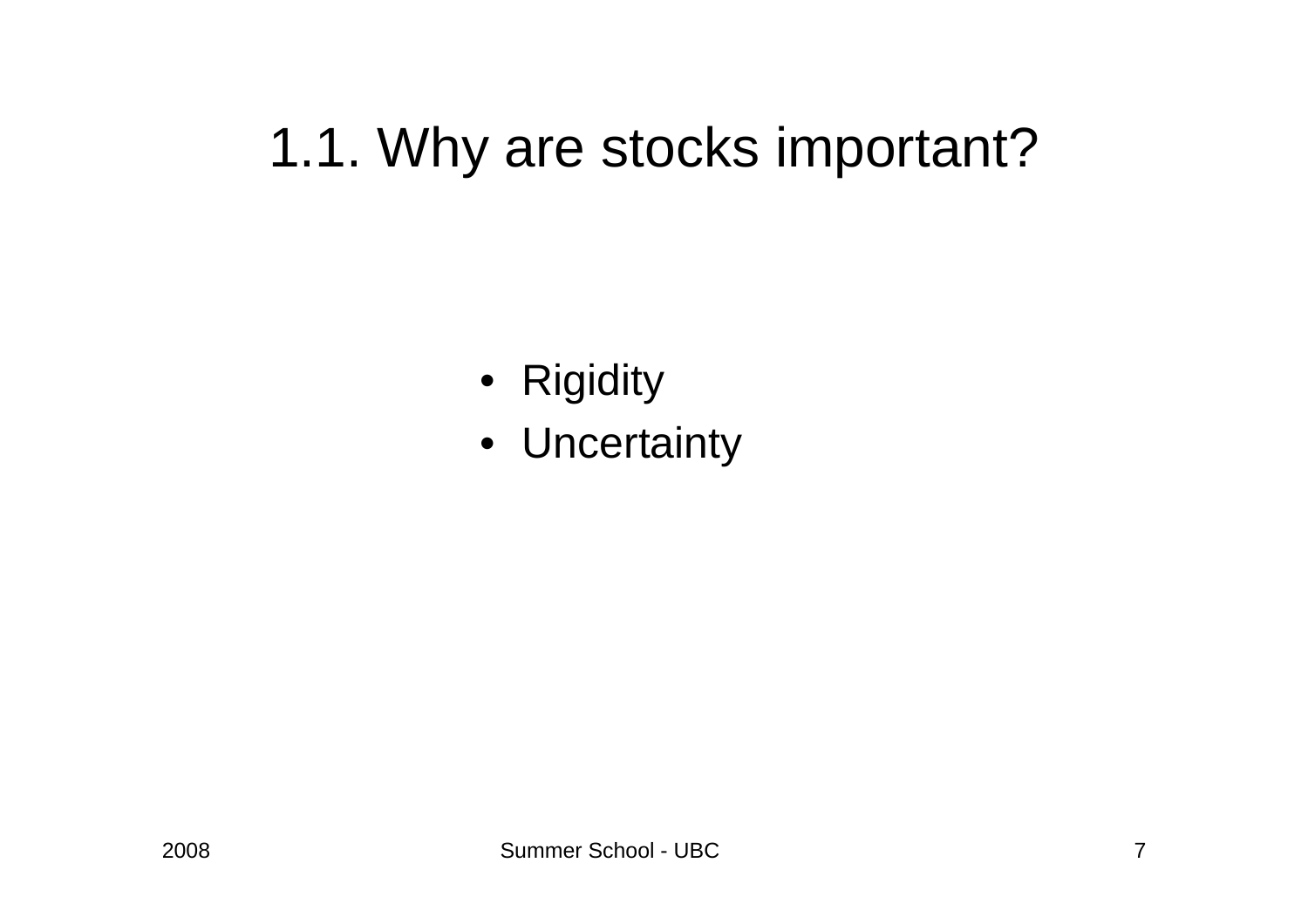## **Rigidity**

- Consumption is an inelastic function of price
	- -Equipment
	- Consumer habits
	- Prices of commodities represent a low part of the prices of final products
- Supply is an inelastic function of price
	- High fixed costs of production (mineral resources)
	- High fixed costs of transportation (gas facilities)
	- -Seasonality (agricultural products)
	- Joint production processes (petroleum products)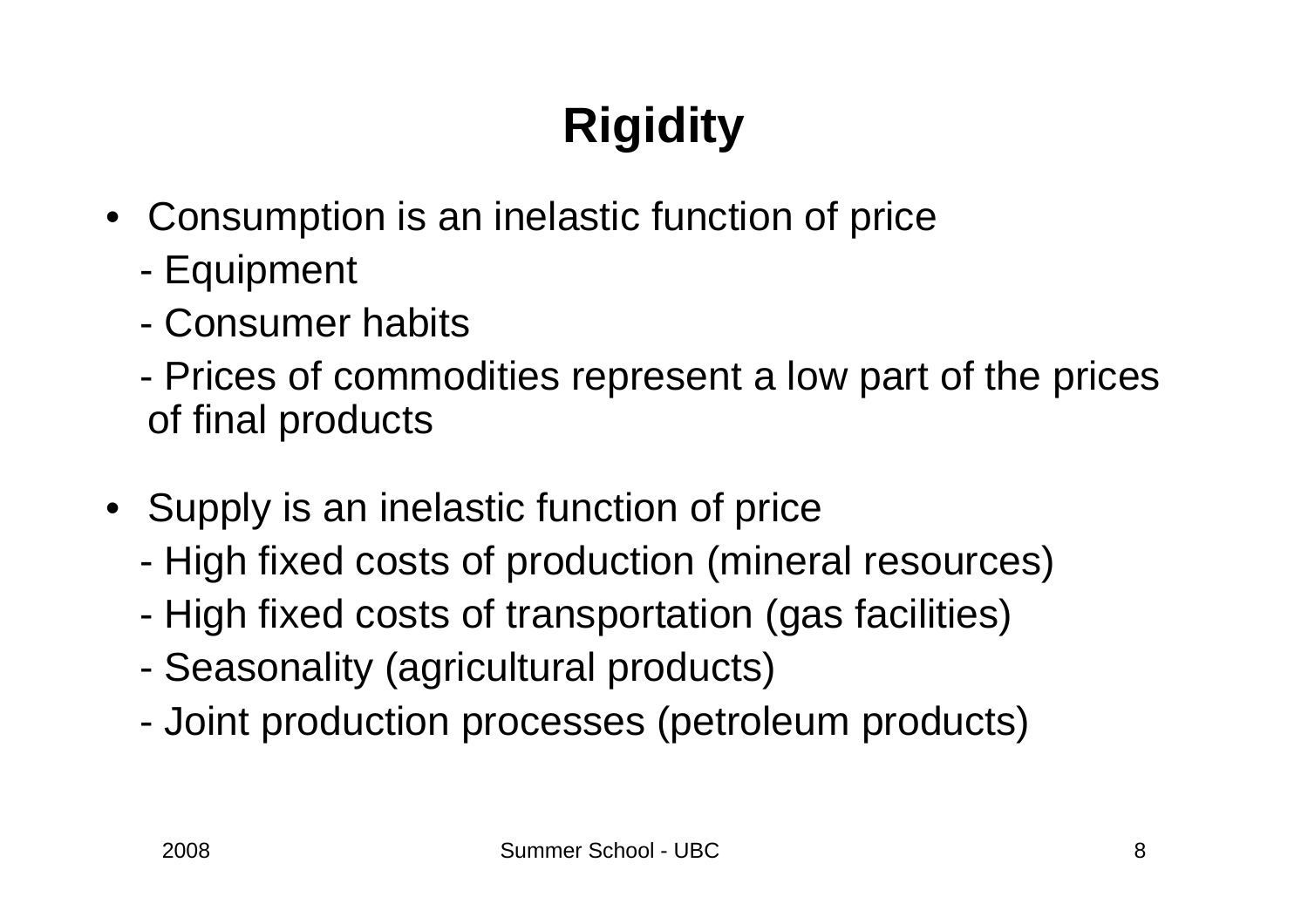### **Uncertainty**

#### • **Supply may abruptly change:**

- Weather conditions (agricultural products)
- - Failure in production / transportation / transformation capacities
- New discovery (mineral resources)
- New plants
- Technological changes (energy products)

#### $\bullet$ **Demand**

- Weather conditions (energy)
- GDP growth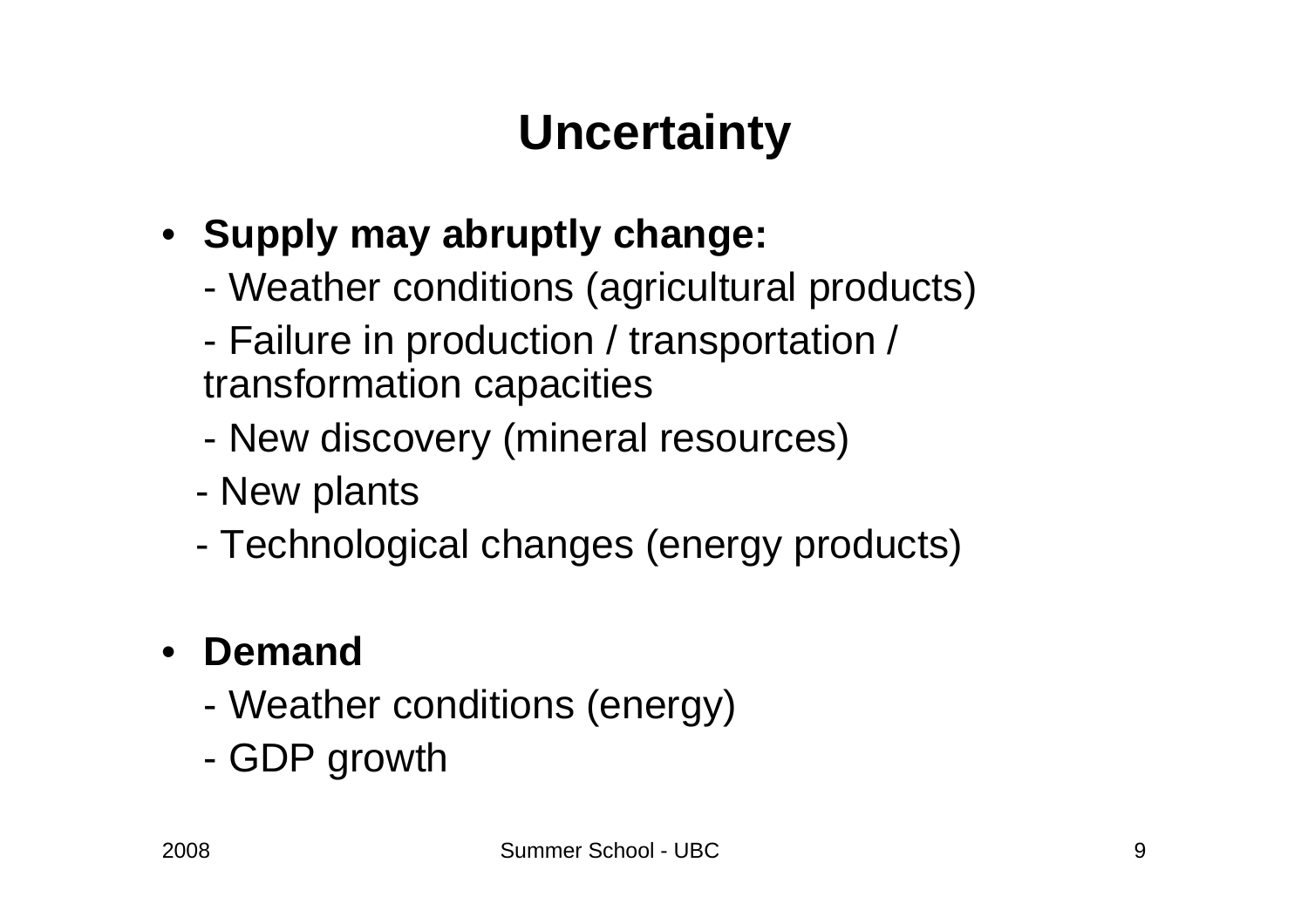### **The role of inventory**

• Buffering effect :

The stocks absorb prices fluctuations Conditions: - overcapacity

- large storage facilities
- Avoid disruptions in the flow of goods and services
- Link between the present and the future Imperfect link : non negativity constraint on inventory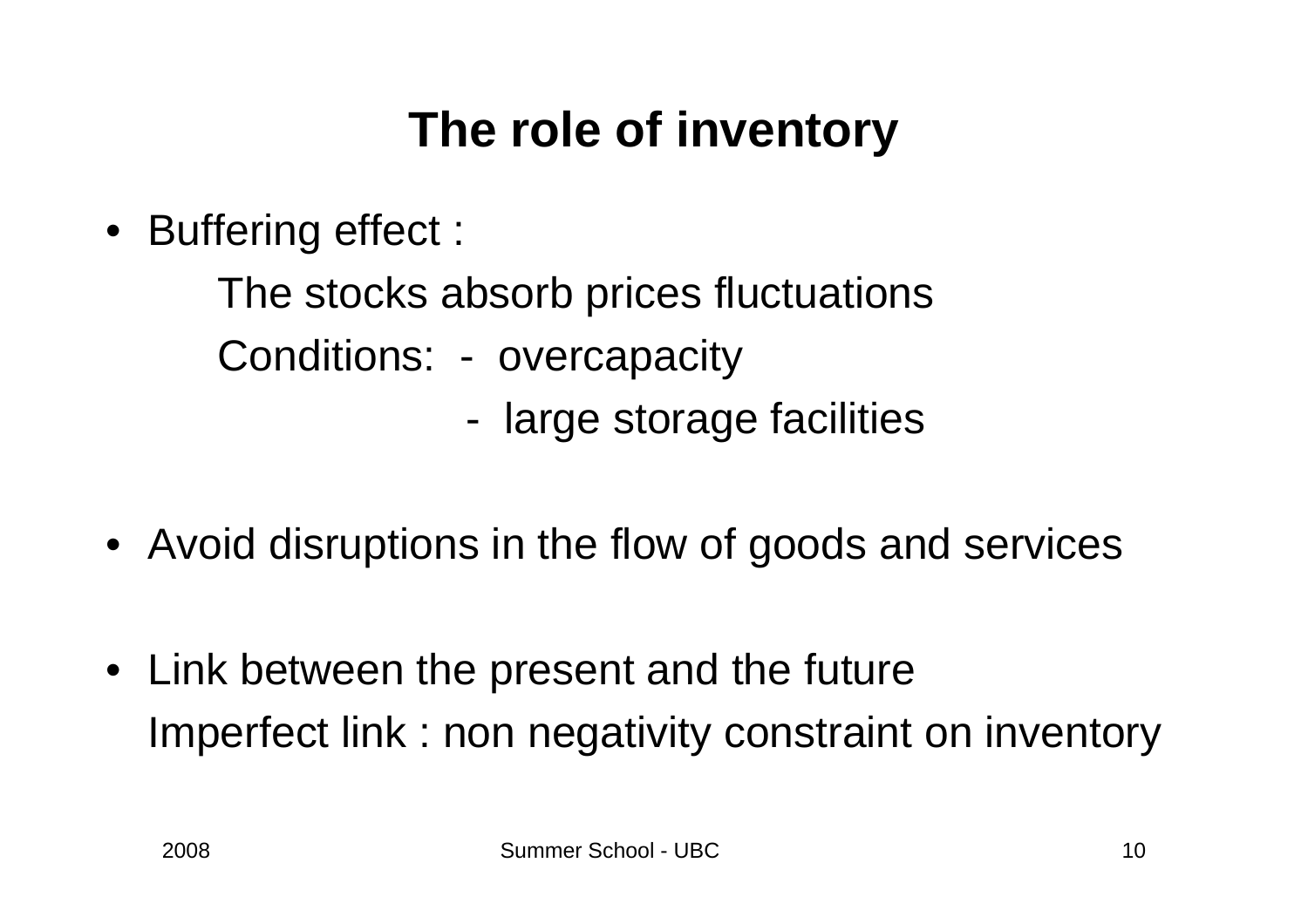#### 1.2. Storage costs

- Fixed costs
	- (as long as storage capacities are not saturated)
	- Insurance costs
	- Warehouse costs
- Deterioration and obsolescence
- Handling costs
- Maintenance costs
- Financial costs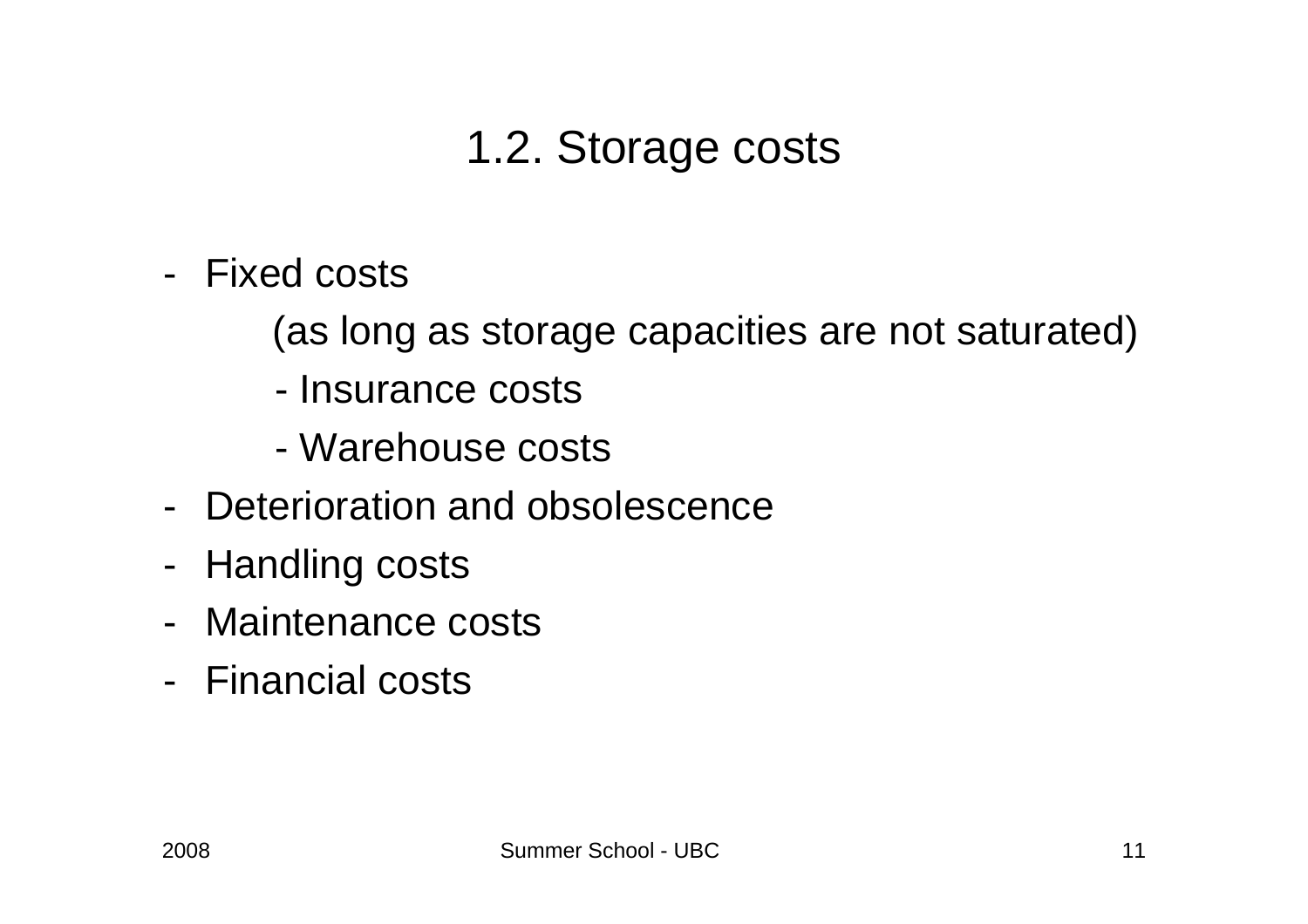1.3. Different nature of stocks

- There may be several kinds of stocks :
	- hedged / unhedged stocks
	- speculative / industrial stocks
	- physical / paper stocks
	- certified stocks
	- strategic stocks
	- stocks underground (mineral reserves)

 stocks in processing facilities, in transportation facilities…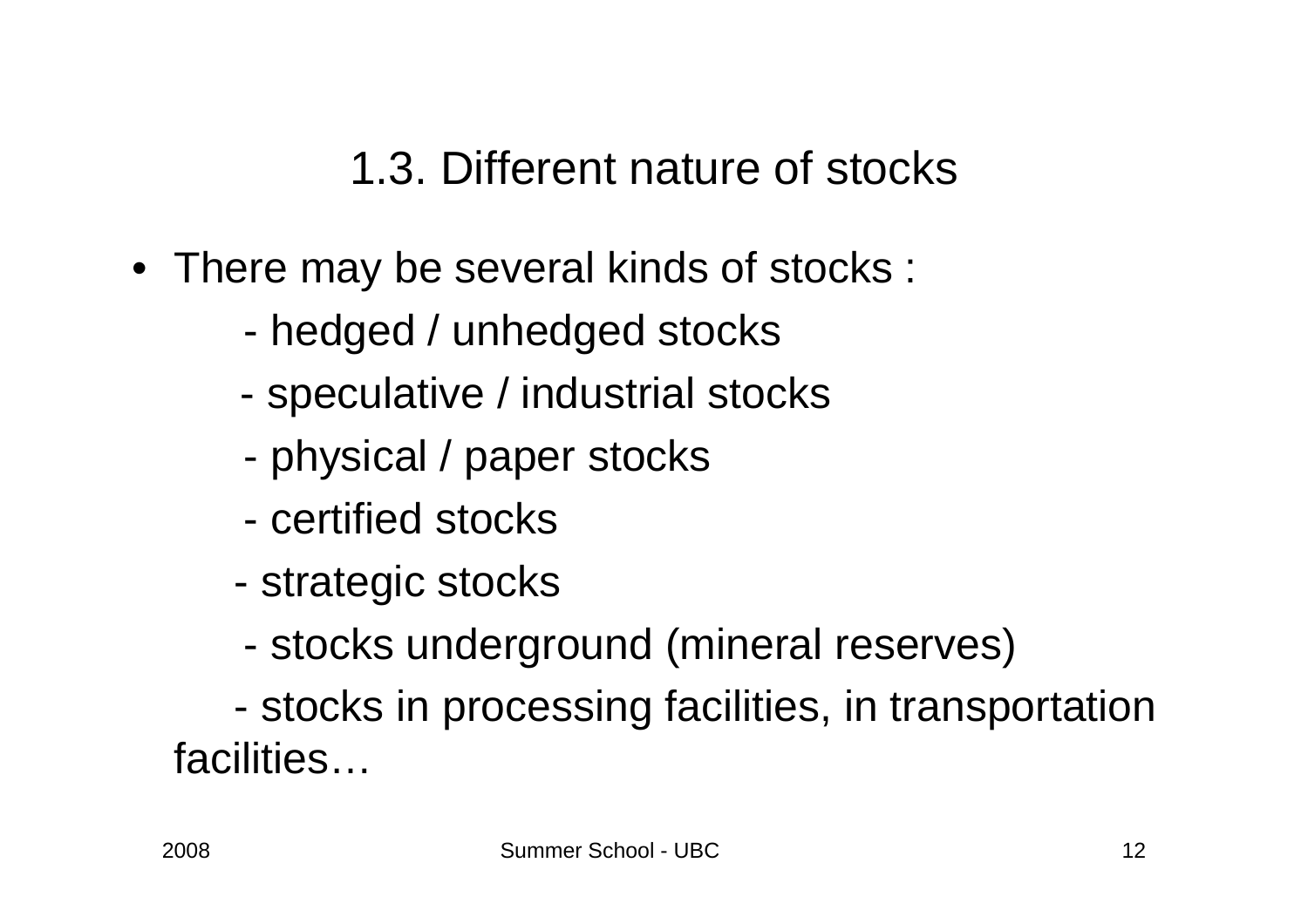#### Section 2. Storage theory and the analysis of contango and backwardation

2.1. Arbitrage operations

2.2. The analysis of contango

 $F(t,T) > S(t)$ 

2.3. Convenience yield and backwardation  $F(t,T) < S(t)$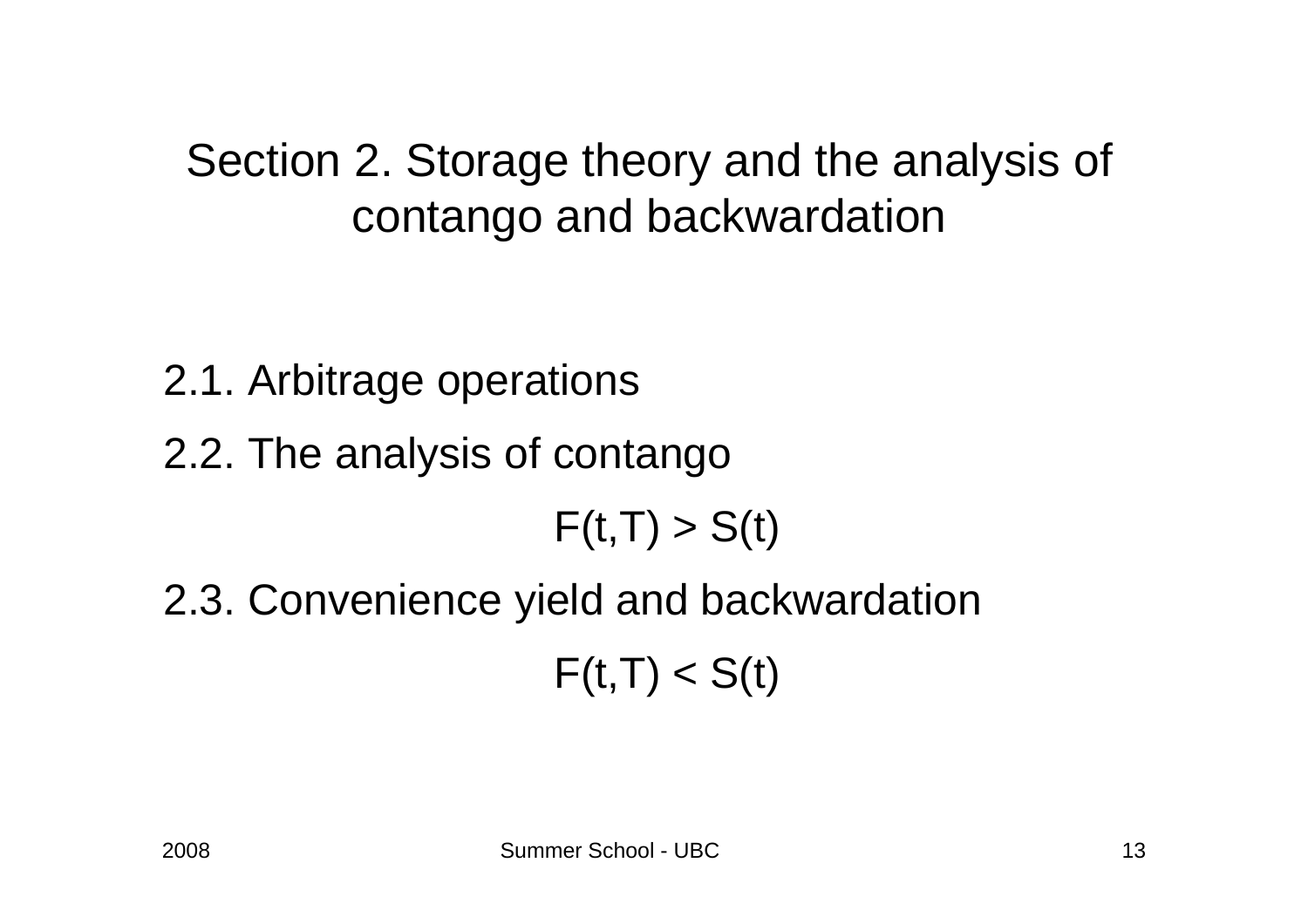#### 2.1. Arbitrage operations

2.1.1. Surplus stocks 2.1.2. Scarce inventory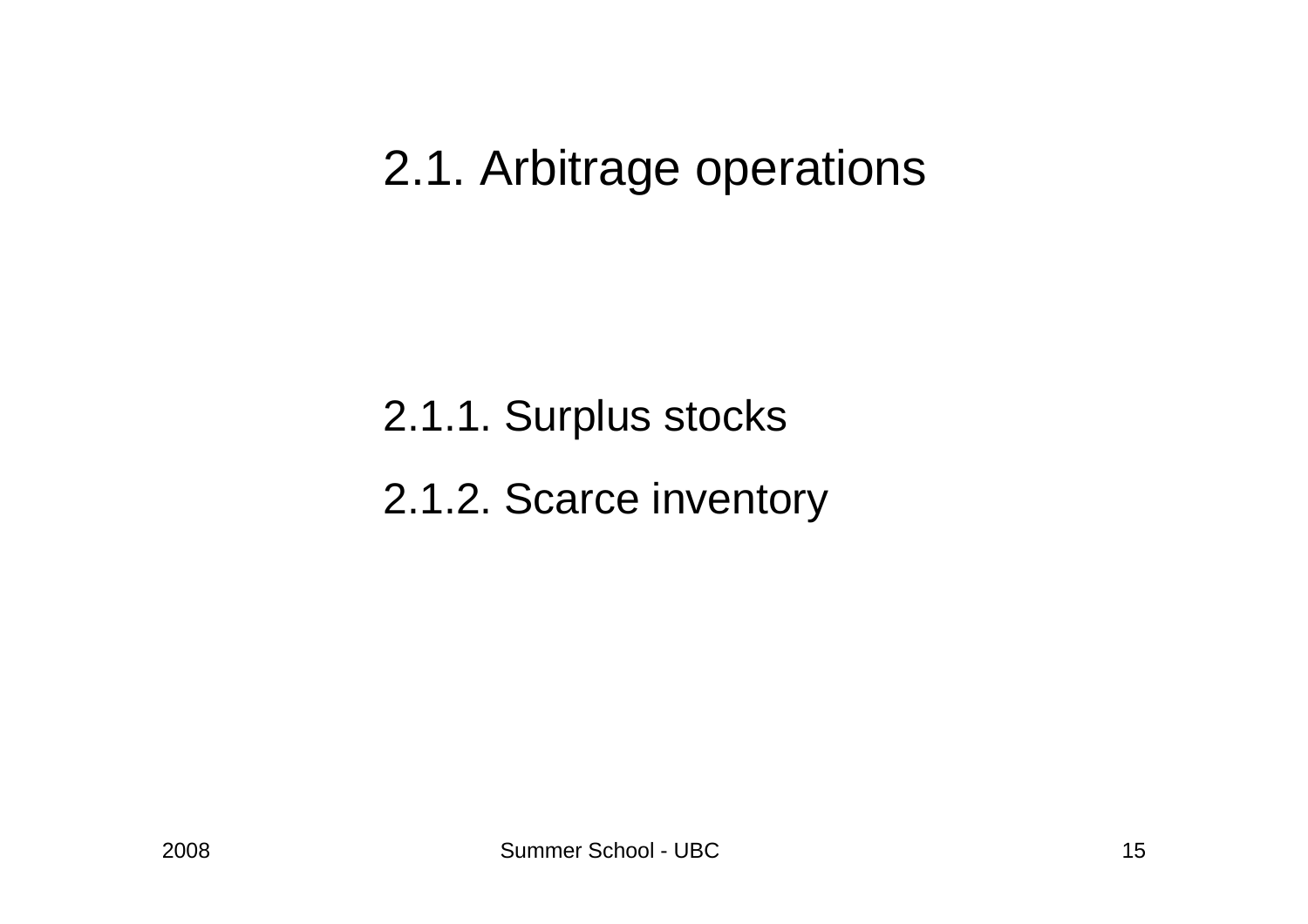### 2.1.1. Surplus stocks

- 1) The level of contango can not stay higher than the storage costs C
- Reason: Cash and carry operations

| If             | $F-S > C$                  |              |
|----------------|----------------------------|--------------|
| then:          | buy the spot               | - S          |
|                | sell the futures           | $+$ $\vdash$ |
|                | finance the storage costs: | - C          |
| <b>Result:</b> |                            | $>$ ()       |

- 2) Backwardation is impossible:
- Reason: Reverse cash and carry operations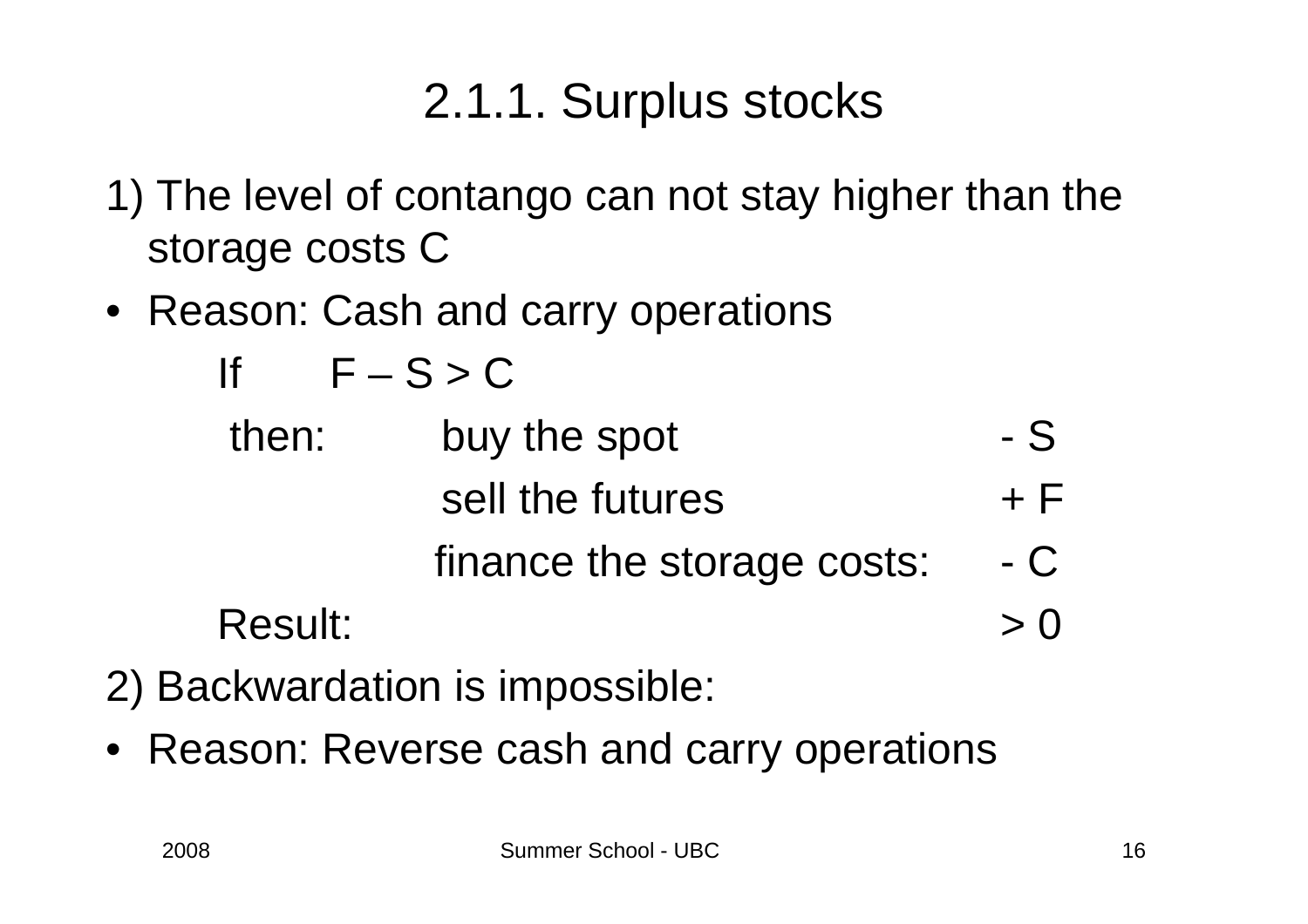#### 2.1.2. Scarce inventory

- Backwardation (S > F)
- Reverse cash and carry are unlikely to happen
- Non negativity constraints on stocks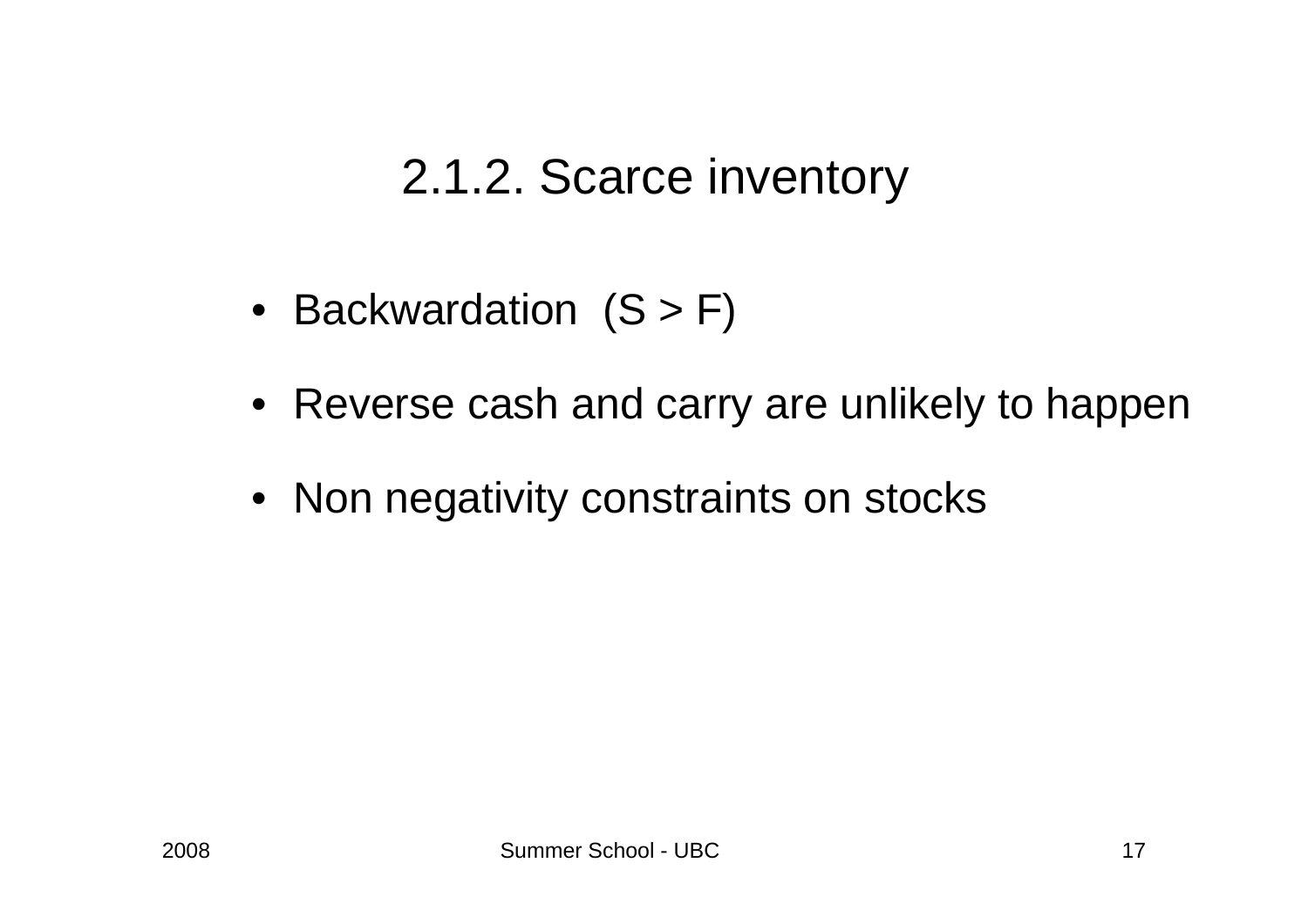- **In contango (F>S),** the basis:
	- is stable (as long as storage capacities are available)
	- is limited to storage costs
- **In backwardation (S>F), the basis:**
	- is not stable
	- is determined by the spot price that operators are willing to pay: there is no objective limit to the basis
- **Asymmetrical behavior of the basis**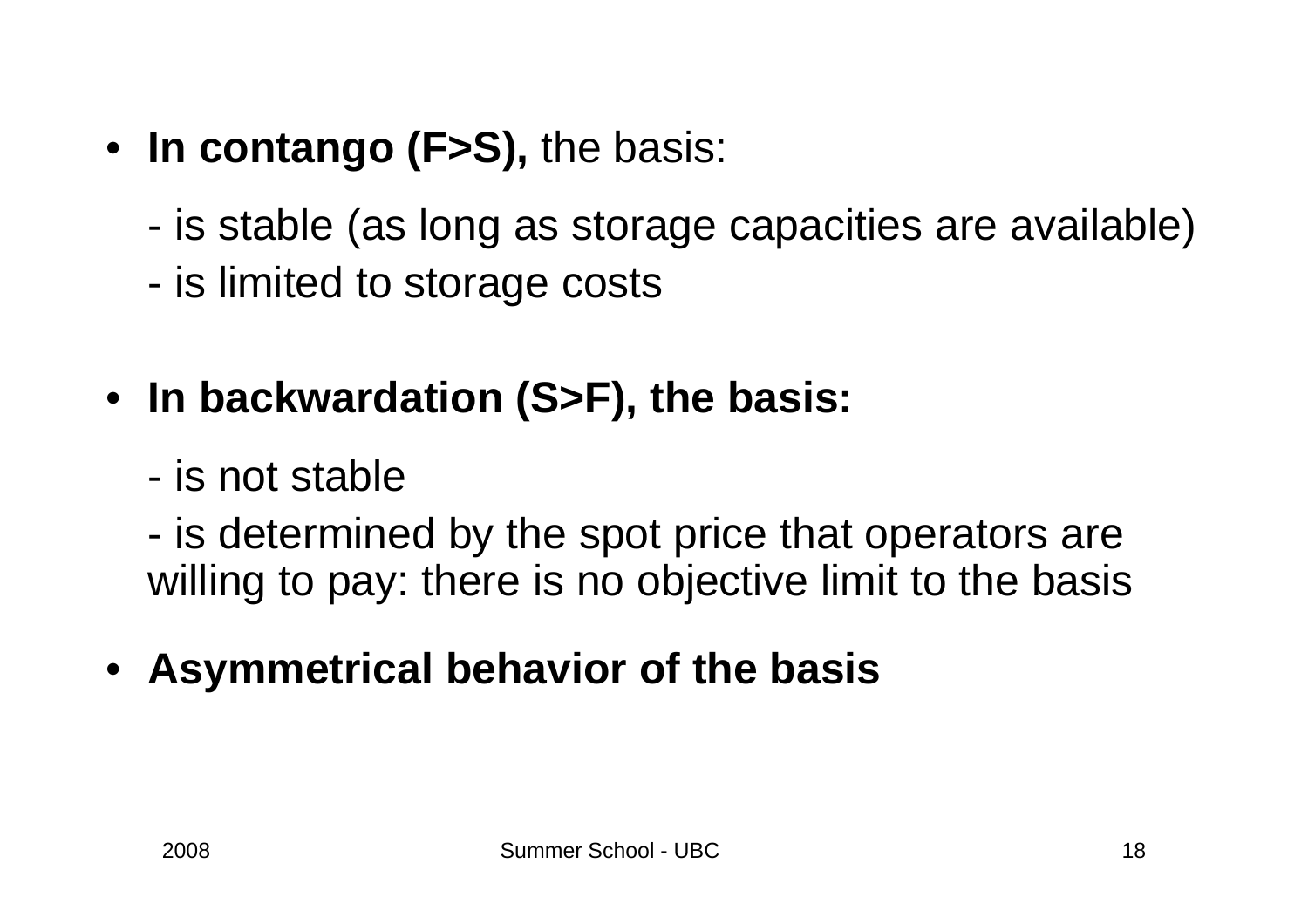

Source: US DOE Weekly, NYMEX & SG Commodities Research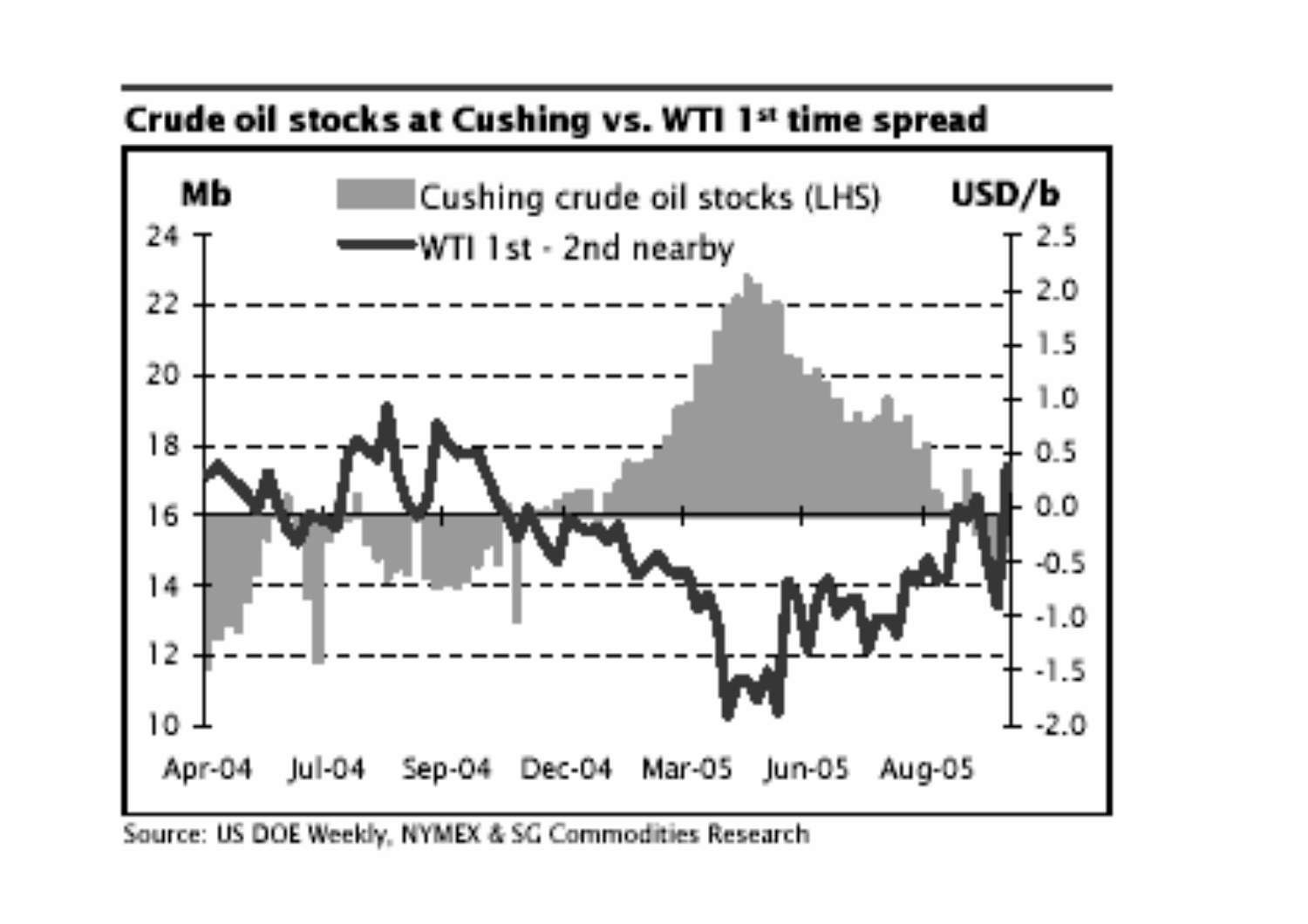#### 2.2. The analysis of contango

The spread between futures and spot prices is related to the cost of holding commodities over time (carrying charges):

$$
\boldsymbol{F}(t,T)-\boldsymbol{S}(t)=\boldsymbol{C}_{\text{S}}(t,T)
$$

- -F(t,T) : Futures price at t for delivery at T
- -S(t) : Spot price at t
- $\ C_{\rm s}$ (t,T): Storage costs between t and T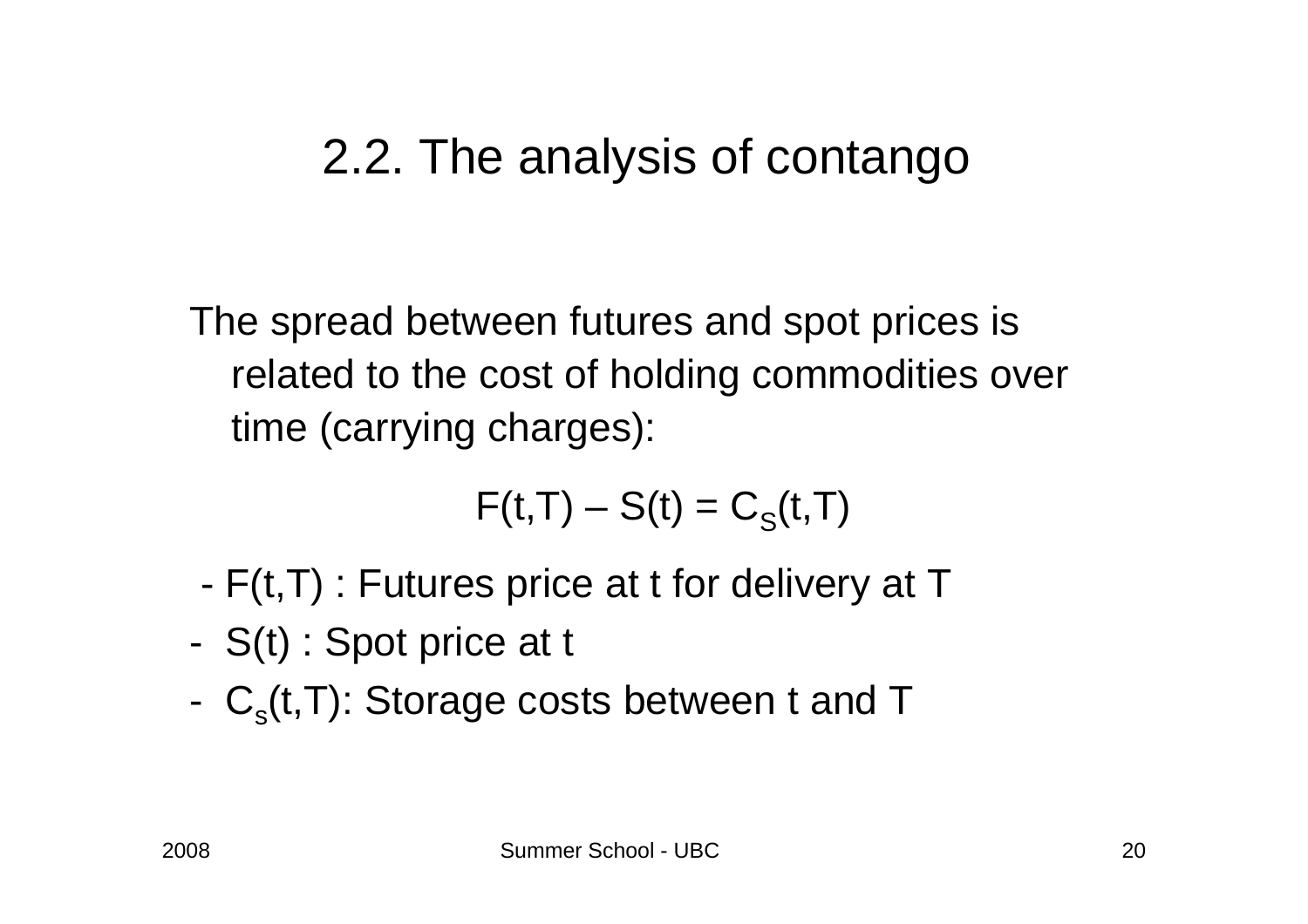### 2.3. Backwardation and convenience yield

- Why are spreads prices less than full carrying charges?
- $\bullet$  Because "stocks of all goods possess a yield": the convenience yield (Kaldor, 1939).
- The convenience yield is low when stocks are abundant; it is positive when stocks are rare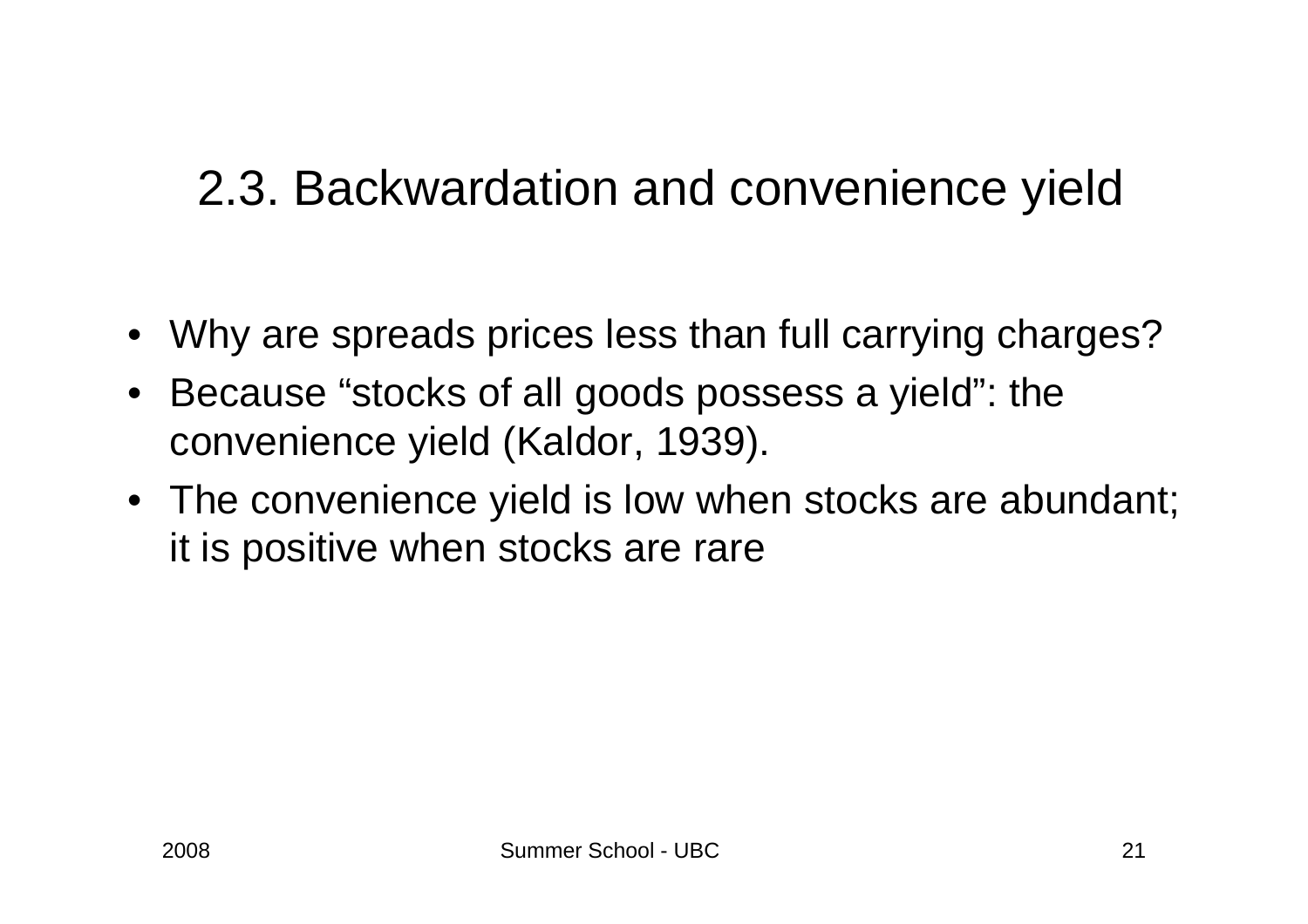#### **The storage theory**

$$
F(t,T) = S(t) + CS(t,T) - Cy(t,T)
$$

- $\ C_{\rm S}(\mathfrak{t},\mathsf{T})$  : "pure" storage costs
- C  $_{\rm y}$ (t,T) : convenience yield
- $C_S(t,T)$   $C_y(t,T)$  : net storage costs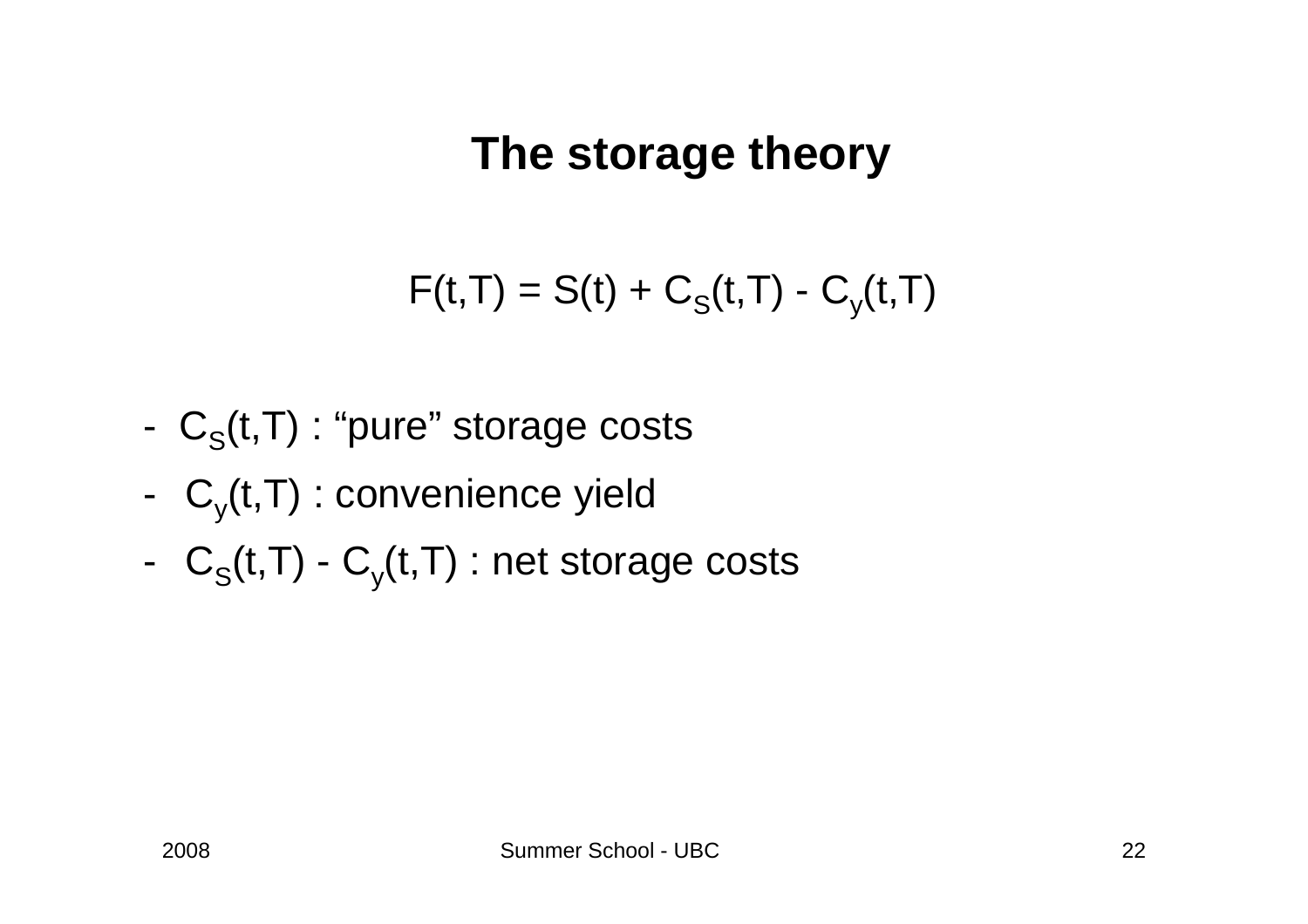#### Section 3. The convenience yield

- The convenience yield is an *implied* return on inventories
- Holding inventories allows for:
	- reducing the costs and delay of furniture
	- being able to answer to unexpected demand rises
	- insure the continuity of exploitation
- There are a lot of debates on convenience yield
	- Does it really exist or is it an *ad-hoc* theoretical construction?
	- What does it stand for?
	- How can we measure it?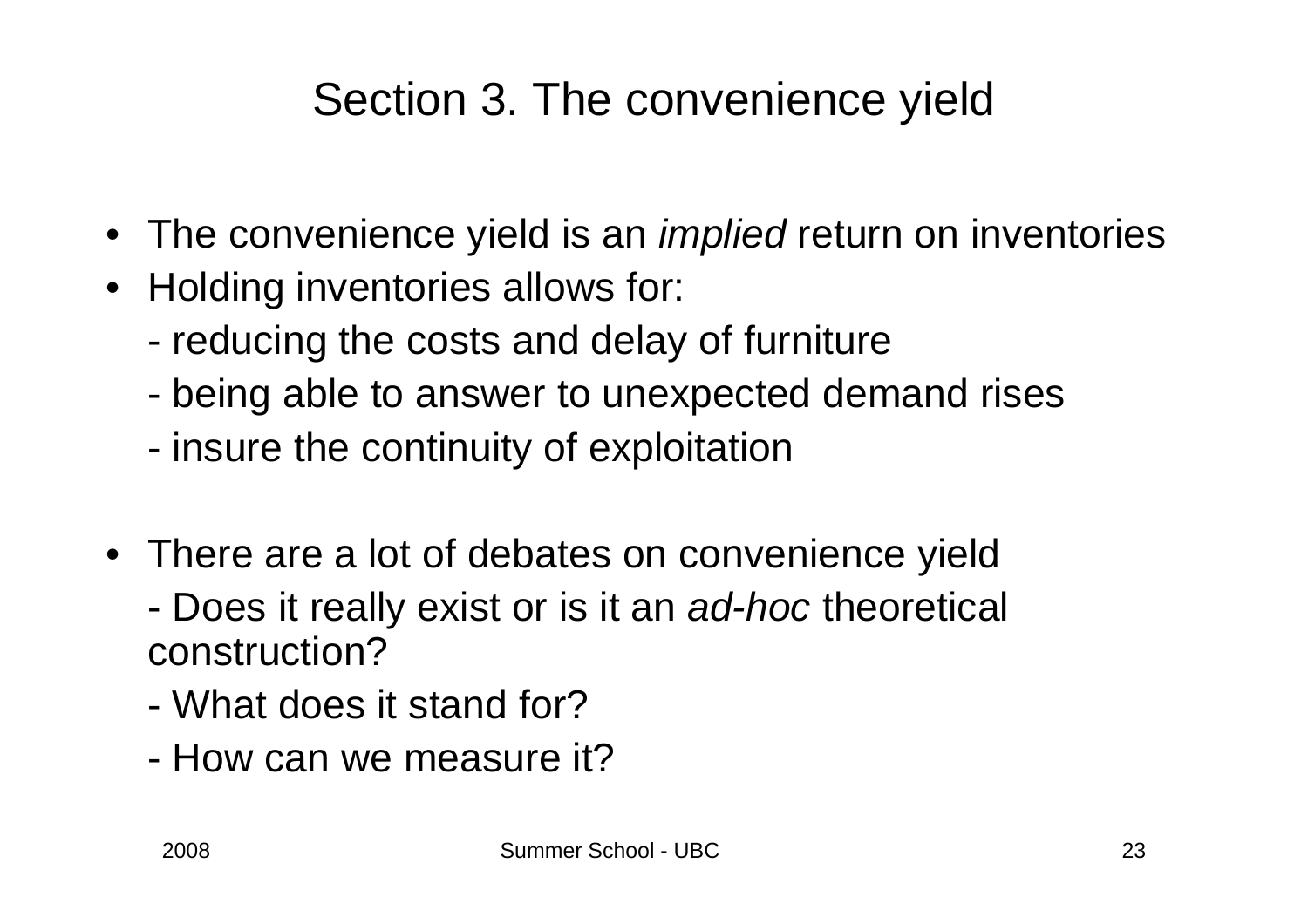- 3.1. Convenience yield and risk premium
- 3.2. The price of storage
- 3.3. Stock-out and coverage yields
- 3.4. Inventory and the demand for money
- 3.5. Convenience yield, forward and futures contracts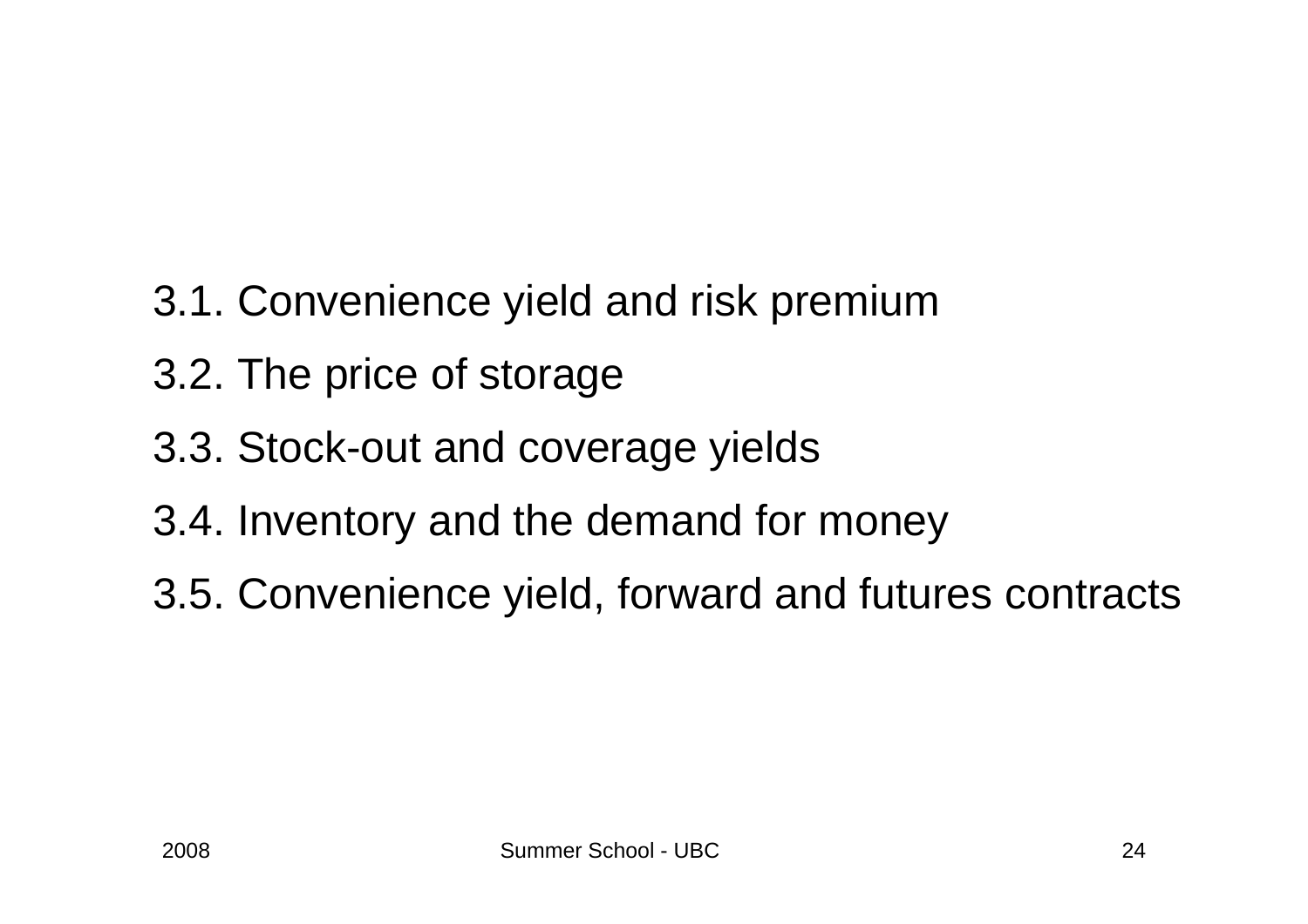### 3.1. Convenience yield and risk premium

 $\bullet$ Brennan, 1958 : supply and demand **of inventory**

$$
E_t[S(t+1)] - S(t) = C_{S_t}(L_t) + \pi_t(L_t) - C_{Y_t}(L_t)
$$

- S(t): spot price,
- $\text{C}_{\text{St}}$ : marginal storage cost,
- L<sub>t</sub>: inventory' level,
- $\pi$   $_{\mathfrak{t}}$ : marginal risk premium on inventory,
- $\mathsf{C}_{\mathsf{Yt}}$ : marginal convenience yield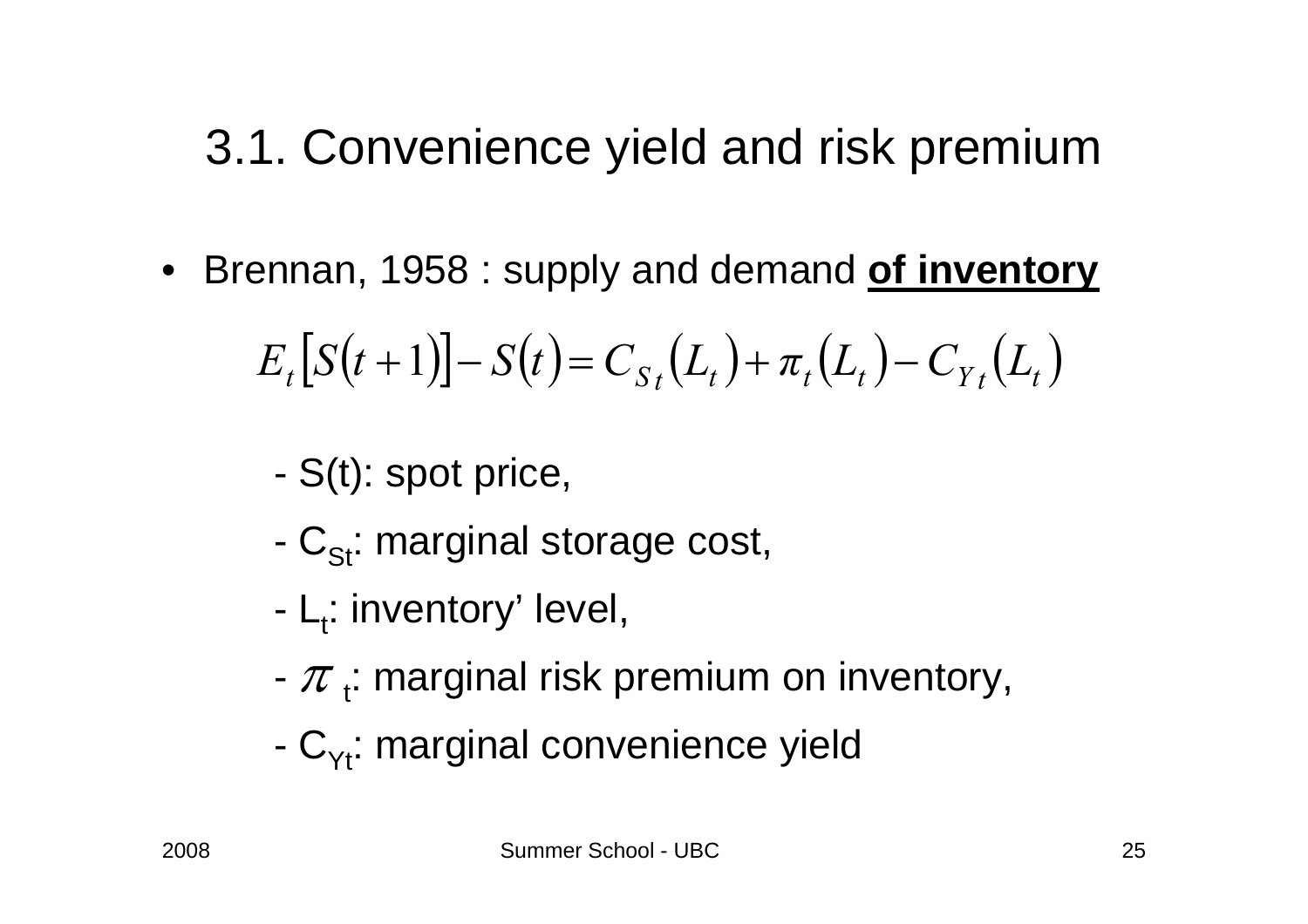The convenience yield is an advantage, in terms of less delay and lower costs

Inventory allows for :

- keeping regular customers satisfied
- taking advantage of a rise in demand and price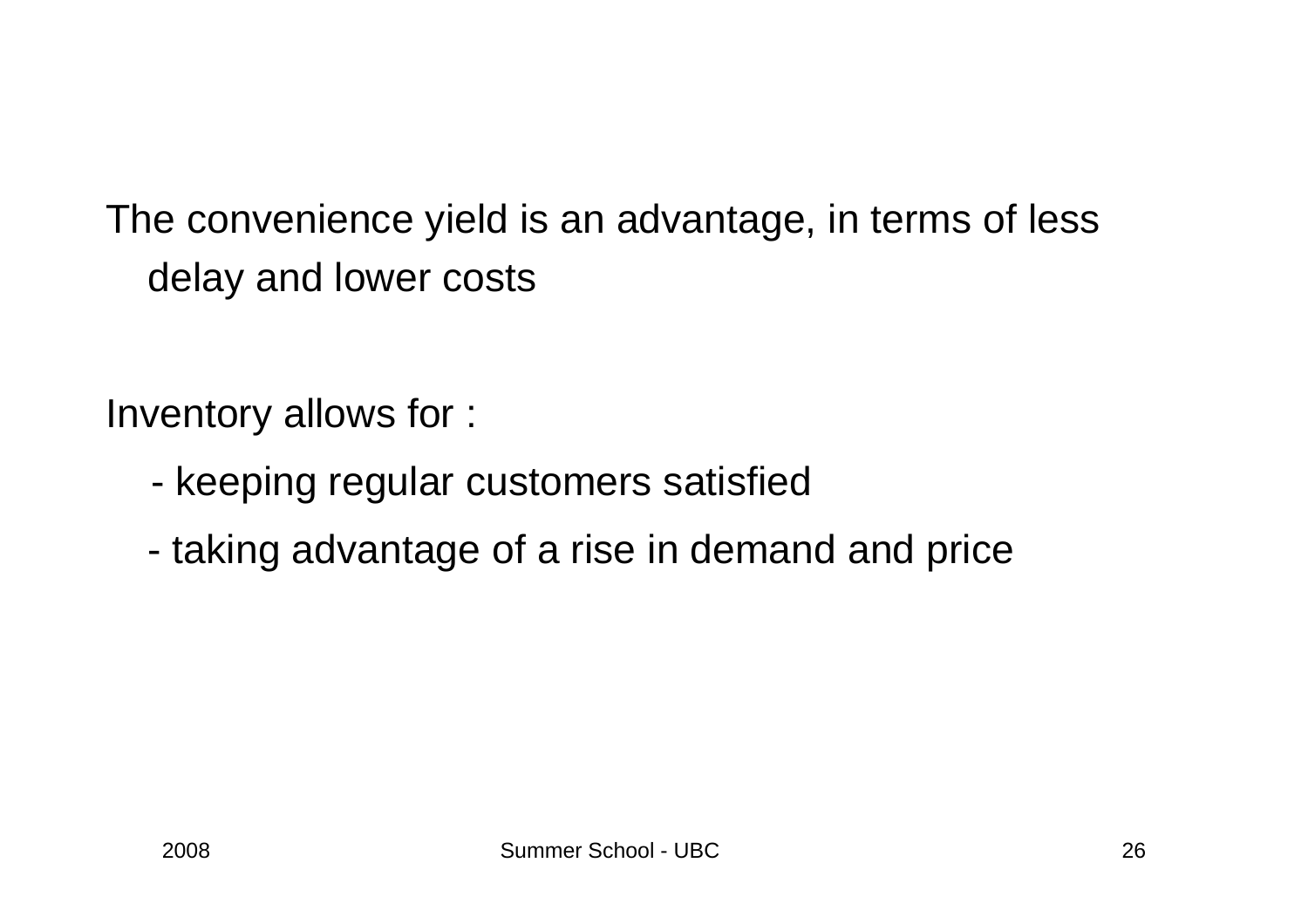### 3.2. The price of storage (Working, 1934-1949)

- Empirical observation:
	- Certified stocks in registered warehouses
	- For all commodities, stocks never fall to zero
- There is always some connection between the present and the future prices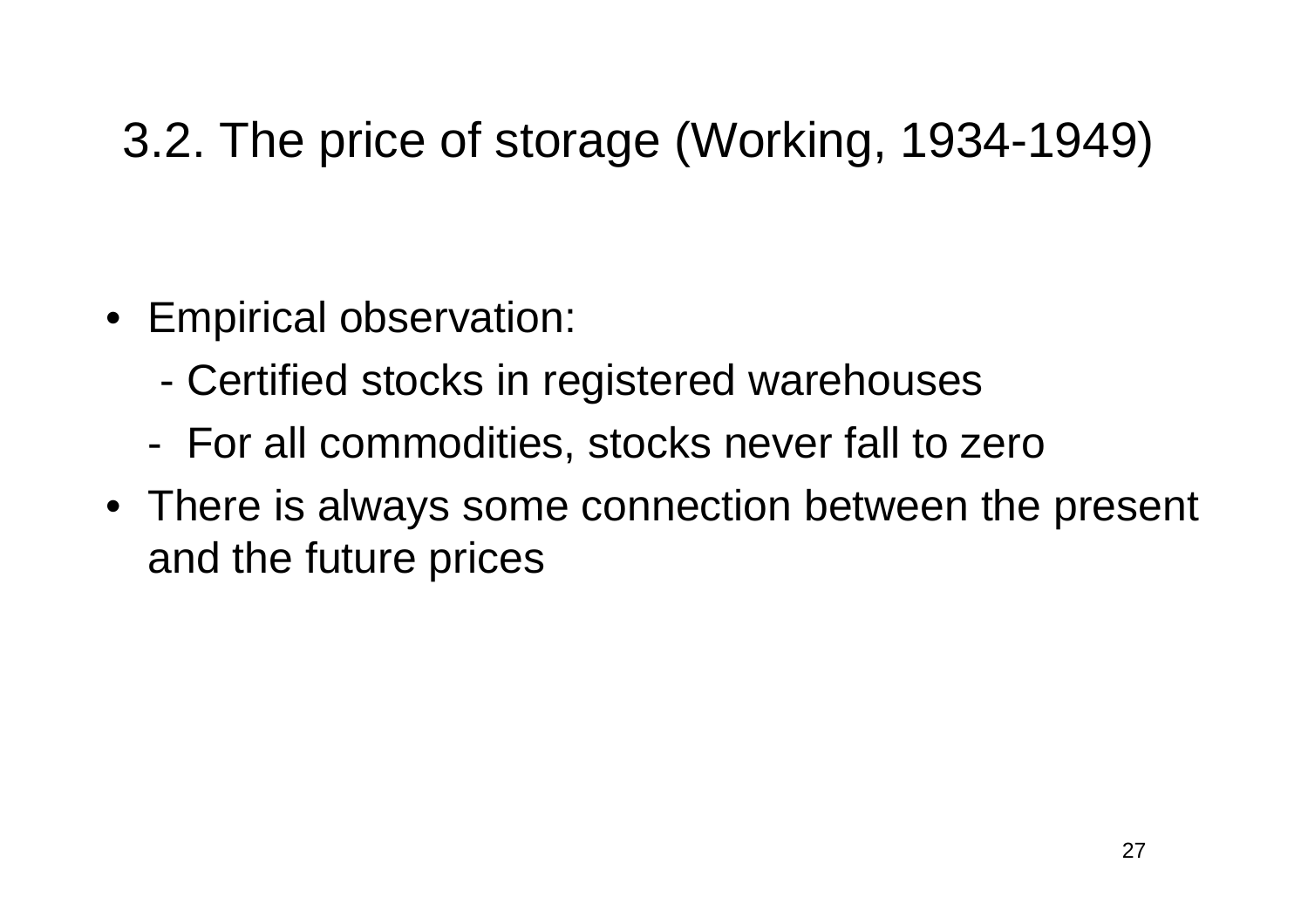• Working (1939):

A known return for storage is a price of storage

The price of storage is not quoted directly It must be derived by taking the difference between quoted prices for two different dates of delivery

• Supply and demand **on storage capacities**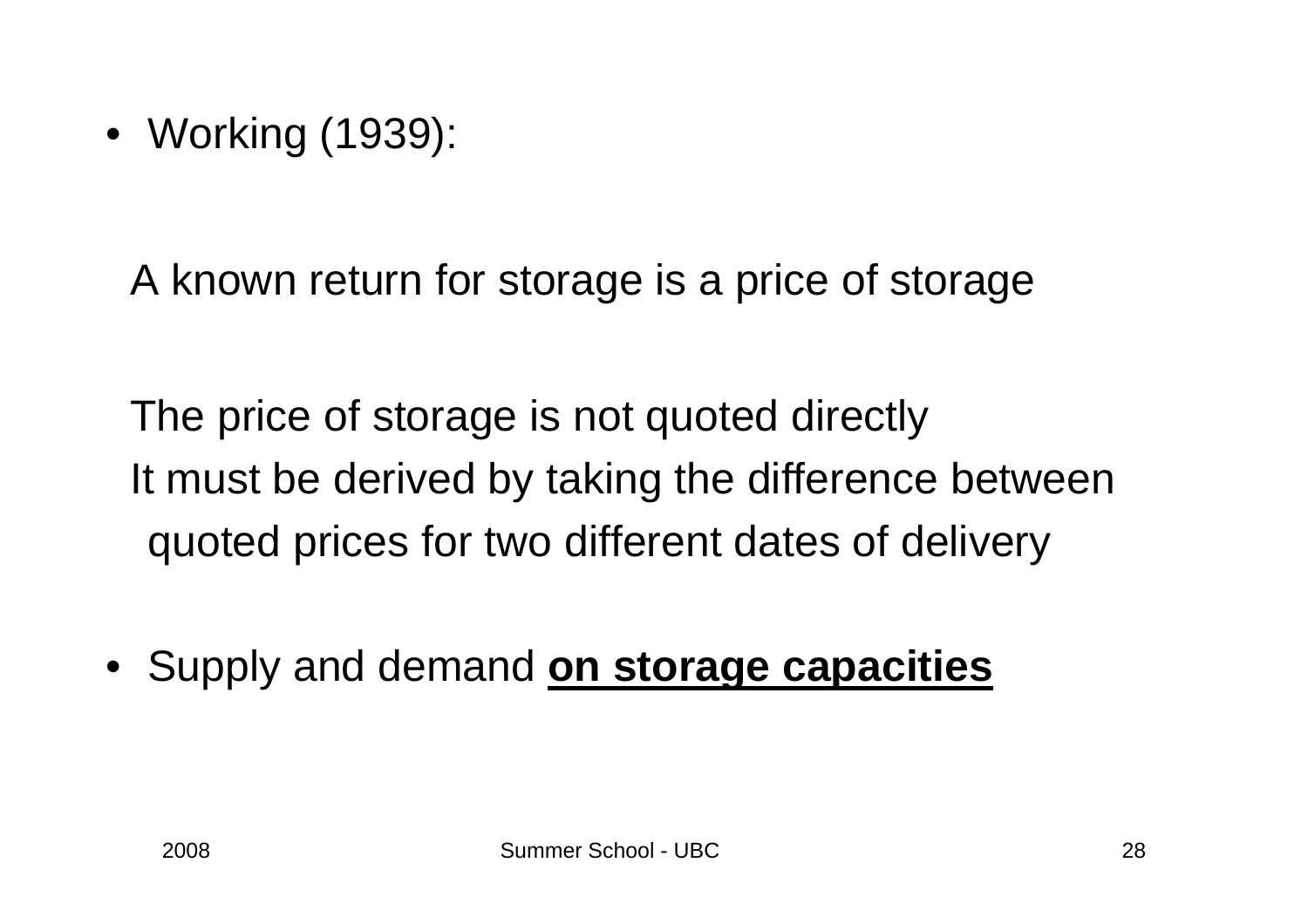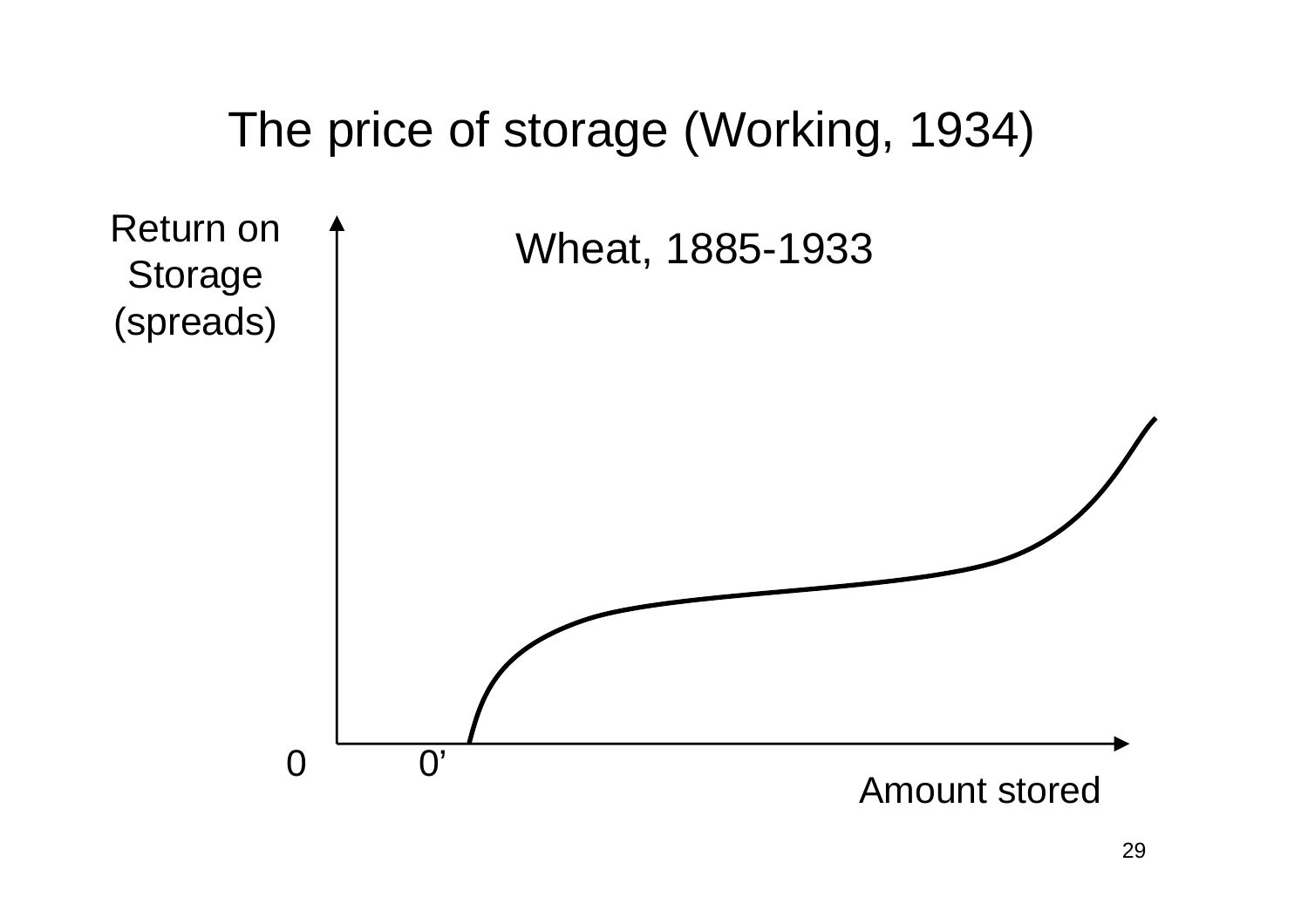- Similar results on other markets :
	- Telser (1958), Gray & Peck (1981) : wheat
	- -Howel (1956), Telser (1958) cotton
	- Weymar (1974) : cocoa
	- -Brennan (1958) : shell eggs, cheese, butter, oats
- Working (1949) : Generalization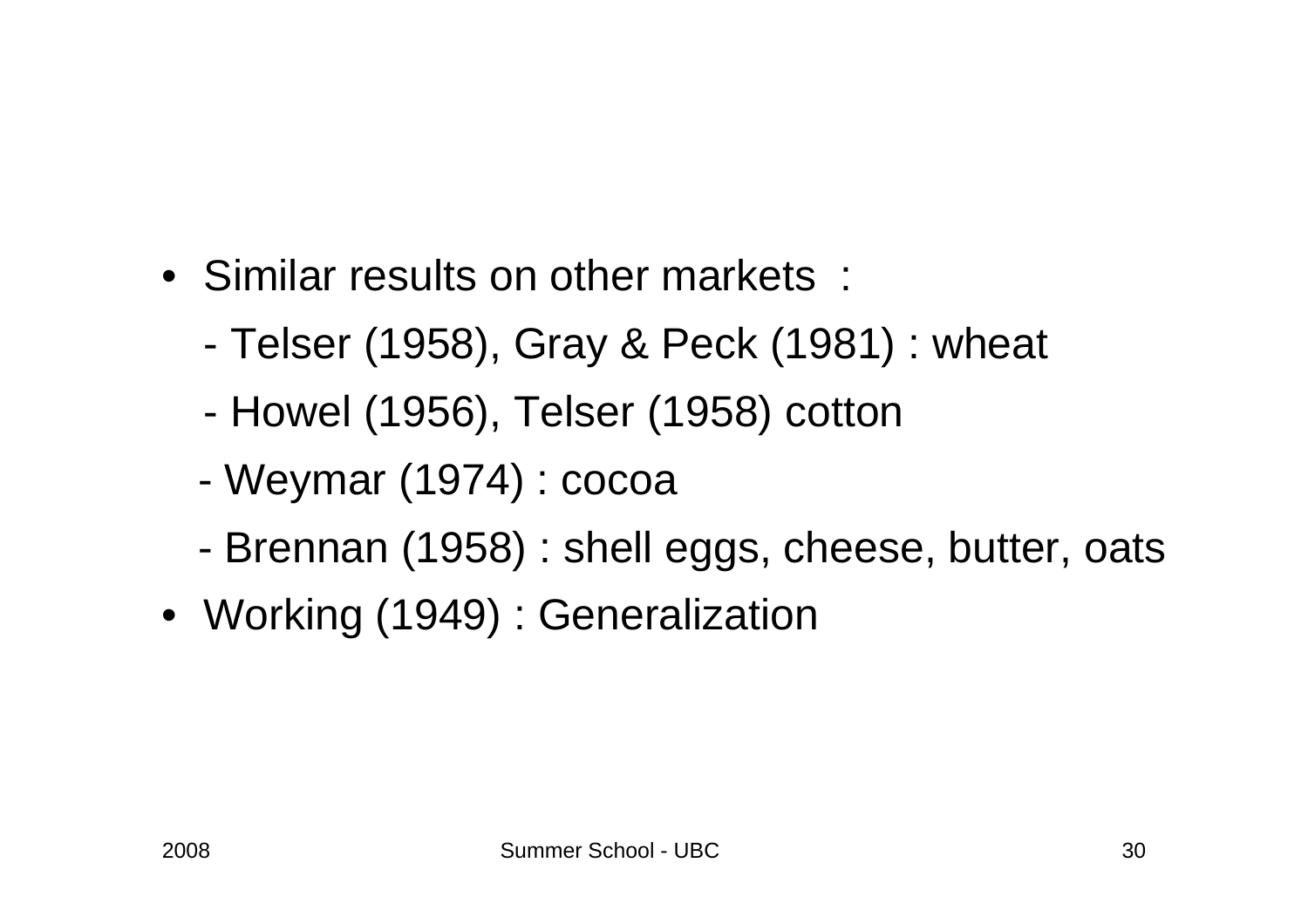

31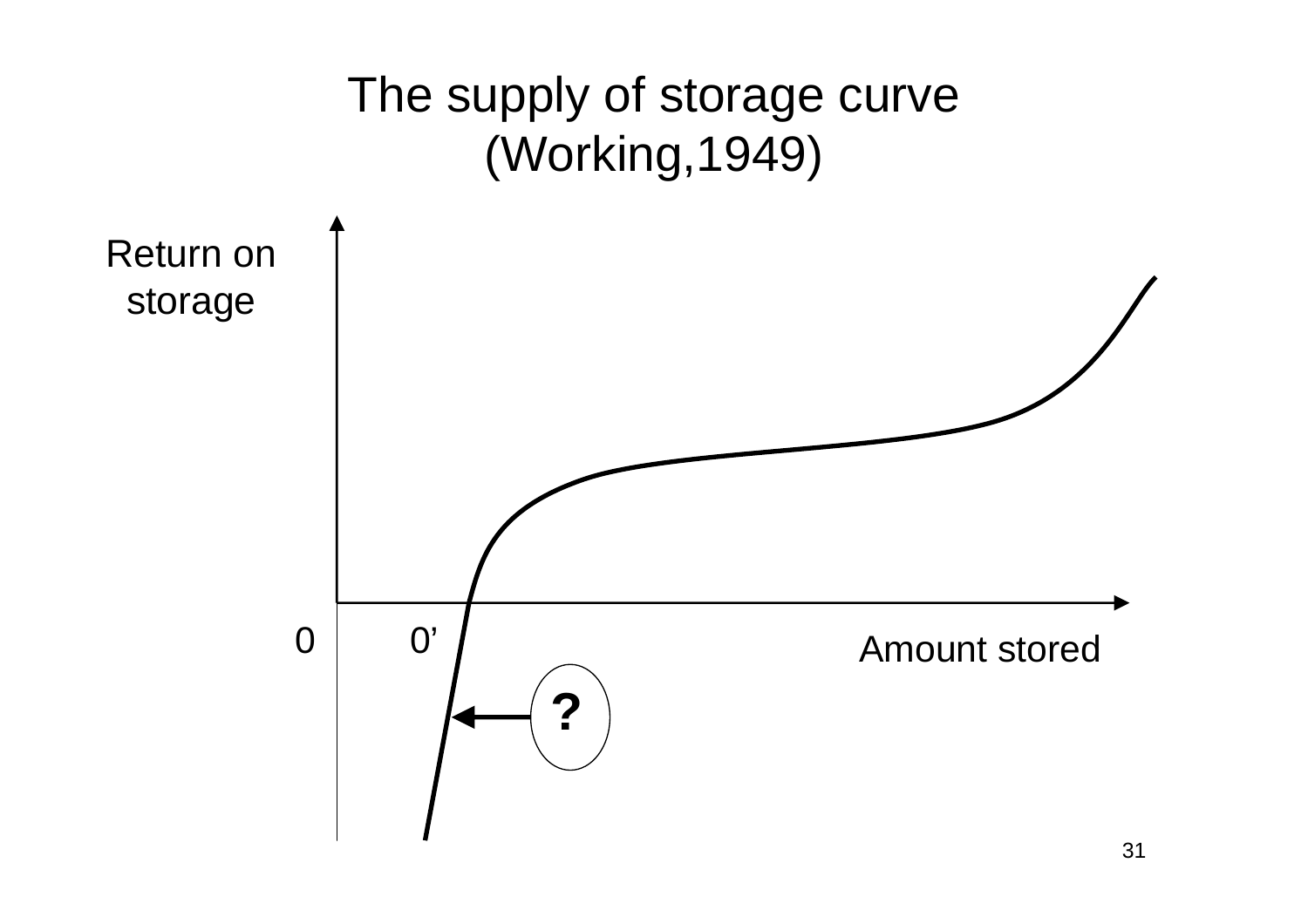• **Empirical observation :**

Nonlinear relationship between stocks and spreads

- What makes spreads between futures and spot prices fall below full carrying charges ?
- **Why do firms store commodities at a loss ?**
- Return on storage is the result of the equilibrium between storage demand and supply

This return may be negative for two reasons

- high fixed costs in storage activity
- convenience yield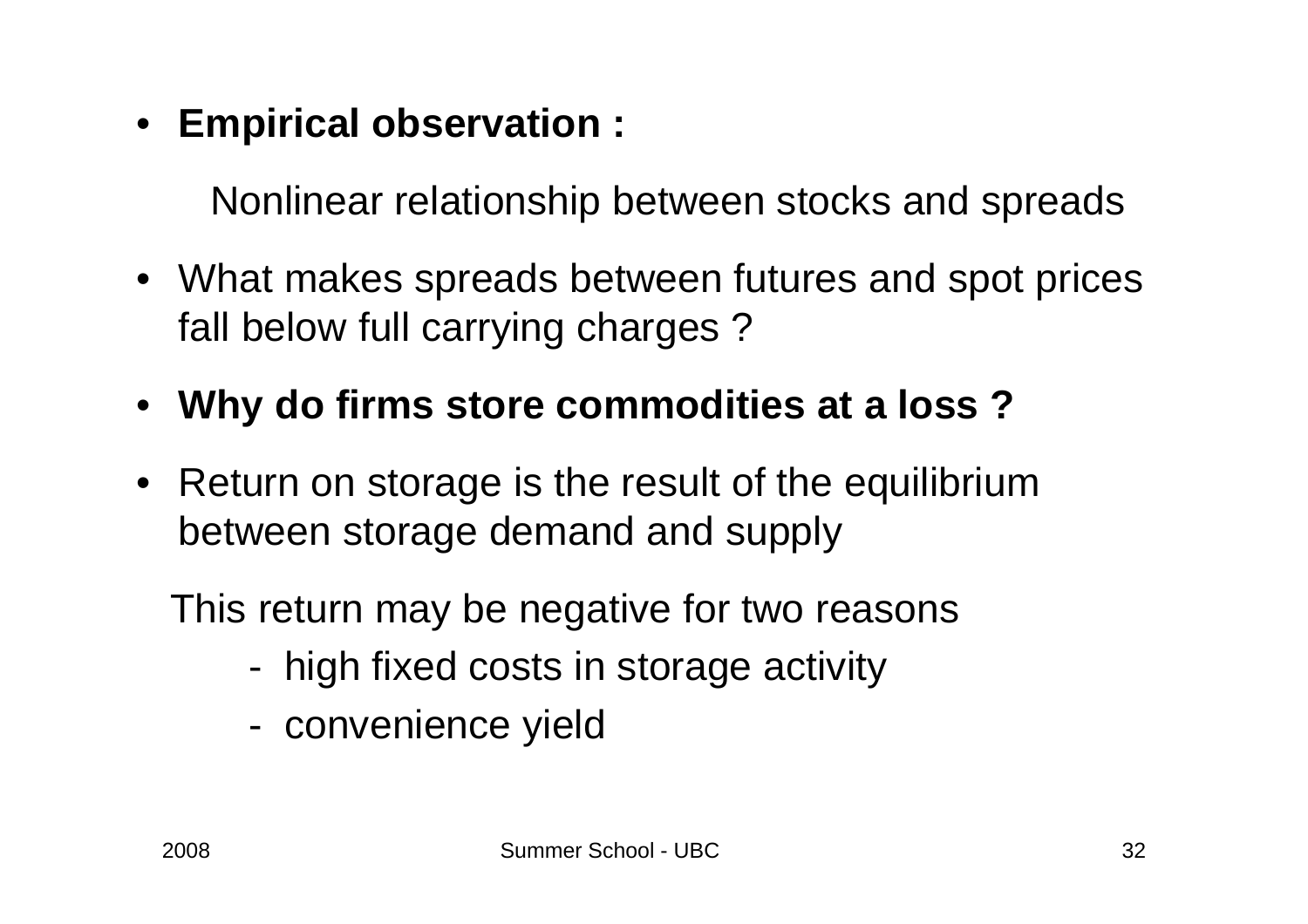#### 3.3. Stock-out yield and coverage yield Weymar (1968)

#### **Marginal inventory holding costs depend on:**

Pure storage costs

Stock-out yield

Coverage yield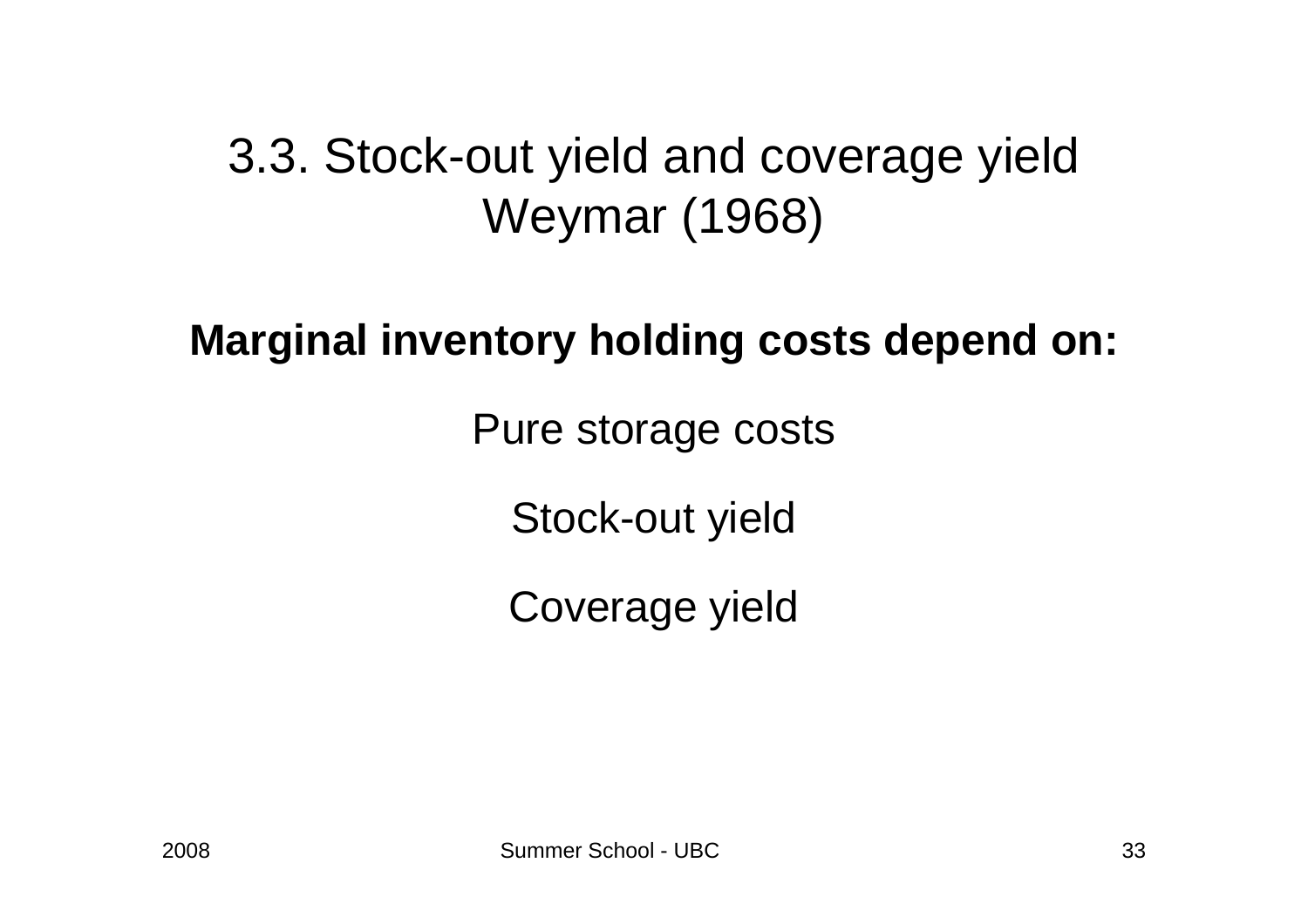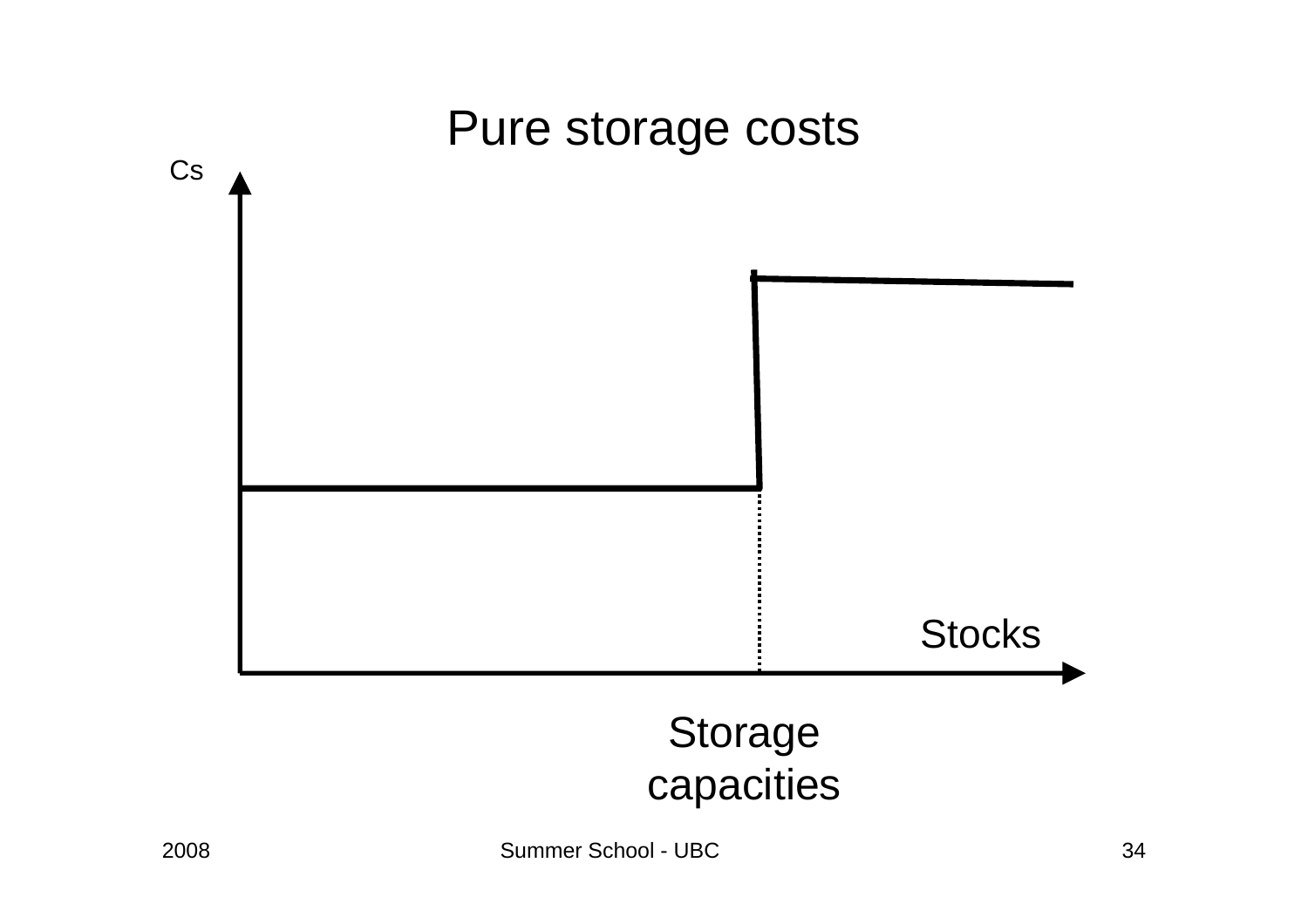### Stockout yield

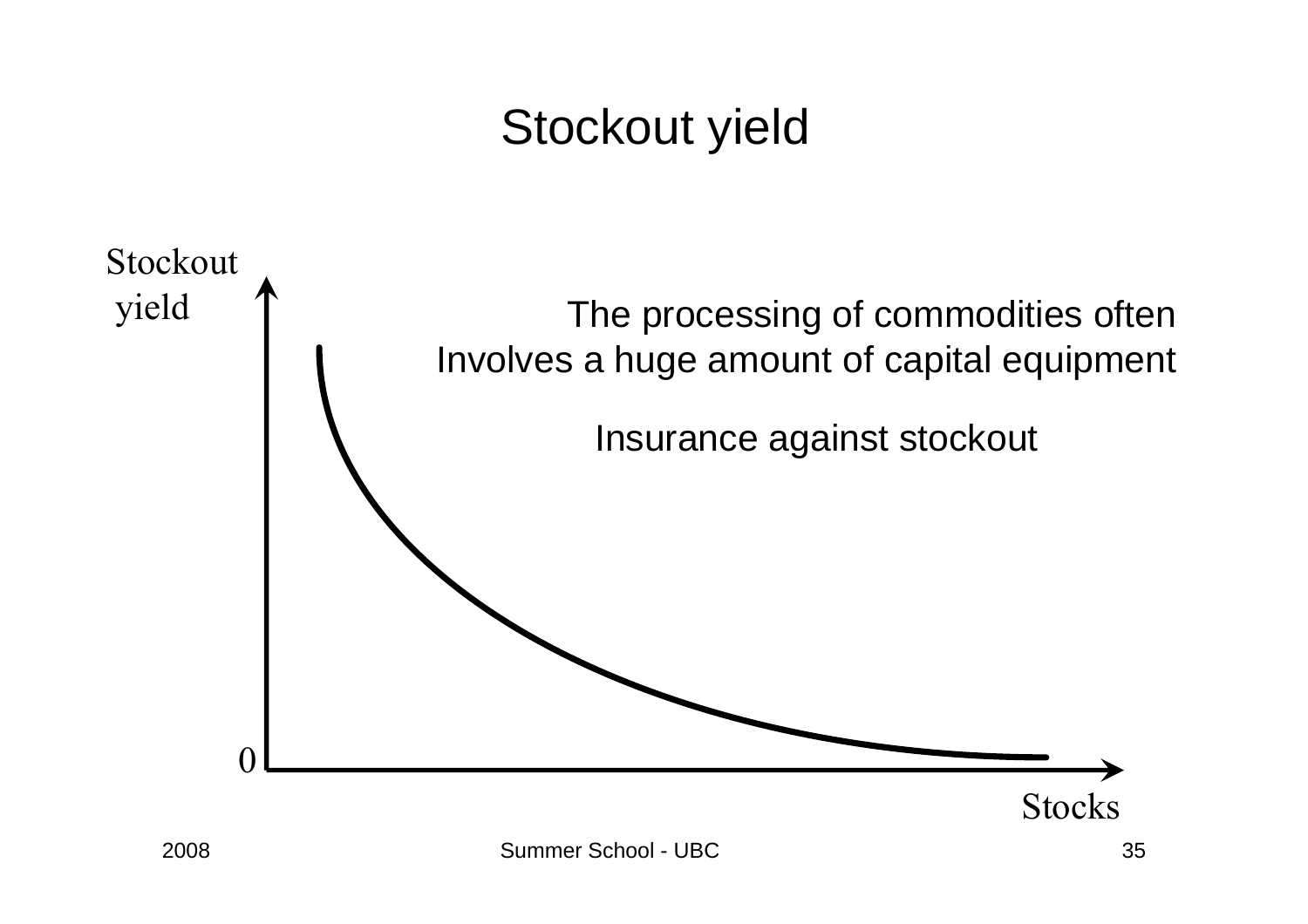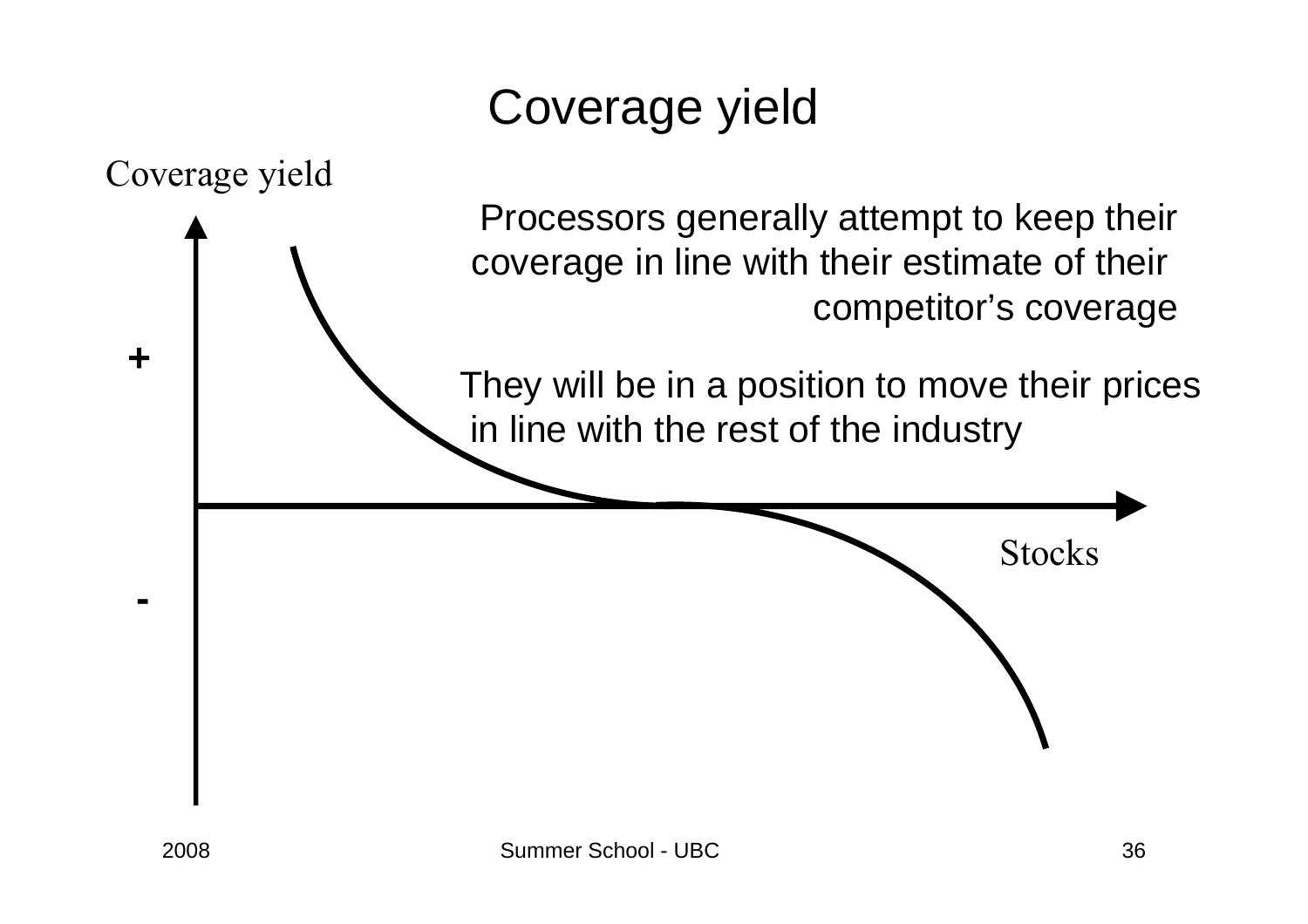#### **Marginal inventory holding costs**

**=**

Pure storage costs

Stock-out yield

**\_**

Coverage yield

**\_**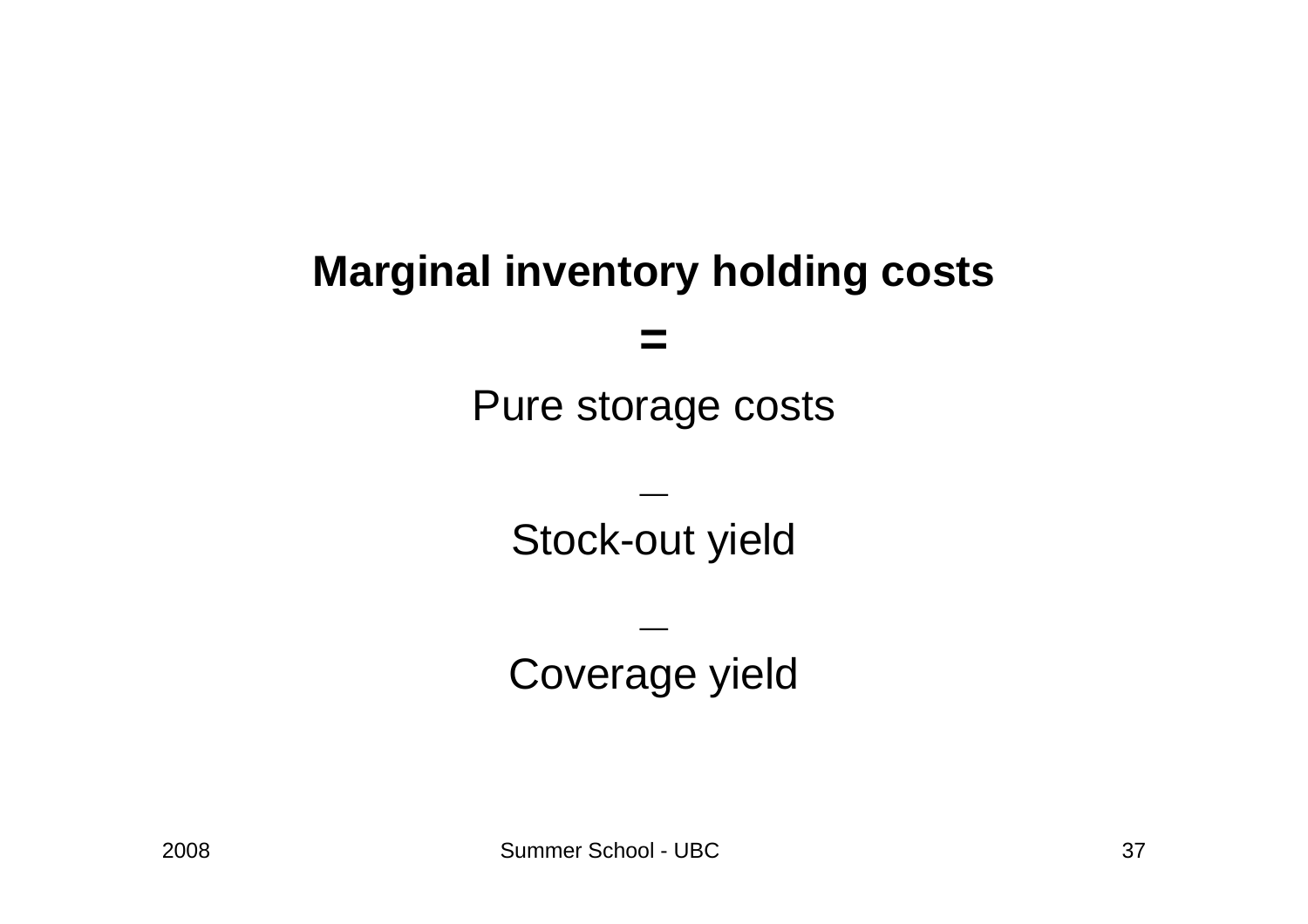#### Marginal inventory holding cost

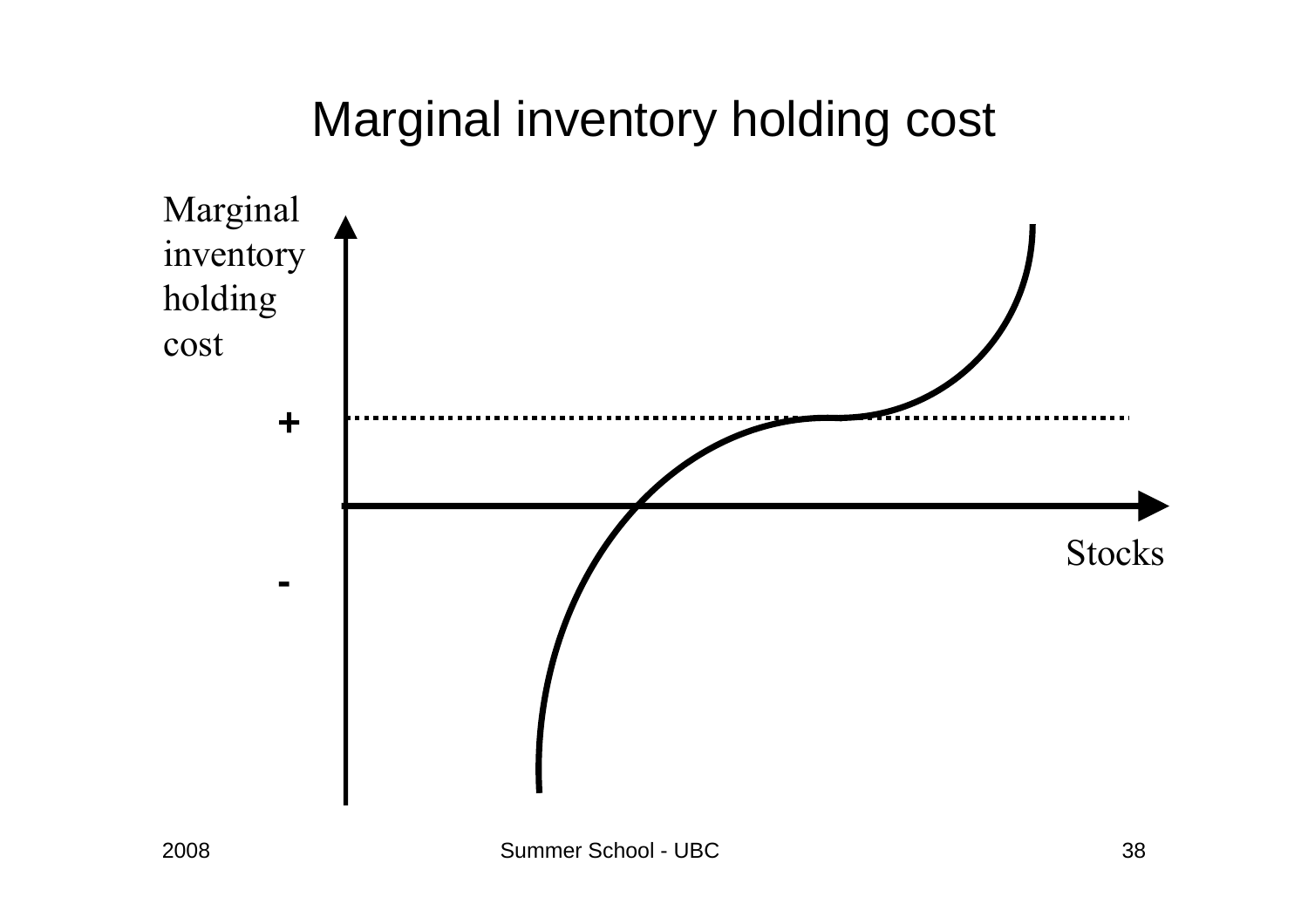### 3.4. Inventory and the demand for money (Williams)

- Firms hold inventories for the same reasons they hold money
- The negative component to spreads is what firms pay for holding stocks. This is equivalent to the expense of holding cash.
- Futures markets may be viewed as implicit loan markets : "A short hedging operation (the spot purchase of a commodity and its simultaneous sale for future delivery), amounts to borrowing the commodity over an interval of time while lending money".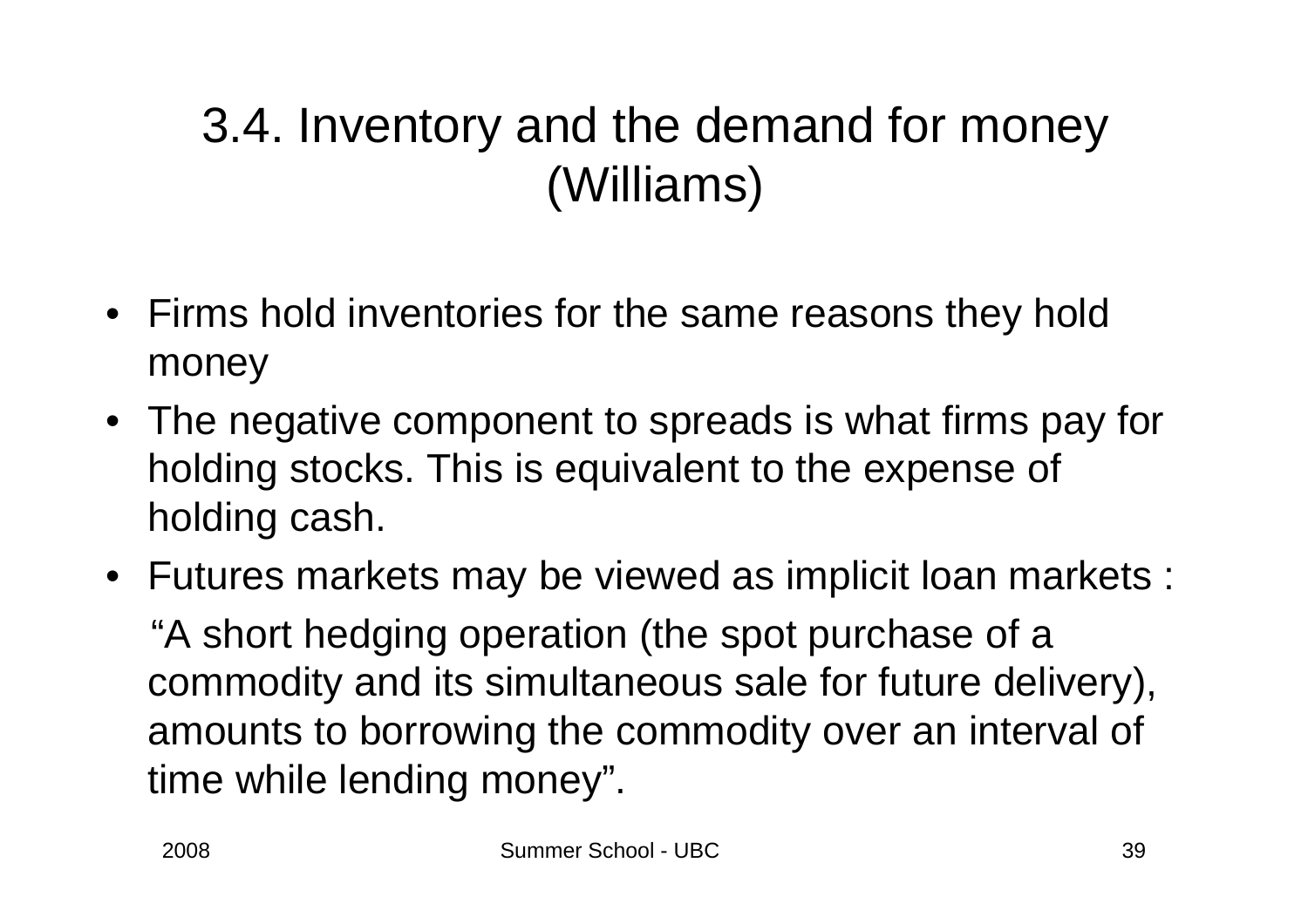- Conventional models of the demand for money demonstrate that even risk-neutral firms desire to hold cash
- Four reasons for holding inventory:
	- pure storage

to smooth out consumption

speculative storage

rare, except for precious metals, because futures contracts are a superior vehicle for speculation

- transactions demand
- precautionary demand
- Transactions and precautionary demands are important for the spreads analysis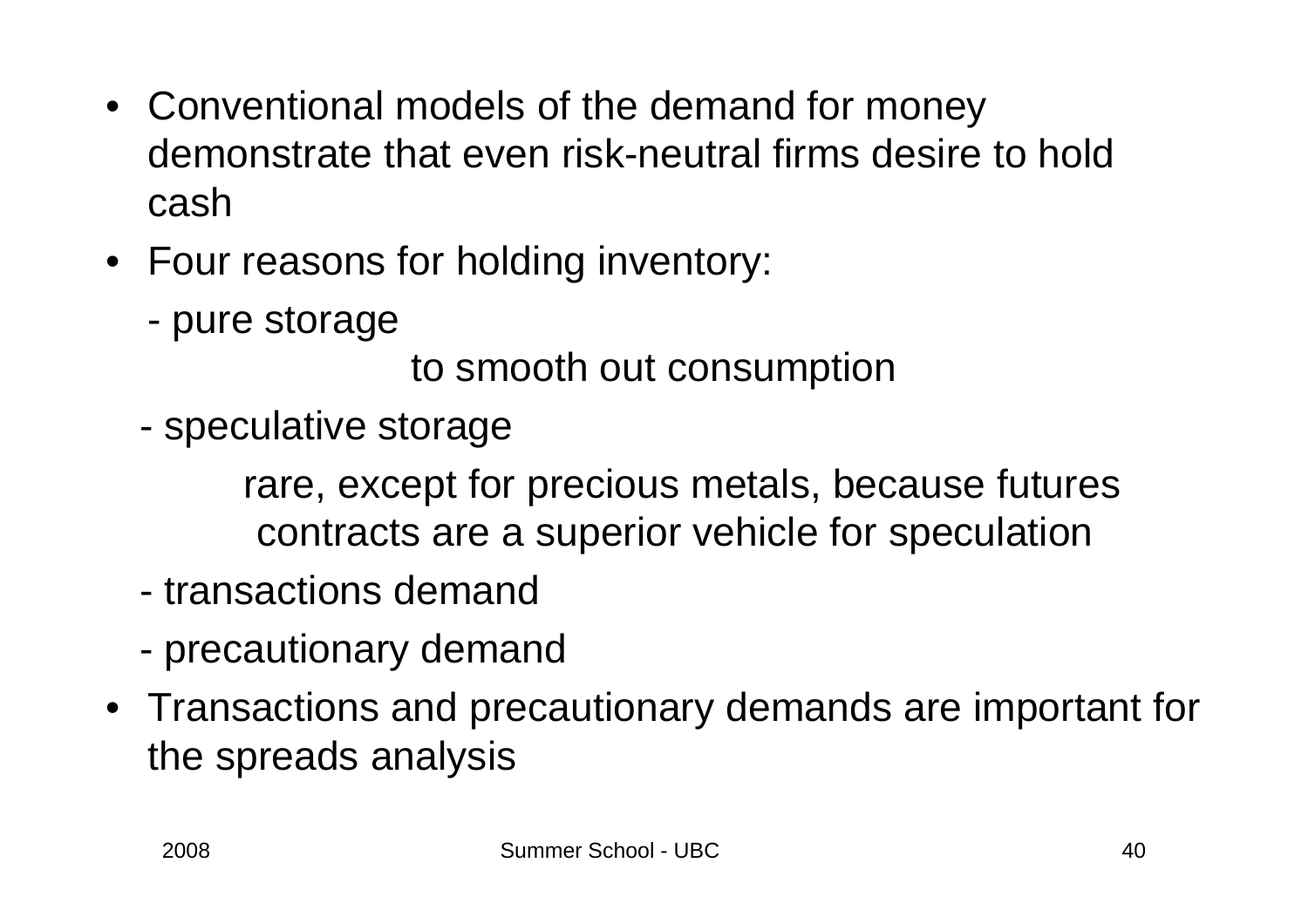### Transaction demand for inventories

- Transformation costs give rise to the transaction demand for money and for inventory
- Transformation costs are much higher for commodities than for money
- Transformation costs for commodities are:
	- -The costs of buying and selling the commodity
	- Processing and transportation costs
- Stocks give the possibility to undertake transactions immediately; They insure the access to the merchandise
- There is a transaction demand even if there is no uncertainty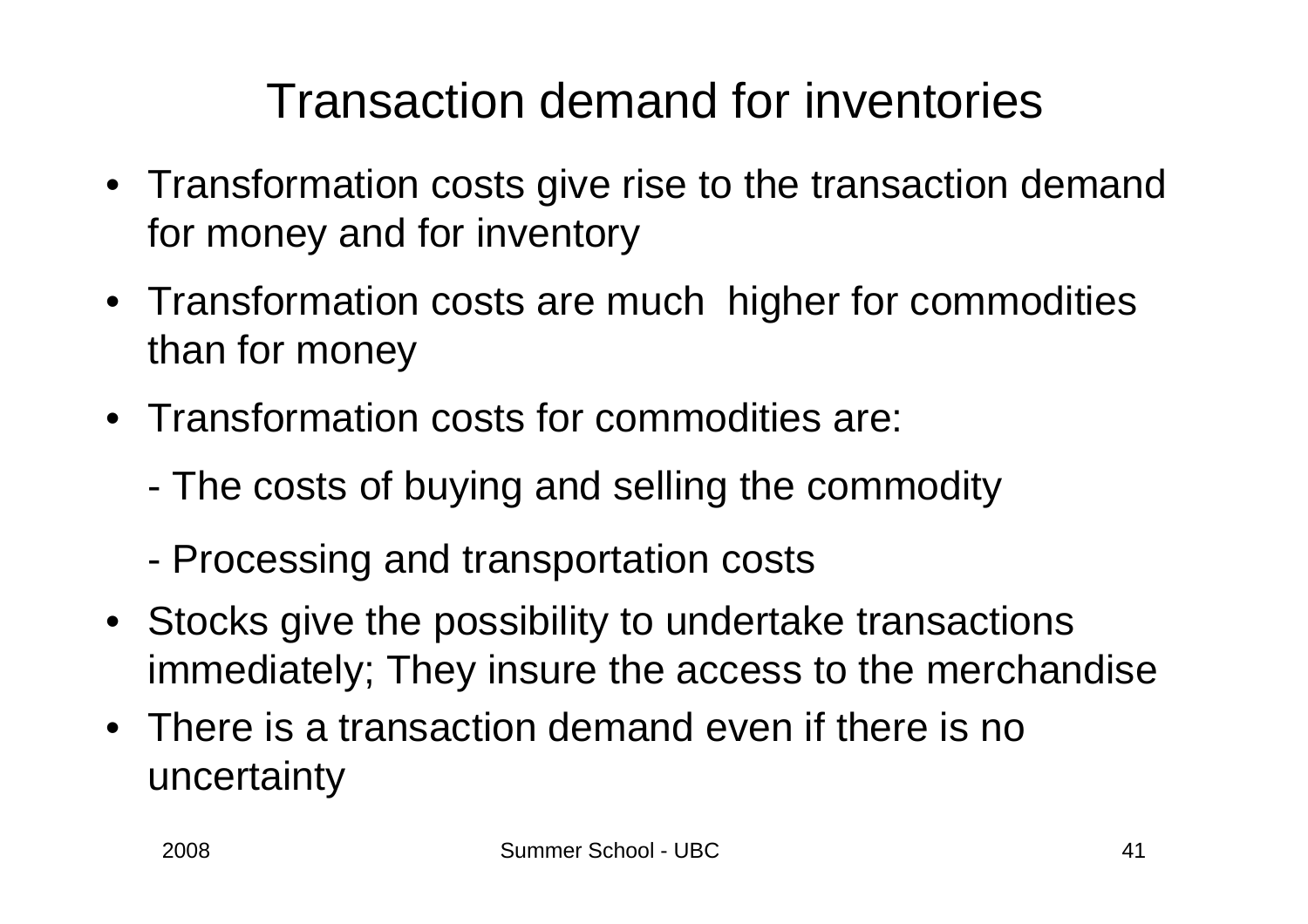### Transaction demand for inventories

- Example :
- $\bullet~$  Two periods  $\mathsf{t}_\mathsf{1}~\mathsf{t}_\mathsf{2}$
- A farmer holds W bushels of wheat

$$
W = w_1 + w_2
$$

- $\bullet \;$  w $_{1}$  : amount marketed at t $_{1}$
- Prices are known : p 1 p 2
- H1. p1  $> \delta$  p2

where δ is the discounting factor

- 1) No marketing costs : sell W at  $t_1$  (no stock)
- 2)Marketing costs : cw<sup>2</sup> with c a positive constant Problem : Optimal storage policy

2008 Summer School - UBC 42Find  $w_2$  that will be stored in the first period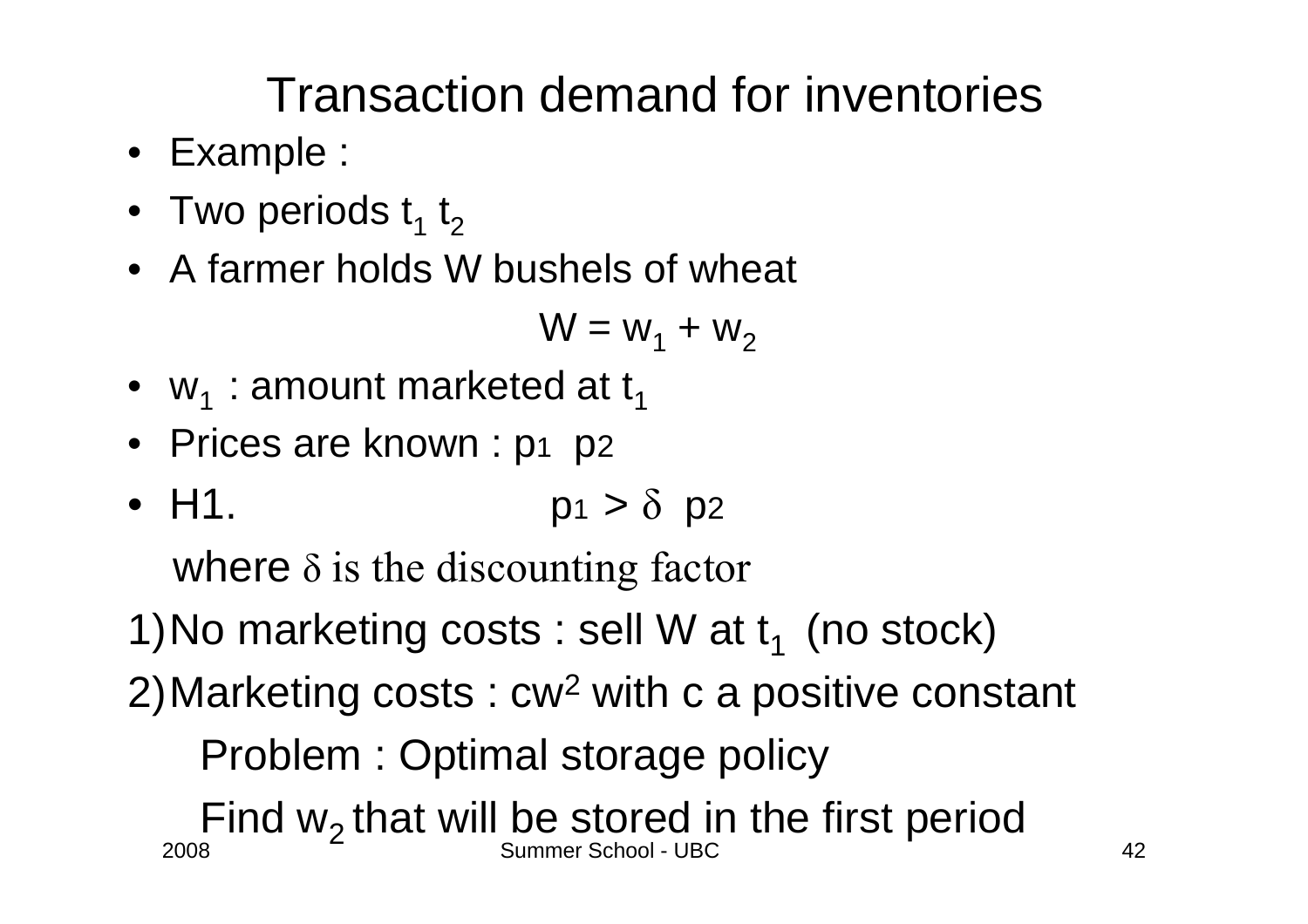Transaction demand for inventories

\n
$$
Max(p_1w_1 - cw_1^2 + \delta[p_2w_2 - cw_2^2])
$$
\n
$$
w_2^* = W + \frac{\delta p_2 - p_1}{2c} \cdot \frac{1 + r}{2 + r}
$$

Positive inventories as long as :

$$
p_1 - \delta p_2 > 2cW
$$

The larger the spread, the lower the inventories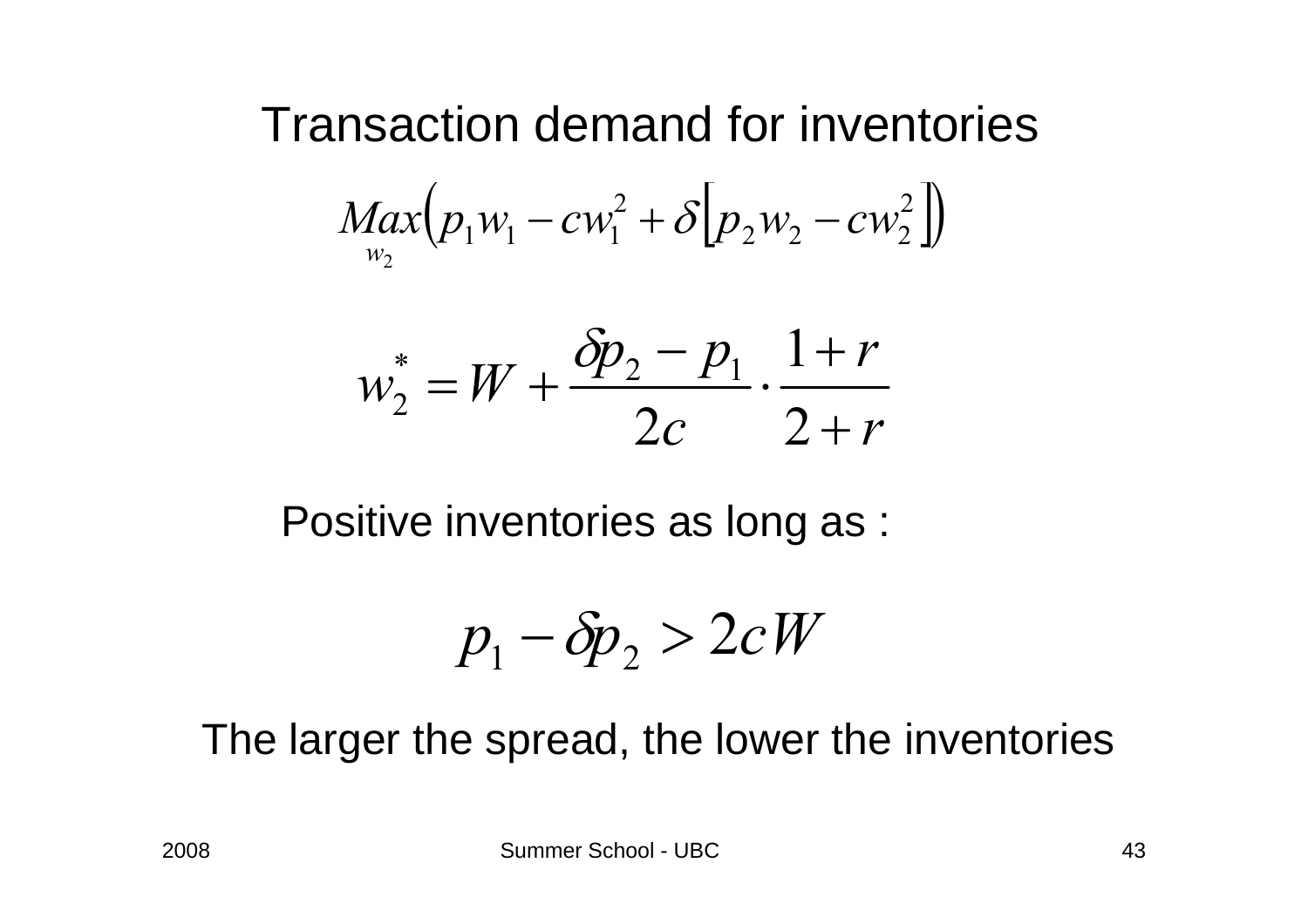- Even when there is no uncertainty, there is still a transaction demand for inventories
- Precautionary demand
	- comes from uncertainty
	- is directly linked to transformation costs
- Uncertainty in the supply / demand
- A firm that is risk neutral still holds inventories as a precaution against irregularities in its receipts, ordered materials, or sales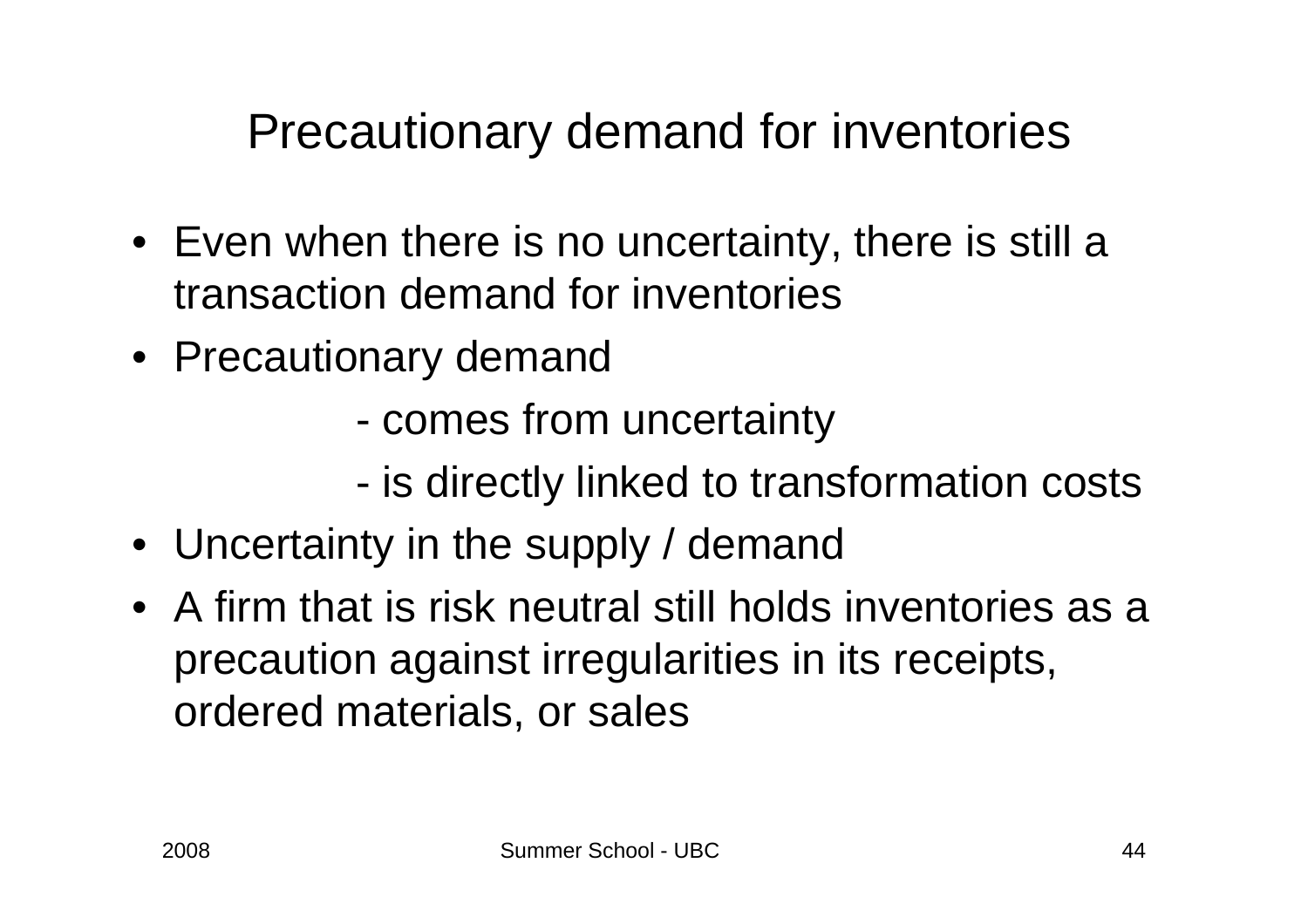- Example / rigidity and uncertainties in production
- Rigidity :
	- -A miller has a fixed production capacity K
	- Variable cost : raw material (wheat or corn)

 The firm loses money as soon as it does not operate at full capacity

Problem: Minimize the shortage costs (expected)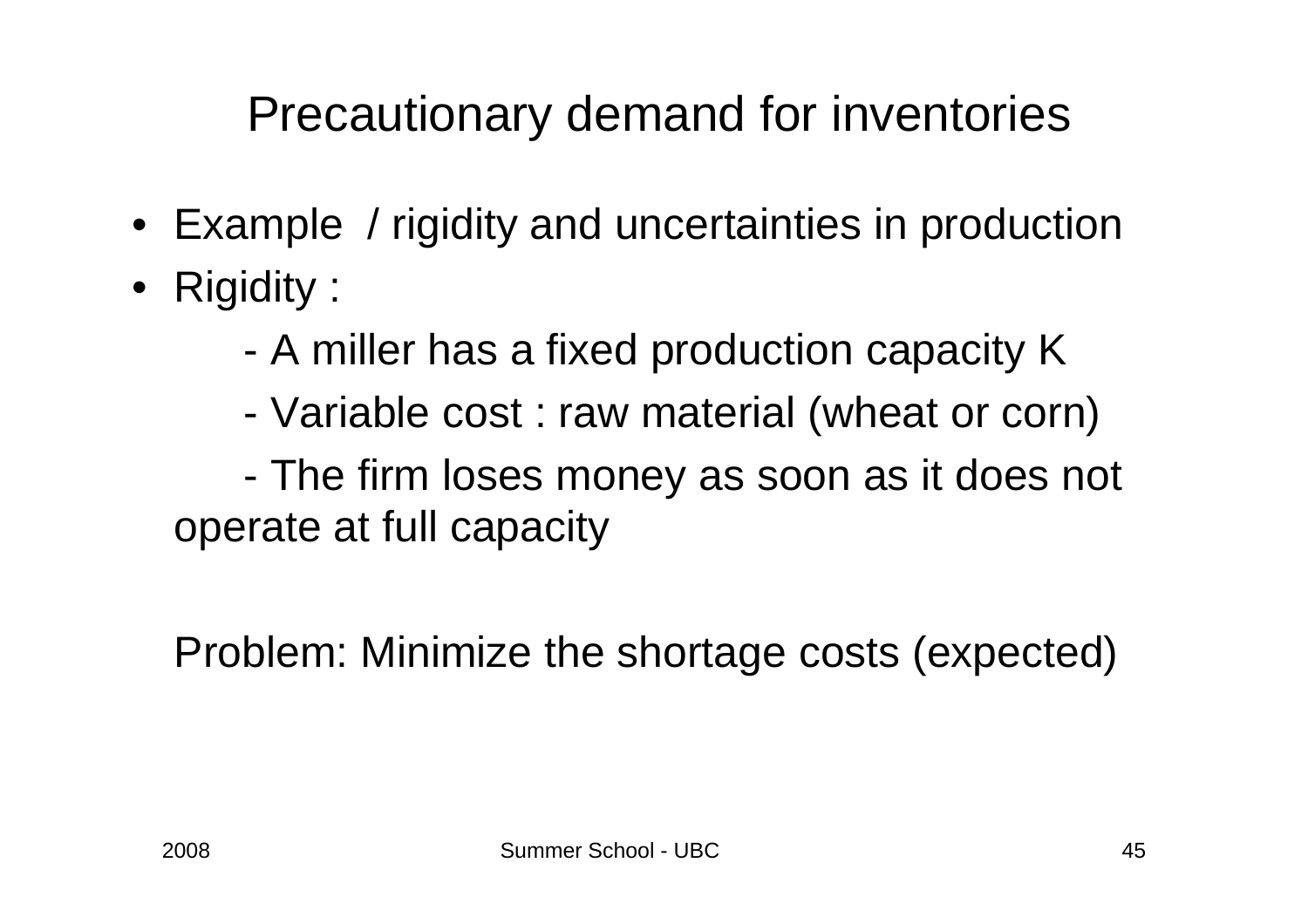- Uncertainty on supply:
	- The firm is unable to control:
		- the amount of wheat being forwarded to it,
		- its time to arrival
	- It holds a precautionary stock I
	- Let f(z) being the probability that a particular amount z arrives

 If z is too low to operate at full capacity, then the firm will suffer a shortage cost :

$$
(K-I-z) c
$$

where c is a constant loss from the shortage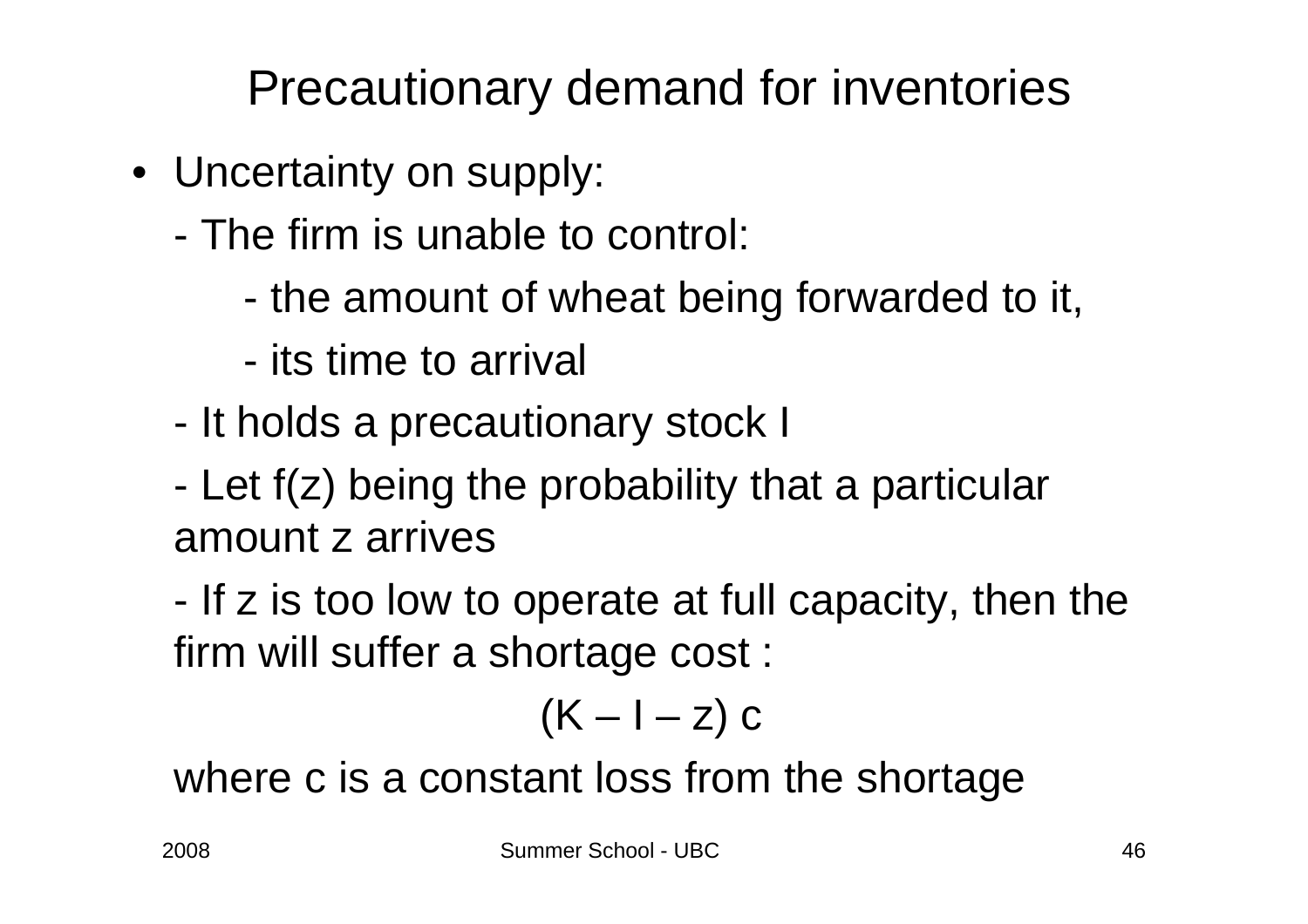• Expected shortage cost :

$$
\int\limits_{0}^{K-I} \left[ \left( K - I - z \right) c \right] f(z) \, dz
$$

- How much inventory to keep in order to avoid these costs?
- $\bullet$ Balance between shortage and storage costs
- $\bullet$  How much is the miller willing to pay to ensure his access to raw material ?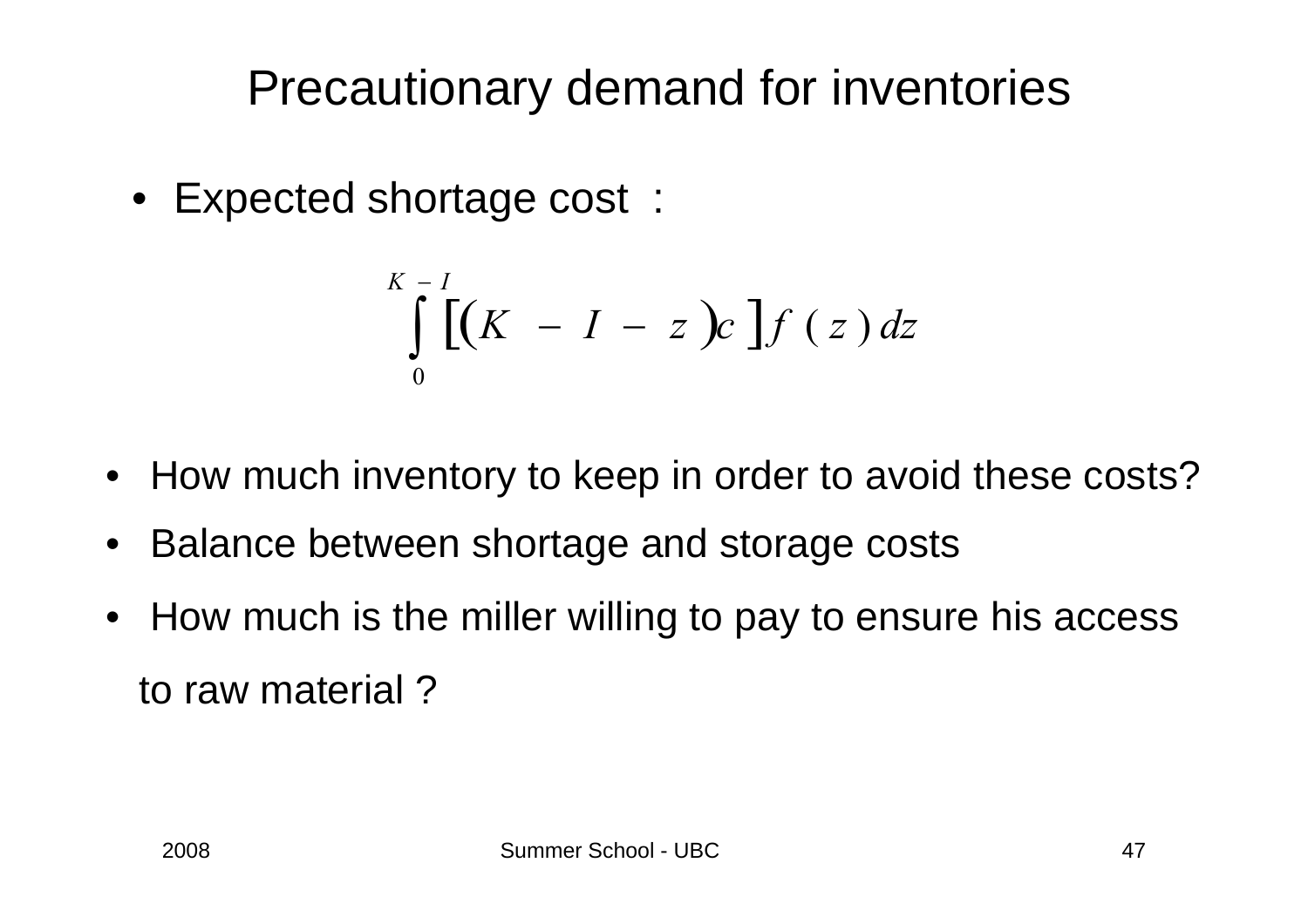• Minimizing expected total costs :

$$
MIN \underset{I \geq 0}{(EC)} = IP_A + \int_{0}^{K-I} [(K - I - x) c] f(x) dx
$$

- $\bullet$  I stands for a line of credit : it gives immediate access to the raw material
- $\bullet\quad$  P $_{\mathsf{A}}$  is : the price for this services per unit of I
	- the cost of holding the commodity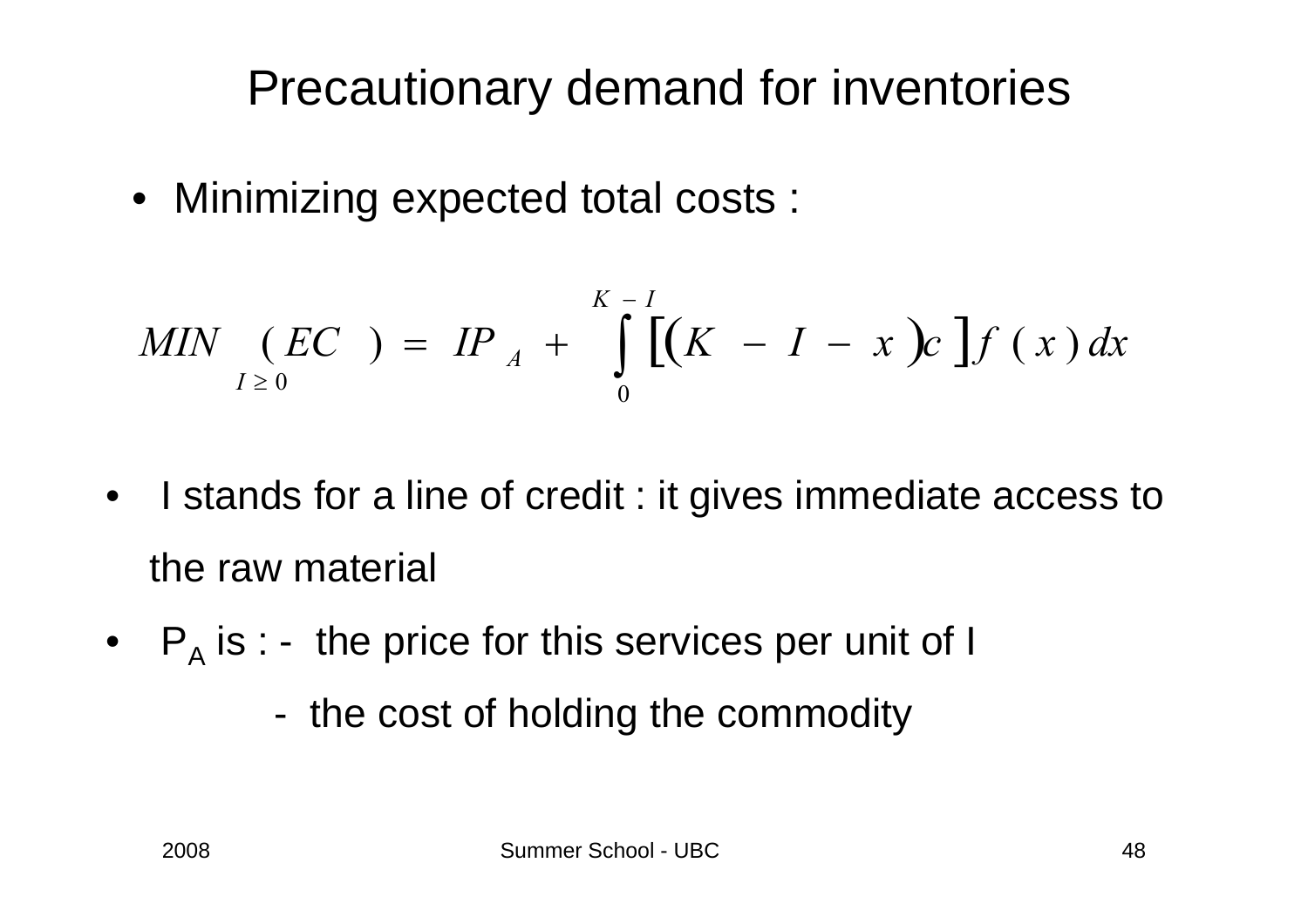• Optimum value of I : I\* such as

$$
\frac{\delta EC}{\delta I}=0=P_A-\int_0^{K-I^*}cf(x)dx
$$

 $\bullet~$  The firm willingness to pay up to  $\mathsf{P}_{\mathsf{A}}$  for access to inventory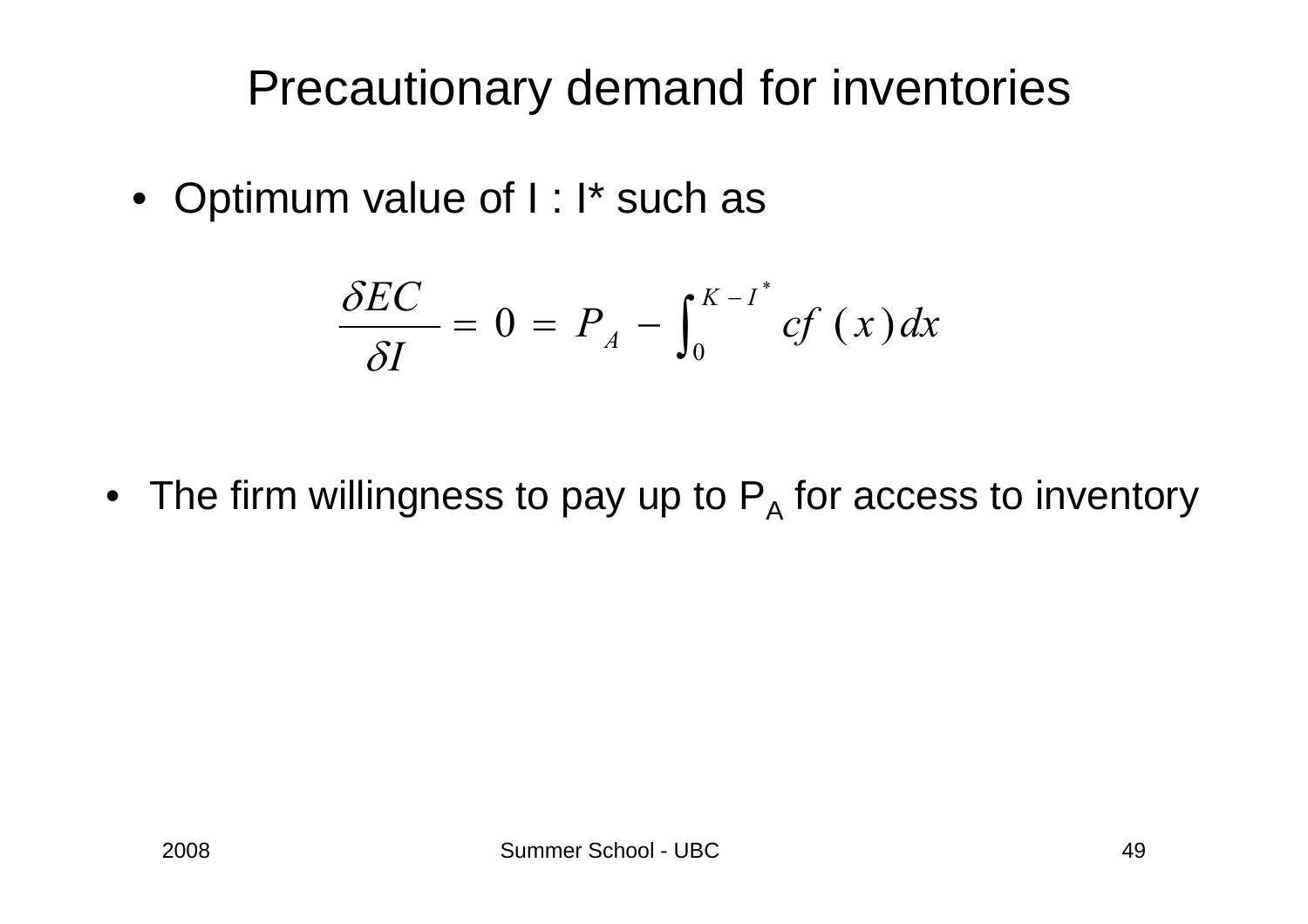3.5.Convenience yield, forward and futures contracts

- Futures and forward contracts give the possibility to obtain a physical delivery at expiration
- They insure the future availability of the merchandise
- There is a convenience yield associated to these contracts

$$
C_{y}(t,T)
$$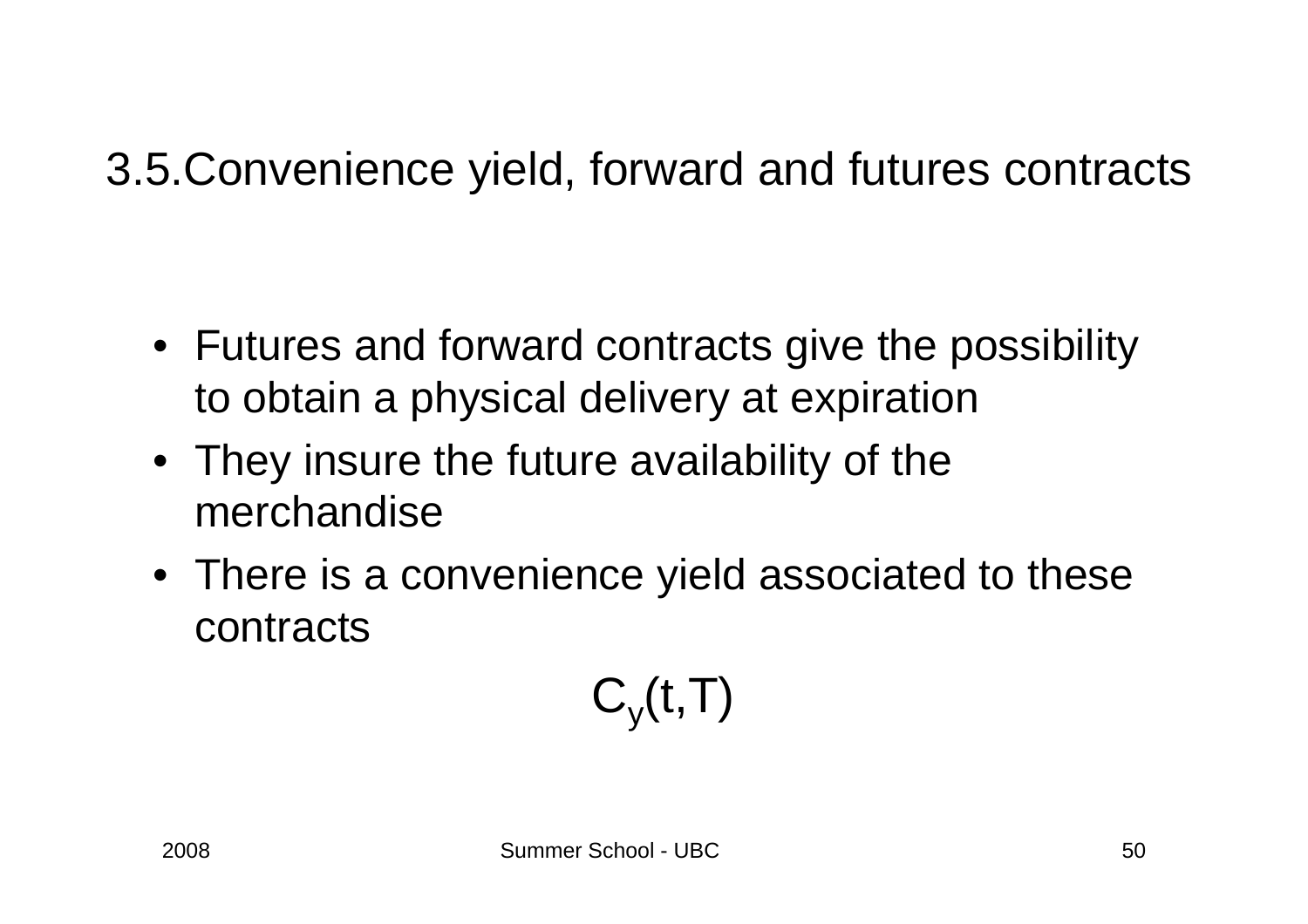$CY<sub>Contracts</sub> < CY<sub>Inventories</sub>$ 

- 1. Quality, volume, localization (Blau, 1944-1945)
- 2. Only inventories give the possibility to benefit from an unexpected prices rise (Brennan, 1958)
- 3. There is no stockout yield associated with the holding of a contract (Weymar, 1968)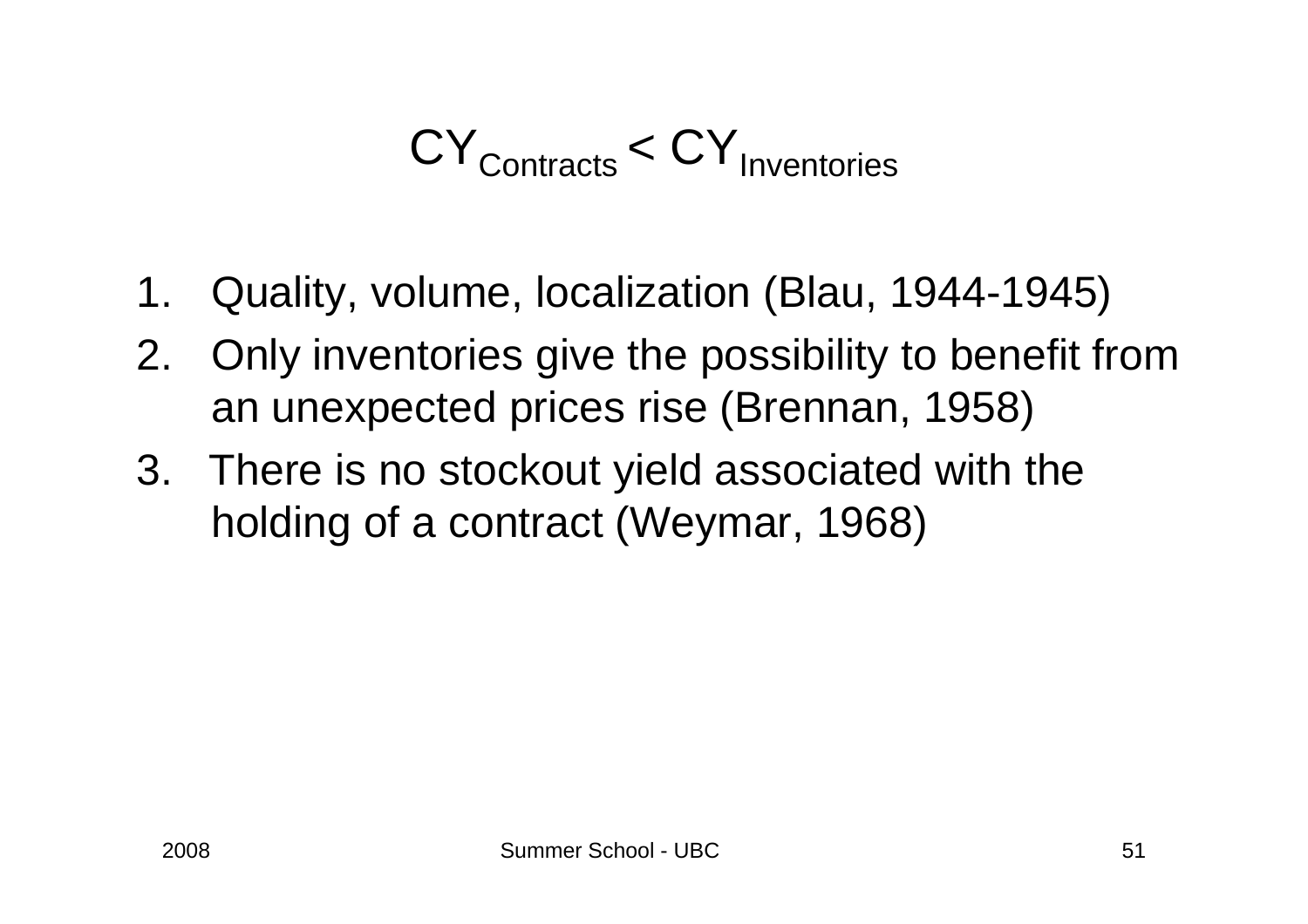#### 3.6. Dynamic behavior of the convenience yield

1) The convenience yield is deterministic. It is positively correlated to the spot price.

 $Cy(t) = c$ . S(t), where c is a constant

2) The convenience yield has a mean reverting behavior

Stocks have the capacity to reconstitute themselves

There is a level of stocks which satisfies the needs of the industry in normal conditions. The behaviour of operators in the physical market guarantees that this level is maintained.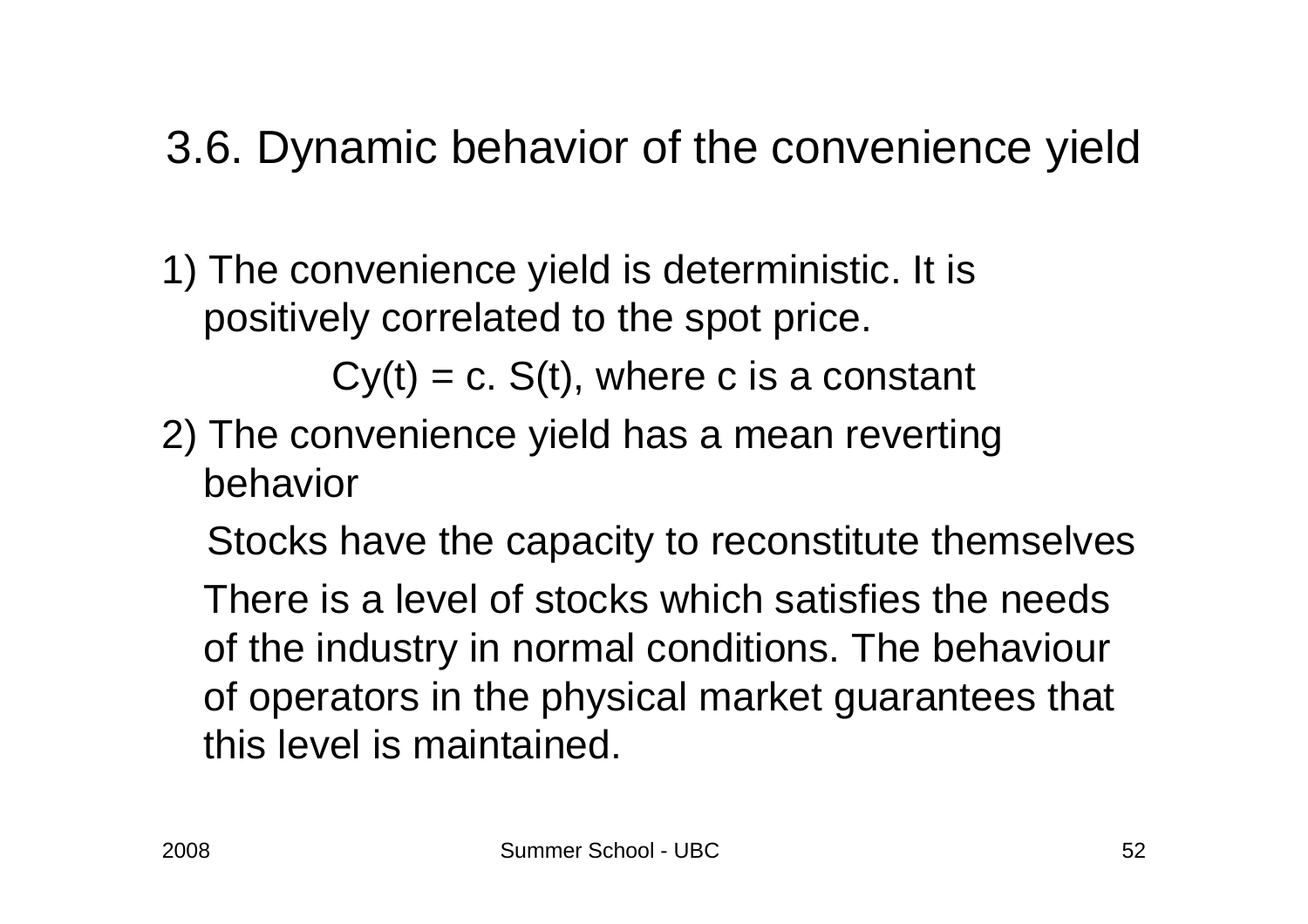# **Mean reverting convenience yield**

#### Schwartz 1997

**Dynamic of states variables**

$$
\begin{cases}\ndS = (\mu - C)Sdt + \sigma_S Sdz_S \\
dC = [k(\alpha - C)]dt + \sigma_C dz_C\n\end{cases}
$$

- *-* $\mu$  drift of the spot price S,
- - $\sigma_i$  volatility of variable i,
- $\alpha$  : long-run mean of the convenience yield C,
- $\kappa\,$  : speed of adjustment of the convenience yield,
- *dzi* : Brownian motion .

$$
E\big[d\mathbf{z}_S \times d\mathbf{z}_C\big] = \rho dt \tag{53}
$$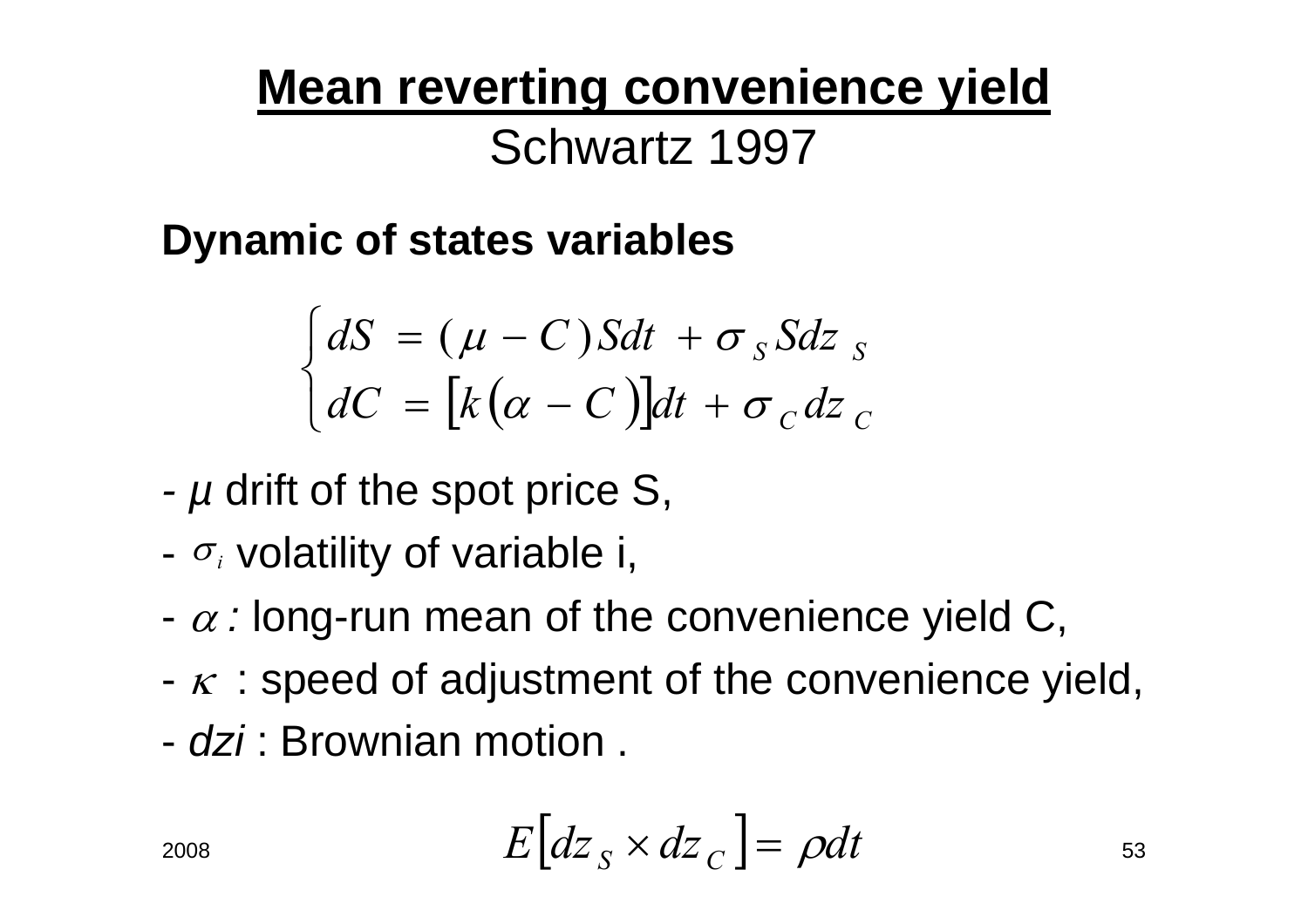- 3) Asymmetrical convenience yield Direct consequences of :
	- the non negativity constraint on inventory
	- the imperfections in arbitrage operations
	- the asymmetry in the basis

Convenience yield as a real option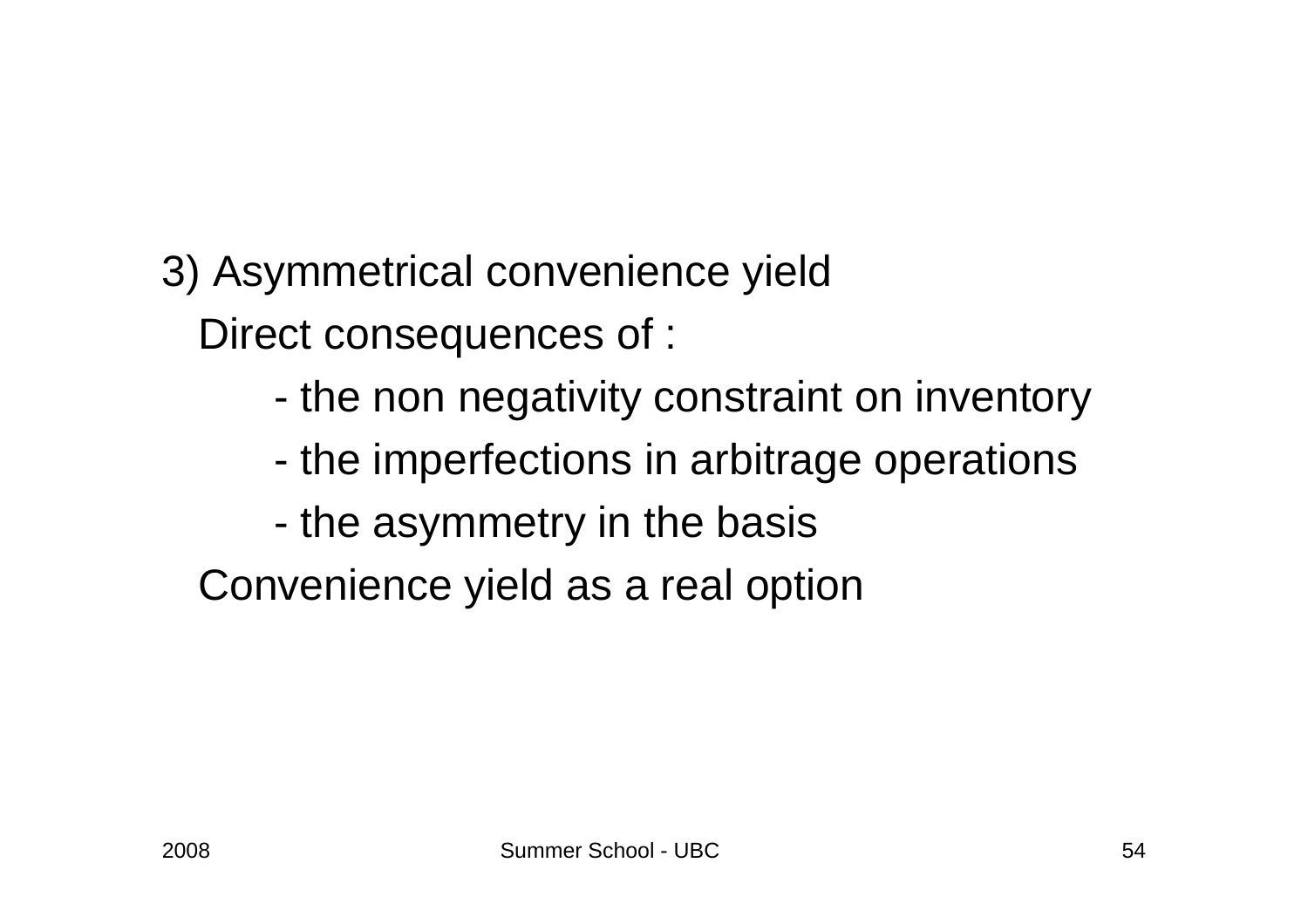#### Section 4. Empirical tests on the theory of storage

#### 4.1. Empirical implications of the theory

#### 4.2. Empirical tests : a few results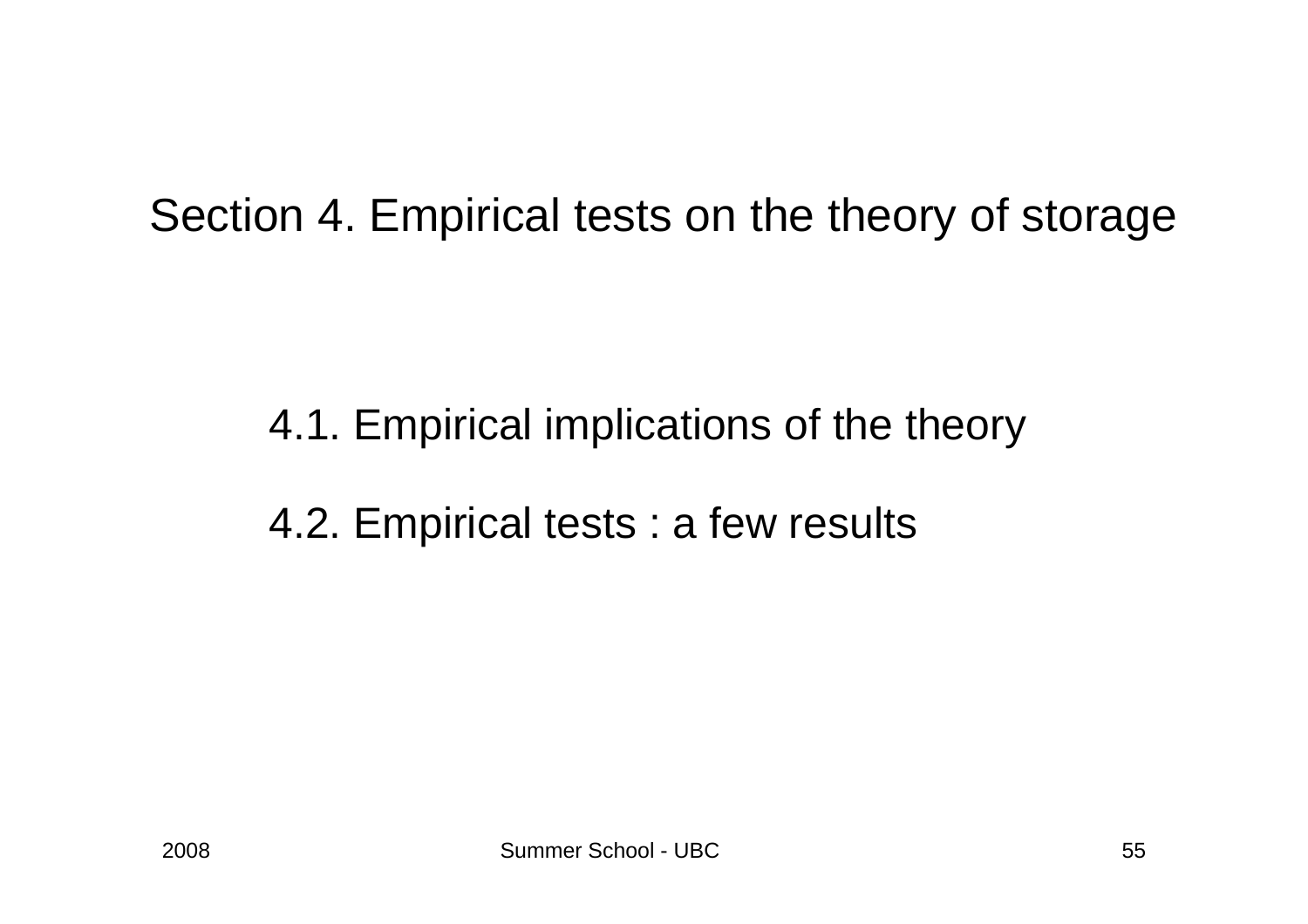### 4.1. Empirical implications of the theory

#### **Direct implication**

- Positive correlation between the basis and the inventory level
- For seasonal products, the convenience yield must rise when the harvest comes near

#### **Indirect implication**

- Basis is more volatile in backwardation
- $\bullet$  In backwardation, spot prices are more volatile than futures prices
- For seasonal products, futures prices with an expiration date situated before or after the harvest have a different behavior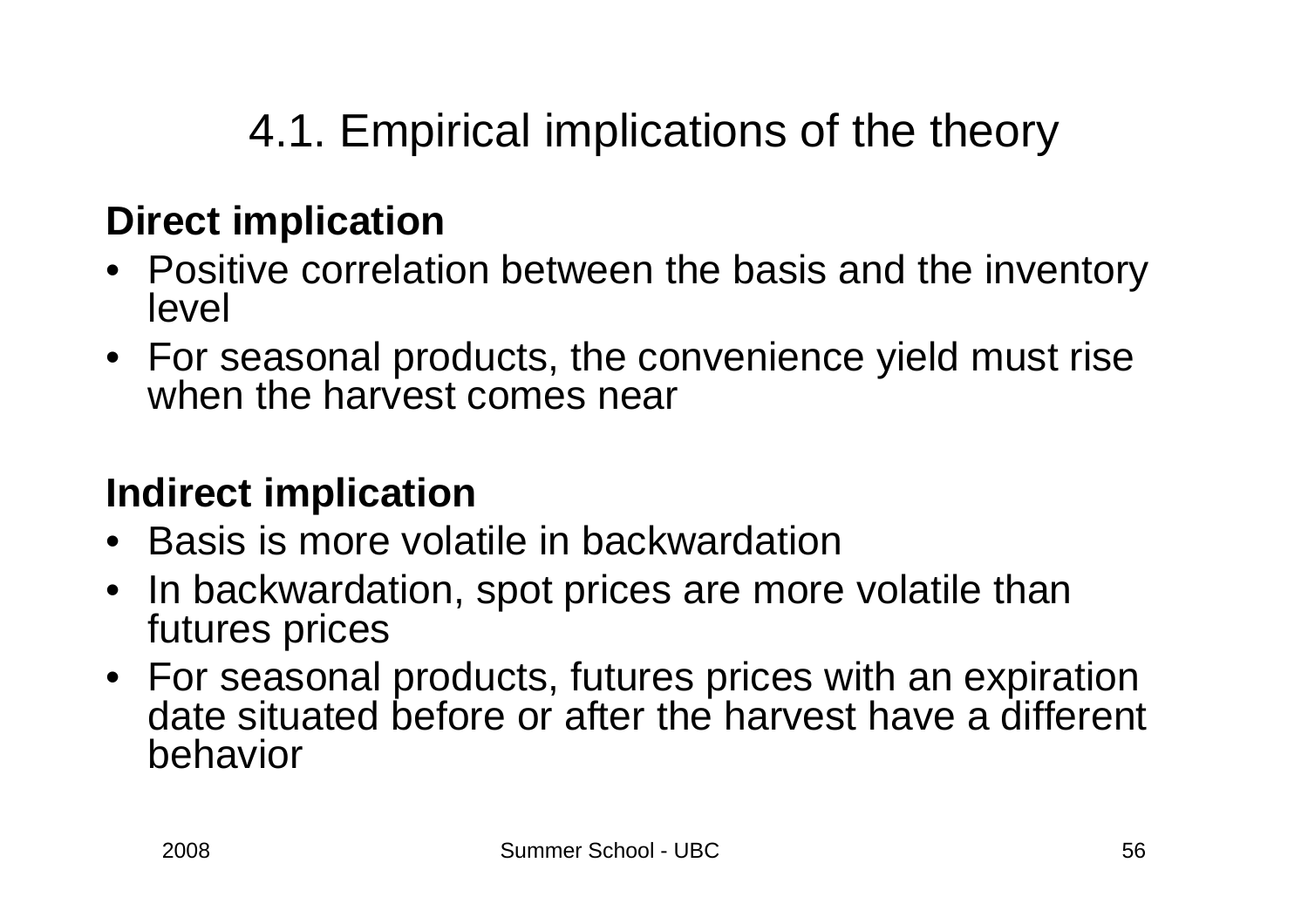### 4.2. Empirical tests : a few results

- There is a convenience yield in almost all commodity markets, except for precious metals (gold, silver)
- The convenience yield :
	- is high when prices are high, and is otherwise low
	- changes with the level of pure storage costs
	- has as seasonal behavior

 is affected by changes in economic cycles (during economic recovery, inventories are low, and convenience yield is high)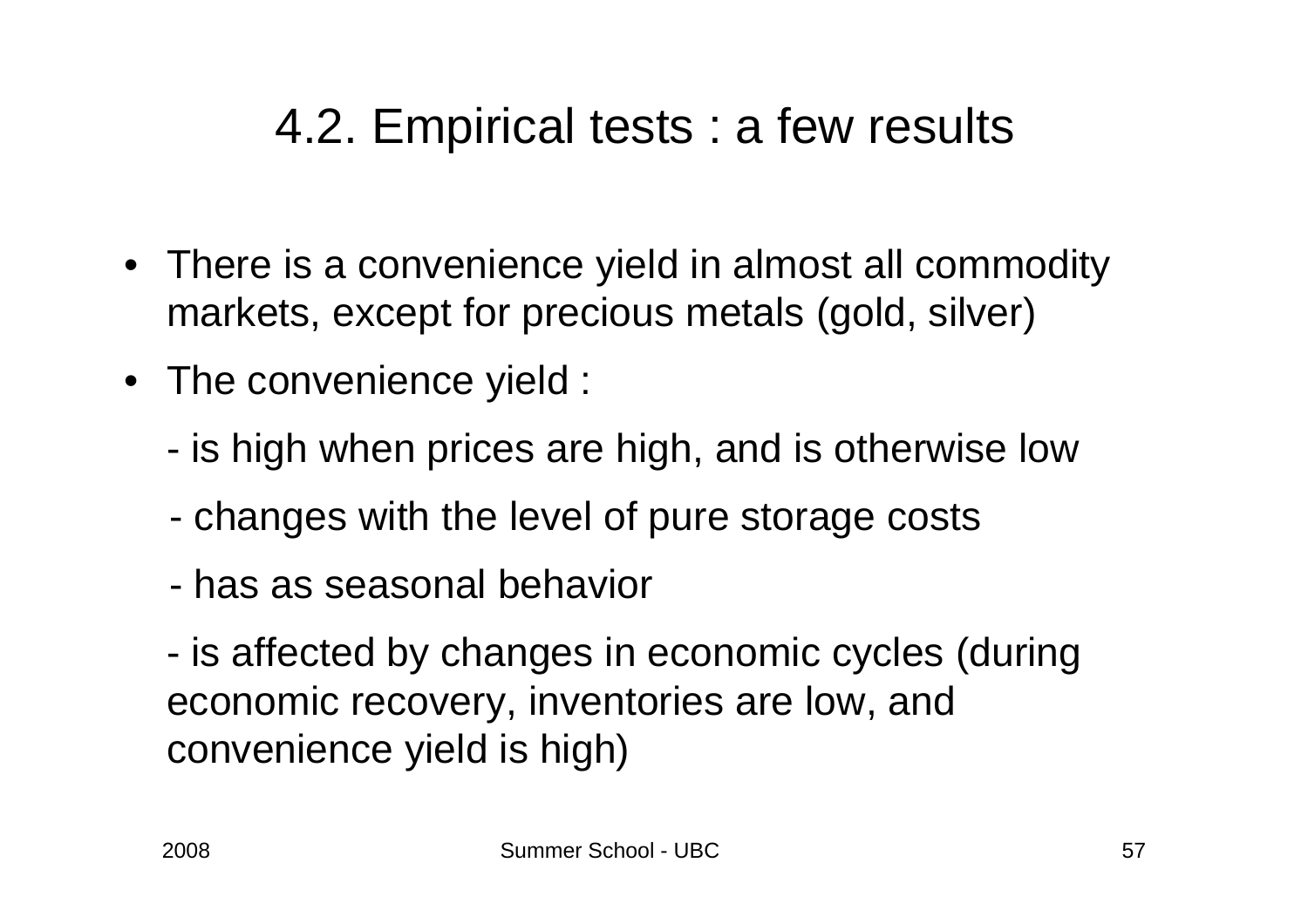#### Conclusion on empirical tests

- The theory of storage is generally validated
- The basis behavior changes with the particularities of the commodity considered
- **Empirical examination of the relationship between prices and stocks, which is at the center of the theory, remains relatively scarce**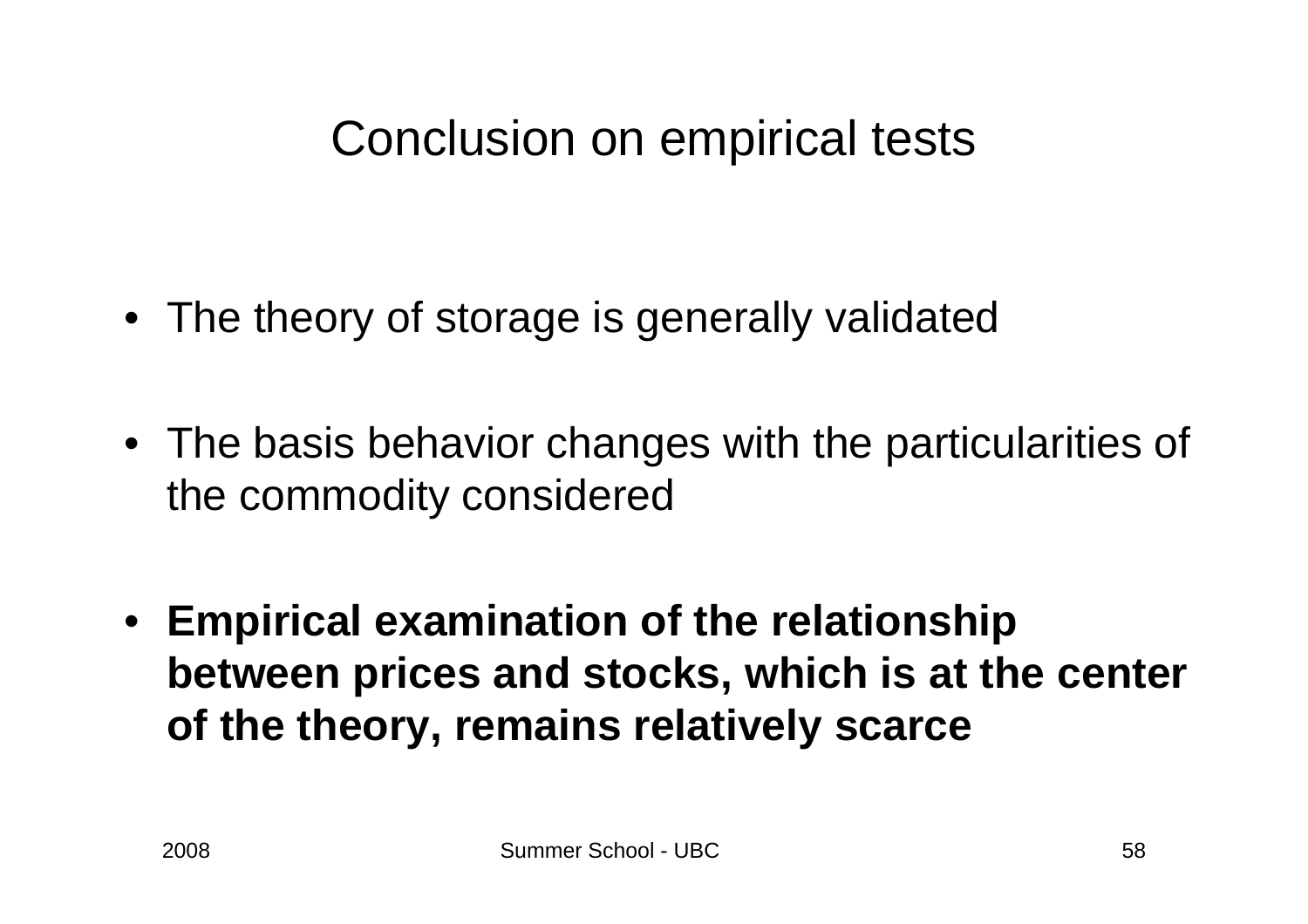#### Section 5. Critiques of the theory

5.1. Convenience yield and the nature of stocks

5.2. Transformation costs

5.3. Marketing costs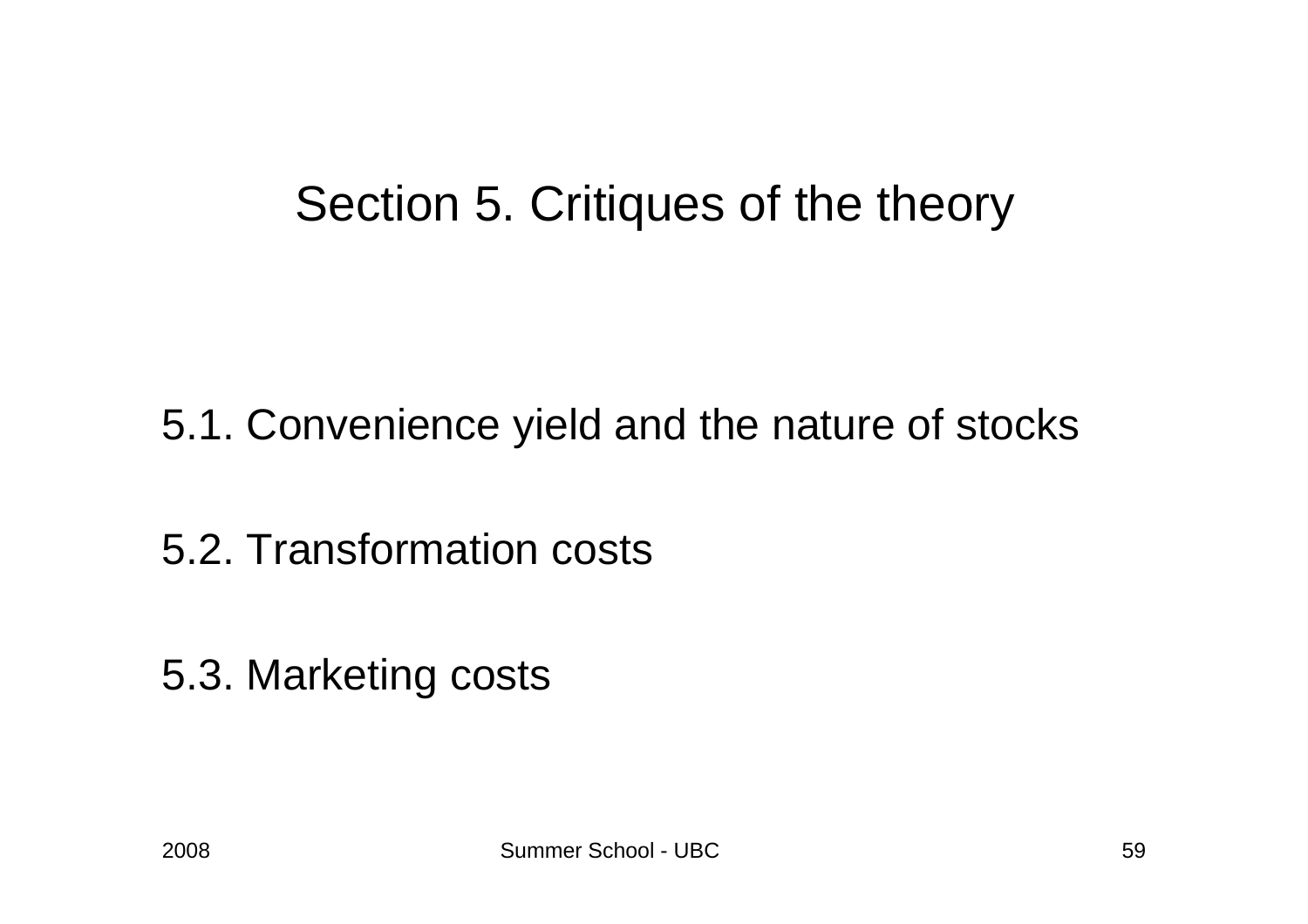#### 5.1. Convenience yield and the nature of stocks

- The results of empirical tests change with :
	- -Quality of stocks : Certified / non certified
	- Availability : Strategic / non strategic stocks
	- Localization : distance to the futures exchange

#### 5.2. Transformation costs

• The convenience yield is often over-estimated because there is an aggregation phenomenon on stock data (However, it is very difficult to know where the aggregation phenomenon starts and where it stops)

5.3. Marketing costs

• Stocks are not held because they are profitable to keep, but because they are expensive to sell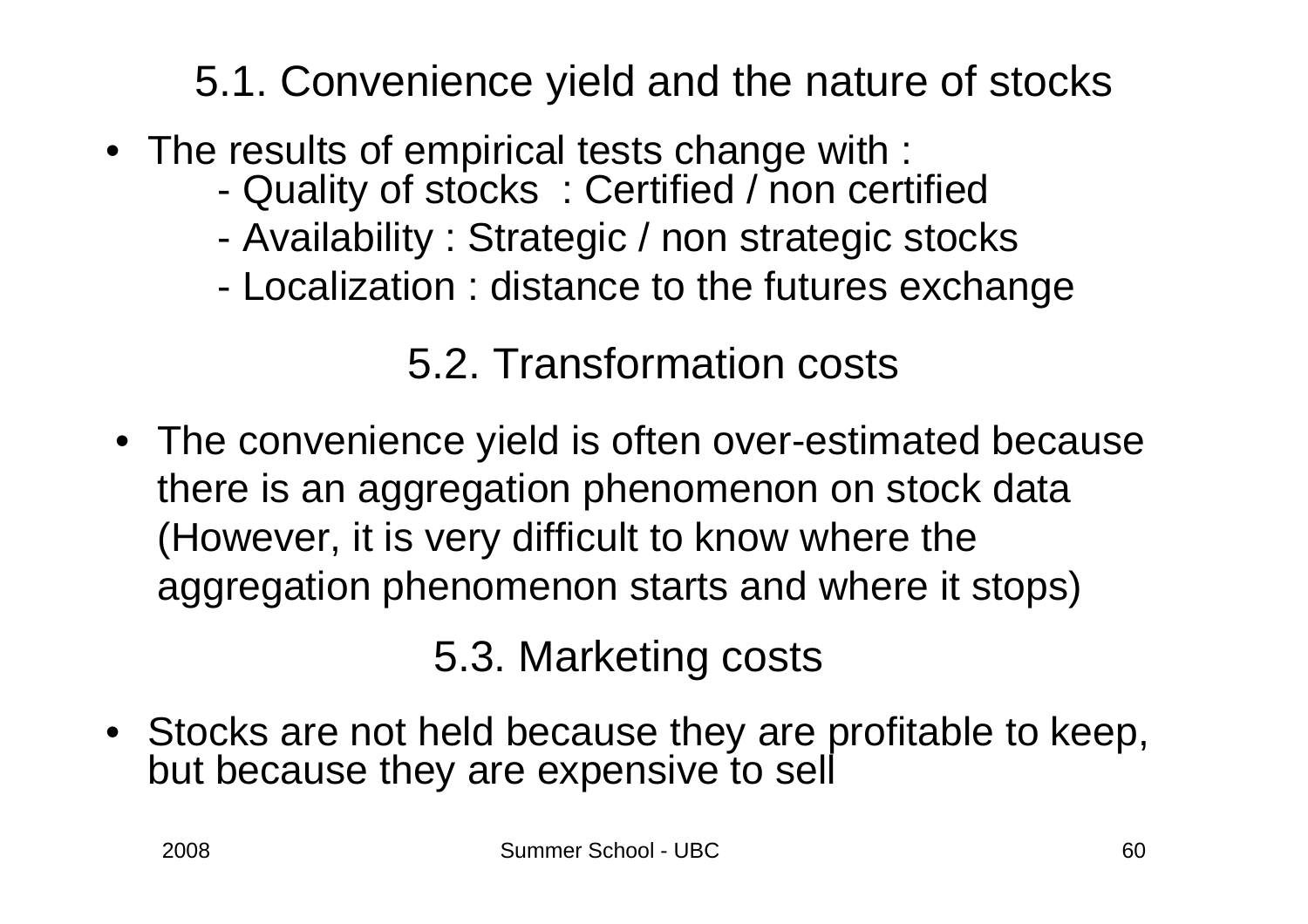### **Conclusion**

• Recurrent question :

Why do firms hold inventory in backwardated markets ?

- 3 variables explaining the behavior of the futures price :
	- -Spot price S
	- Convenience yield CY
	- Storage costs (interest rate)
- S & CY positively correlated
- •Asymmetrical behavior of the basis
- •What about non storable commodities?